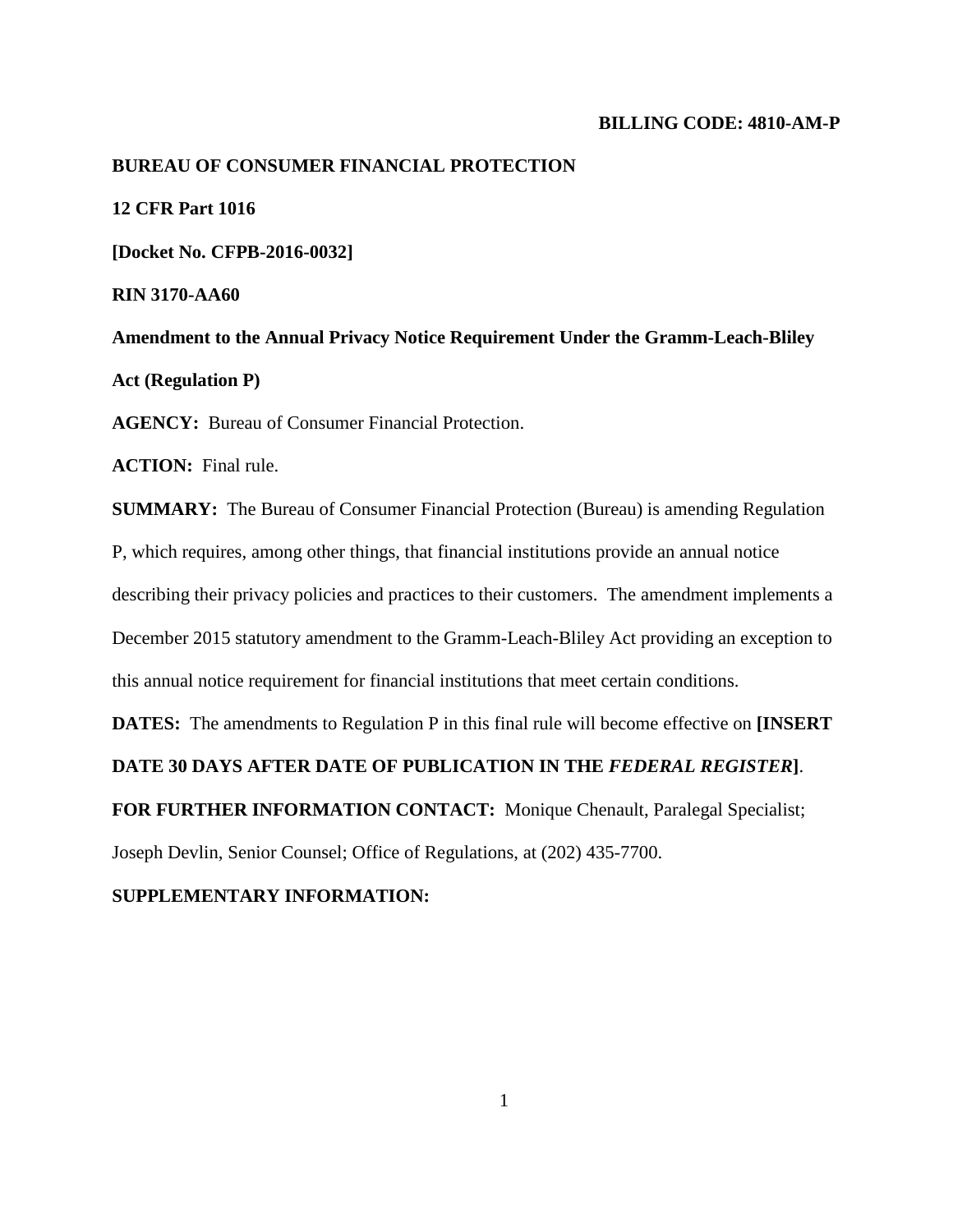# **I. Summary of the Final Rule**

Title V, Subtitle A of the Gramm-Leach-Bliley Act  $(GLBA)^1$  $(GLBA)^1$  and Regulation P, which implements the GLBA, mandate that financial institutions provide their customers with annual notices regarding those institutions' privacy policies. If financial institutions share certain consumer information with particular types of third parties, the annual notices must also provide customers with an opportunity to opt out of the sharing. Regulation P sets forth requirements for how financial institutions must deliver these annual privacy notices. In certain circumstances, Regulation P permits financial institutions to use an alternative delivery method to provide annual notices. This method requires, among other things, that the annual notice be posted on a financial institution's website.

On December 4, 2015, Congress amended the GLBA as part of the Fixing America's Surface Transportation Act (FAST Act). This amendment, titled Eliminate Privacy Notice Confusion, $<sup>2</sup>$  $<sup>2</sup>$  $<sup>2</sup>$  added new GLBA section 503(f). This subsection provides an exception under</sup> which financial institutions that meet certain conditions are not required to provide annual privacy notices to customers. Section  $503(f)(1)$  requires that to qualify for this exception, a financial institution must not share nonpublic personal information about customers except as described in certain statutory exceptions. (Sharing as described in these specified statutory exceptions does not trigger the customer's statutory right to opt out of the financial institution's sharing.) In addition, section  $503(f)(2)$  requires that the financial institution must not have

<span id="page-1-1"></span><span id="page-1-0"></span><sup>&</sup>lt;sup>1</sup> 15 U.S.C. 6801 through 6809.<br><sup>2</sup> FAST Act, Public Law 114-94, section 75001.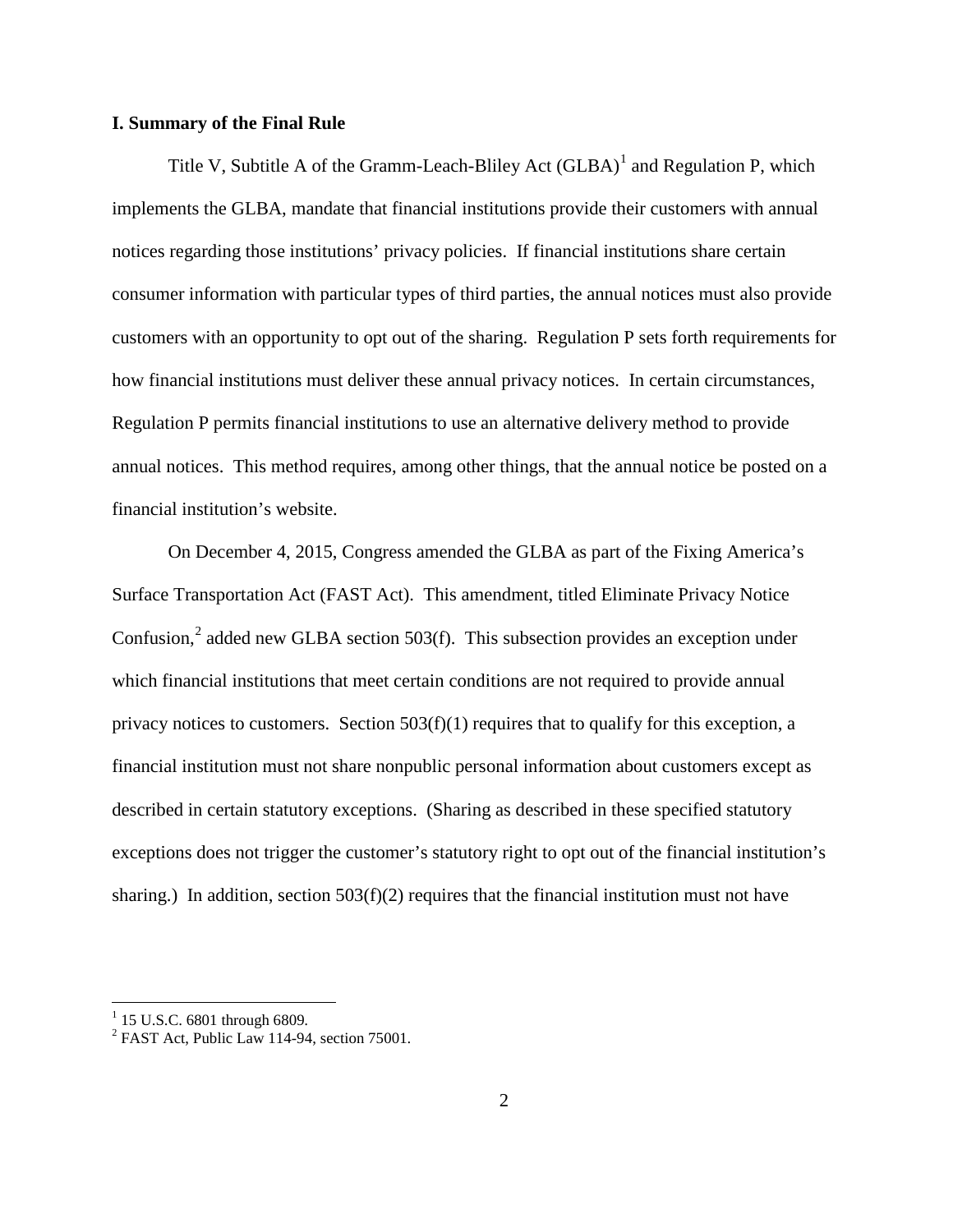changed its policies and practices with regard to disclosing nonpublic personal information from those that the institution disclosed in the most recent privacy notice it sent.

Section 503(f) took effect upon enactment in December 2015. In July 2016 the Bureau proposed to update Regulation P to reflect the change in the underlying law. As part of its implementation, the Bureau is also amending Regulation P to provide timing requirements for delivery of annual privacy notices in the event that a financial institution that qualified for this annual notice exception later changes its policies or practices in such a way that it no longer qualifies for the exception. The Bureau is further removing the Regulation P provision that allows for use of the alternative delivery method for annual privacy notices because the Bureau believes the alternative delivery method will no longer be used in light of the annual notice exception. Finally, the Bureau is amending Regulation P to make a technical correction to one of its definitions.

# **II. Background**

#### *A. The Statute and Regulation*

The GLBA was enacted into law in 1999 and governs the privacy practices of a broad range of financial institutions.<sup>[3](#page-2-0)</sup> Rulemaking authority to implement the GLBA privacy provisions was initially spread among many agencies. The Federal Reserve Board (Board), the Office of Comptroller of the Currency (OCC), the Federal Deposit Insurance Corporation (FDIC), and the Office of Thrift Supervision (OTS) jointly adopted final rules in 2000 to implement the notice requirements of the GLBA.<sup>[4](#page-2-1)</sup> The National Credit Union Administration

<span id="page-2-0"></span><sup>&</sup>lt;sup>3</sup> Public Law 106–102, 113 Stat. 1338 (1999).<br><sup>4</sup> 65 FR 35162 (June 1, 2000).

<span id="page-2-1"></span>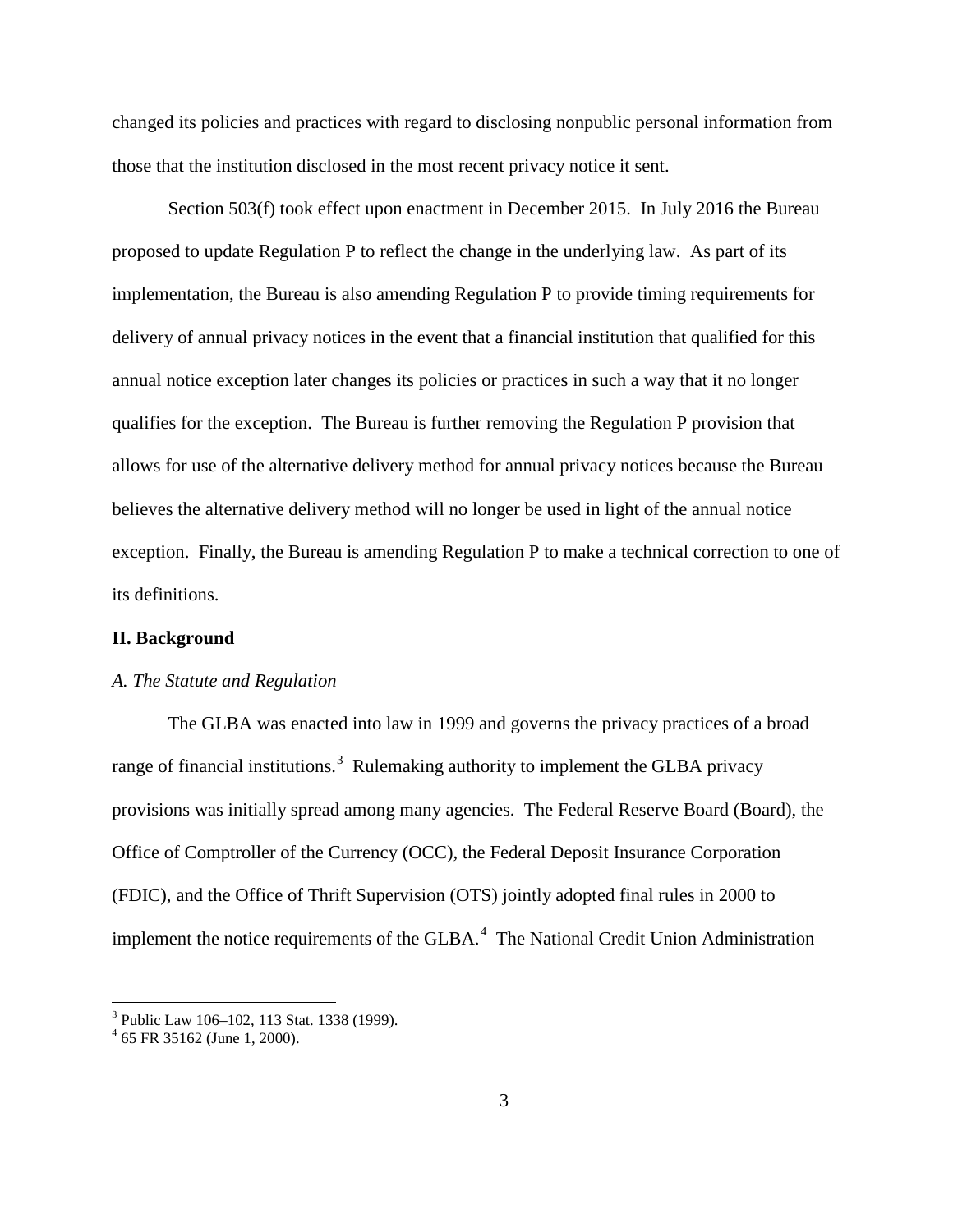(NCUA), Federal Trade Commission (FTC), Securities and Exchange Commission (SEC), and Commodity Futures Trading Commission (CFTC) were part of the same interagency process, but each of these agencies issued separate rules.<sup>[5](#page-3-0)</sup> In 2009, all of the agencies with the authority to issue rules to implement the GLBA privacy notice provisions issued a joint final rule with a model form that financial institutions could use, at their option, to provide required initial and annual disclosures. [6](#page-3-1)

In 2011, the Dodd-Frank Wall Street Reform and Consumer Protection Act (Dodd-Frank Act)<sup>[7](#page-3-2)</sup> transferred GLBA privacy notice rulemaking authority from the Board, NCUA, OCC, OTS, the FDIC, and the FTC (in part) to the Bureau. $8$  The Bureau then restated the implementing regulations in Regulation P, 12 CFR part 1016, in late 2011 through an interim final rule.<sup>[9](#page-3-4)</sup> In April 2016, the Bureau finalized that interim final rule as amended by 79 FR 64057 (Oct. 28, 2014).<sup>[10](#page-3-5)</sup>

The Bureau has the authority to promulgate GLBA privacy rules for depository institutions and many non-depository institutions. However, rulewriting authority with regard to securities and futures-related companies is vested in the SEC and CFTC, respectively, and rulewriting authority with respect to certain motor vehicle dealers is vested in the FTC.<sup>11</sup> The four agencies are required to consult with each other and with representatives of State insurance

<span id="page-3-0"></span> <sup>5</sup> 65 FR 31722 (May 18, 2000) (NCUA final rule); 65 FR 33646 (May 24, 2000) (FTC final rule); 65 FR 40334 (June 29, 2000) (SEC final rule); 66 FR 21236 (Apr. 27, 2001) (CFTC final rule).<br>
<sup>6</sup> 74 FR 62890 (Dec. 1, 2009).<br>
<sup>7</sup> Public Law 111–203, 124 Stat. 1376 (2010).

<span id="page-3-1"></span>

<span id="page-3-2"></span>

<span id="page-3-3"></span> $8$  Public Law 111-203, section 1093. The FTC retained rulewriting authority over any financial institution that is a person described in 12 U.S.C. 5519 (*i.e.*, motor vehicle dealers predominantly engaged in the sale and servicing of motor vehicles, the leasing and servicing of motor vehicles, or both).<br> $\frac{9}{76}$  FR 79025 (Dec. 21, 2011).<br> $\frac{10}{81}$  FR 25323 (Apr. 28, 2016).

<span id="page-3-5"></span><span id="page-3-4"></span>

<span id="page-3-6"></span> $11$  15 U.S.C. 6804; 12 CFR 1016.1(b).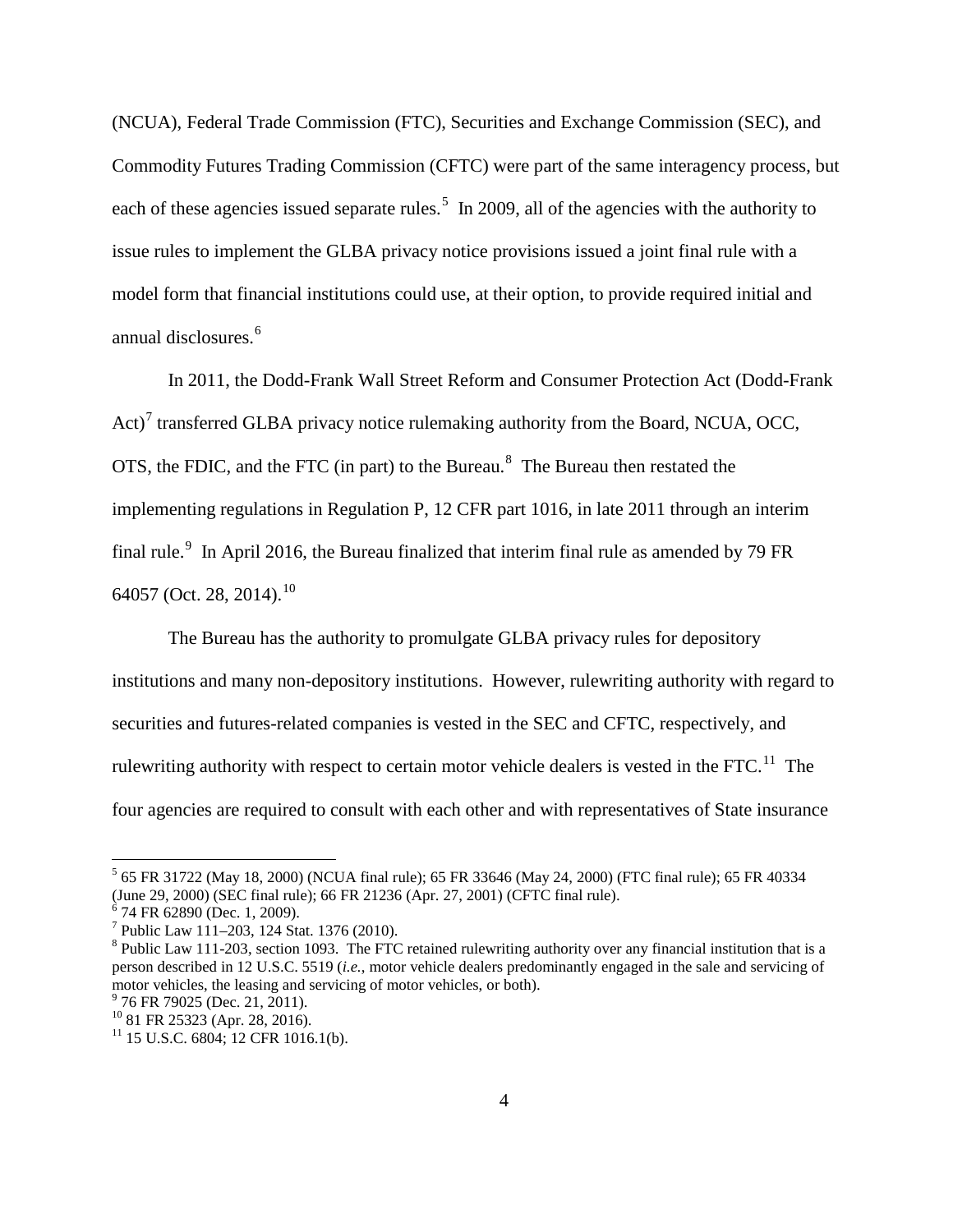authorities to assure, to the extent possible, consistency and comparability among implementing rules.<sup>[12](#page-4-0)</sup> Toward that end, the Bureau has consulted and coordinated with these agencies and with the National Association of Insurance Commissioners (NAIC) concerning this final rule and the proposal that preceded it. The Bureau has also consulted with prudential regulators and other appropriate Federal agencies, as required under Section 1022 of the Dodd-Frank Act as part of its general rulewriting process.<sup>[13](#page-4-1)</sup>

The GLBA and Regulation P require that financial institutions provide consumers with certain notices describing their privacy policies.<sup>14</sup> Financial institutions are generally required to provide an initial notice of these policies when a customer relationship is established and to provide an annual notice to customers every year that the customer relationship continues.<sup>[15](#page-4-3)</sup> Except as otherwise authorized in the regulation, if a financial institution chooses to disclose nonpublic personal information about a consumer to a nonaffiliated third party other than as described in its initial notice, the institution is also required to deliver a revised privacy notice.<sup>[16](#page-4-4)</sup> The types of information required to be included in the initial, annual, and revised notices are identical. Each notice must describe whether and how the financial institution shares consumers' nonpublic personal information with other entities.<sup>17</sup> The notices must also briefly describe how financial institutions protect the nonpublic personal information they collect and maintain.<sup>[18](#page-4-6)</sup>

<span id="page-4-2"></span><span id="page-4-1"></span>

<span id="page-4-0"></span><sup>&</sup>lt;sup>12</sup> 15 U.S.C. 6804(a)(2).<br><sup>13</sup> 12 U.S.C. 5512(b)(2)(B).<br><sup>14</sup> When a financial institution has a continuing relationship with the consumer, an annual privacy notice is required and the consumer is then referred to as a "customer." 12 CFR 1016.3(i), 1016.3(j)(1).<br><sup>15</sup> 12 CFR 1016.4(a)(1), 1016.5(a)(1). Financial institutions are also required to provide initial notices to consumers

<span id="page-4-3"></span>before disclosing any nonpublic personal information to a nonaffiliated third party outside of certain exceptions. 12 CFR 1016.4(a)(2).<br><sup>16</sup> 12 CFR 1016.8.

<span id="page-4-6"></span><span id="page-4-5"></span><span id="page-4-4"></span> $17^{17}$  12 CFR 1016.6(a)(1)-(5), (9).<br><sup>18</sup> 12 CFR 1016.6(a)(8).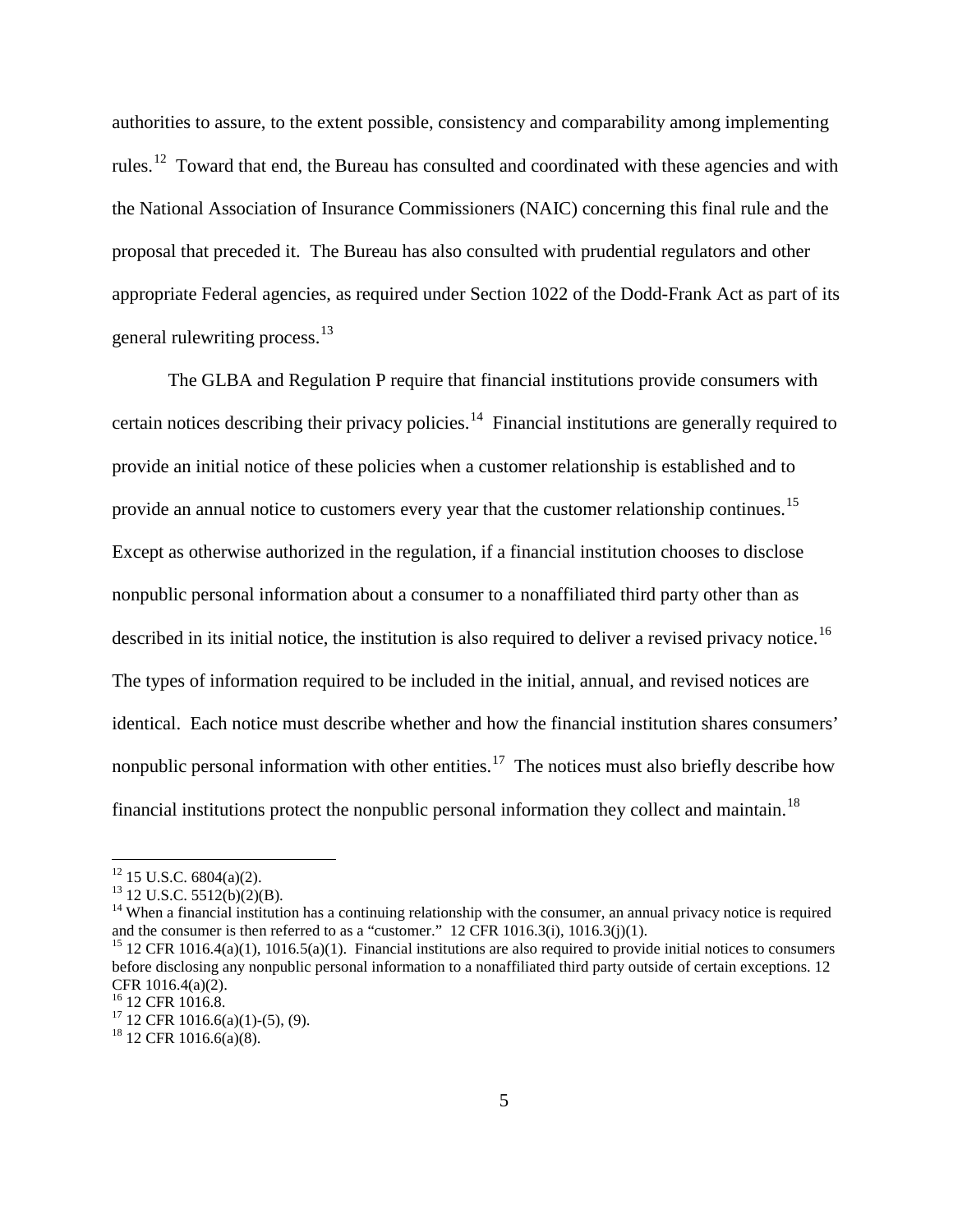GLBA Section 502 and Regulation P also require that initial, annual, and revised notices provide information about the right to opt out of certain financial institution sharing of nonpublic personal information with some types of nonaffiliated third parties. For example, a mortgage customer has the right to opt out of a financial institution disclosing his or her name and address to an unaffiliated home insurance company. On the other hand, a financial institution is not required to allow a consumer to opt out of the institution's disclosure of his or her nonpublic personal information to third party service providers and pursuant to joint marketing arrangements subject to certain requirements; disclosures relating to maintaining and servicing accounts, securitization, law enforcement and compliance, and consumer reporting; and certain other disclosures described in the GLBA and Regulation P as exceptions to the opt-out requirement.<sup>19</sup>

In addition to opt-out rights under the GLBA, annual privacy notices also may include information about certain consumer opt-out rights under the Fair Credit Reporting Act (FCRA). The privacy notices under the GLBA/Regulation P and affiliate disclosures under the FCRA/Regulation V interact in two ways. First, section 603(d)(2)(A)(iii) of the FCRA excludes from that statute's definition of a consumer report<sup>[20](#page-5-1)</sup> the sharing of certain information about a consumer with the institution's affiliates if the consumer is notified of such sharing and is given

<span id="page-5-1"></span><span id="page-5-0"></span><sup>&</sup>lt;sup>19</sup> 15 U.S.C. 6802(b)(2), (e); 12 CFR 1016.13, 1016.14, 1016.15.<br><sup>20</sup> The FCRA defines "consumer report" generally as "any written, oral, or other communication of any information by a consumer reporting agency bearing on a consumer's credit worthiness, credit standing, credit capacity, character, general reputation, personal characteristics, or mode of living which is used or expected to be used or collected in whole or in part for the purpose of serving as a factor in establishing the consumer's eligibility for: (A) credit or insurance to be used primarily for personal, family, or household purposes; (B) employment purposes; or (C) any other purpose authorized under section 1681b of this title." 15 U.S.C. 1681a(d).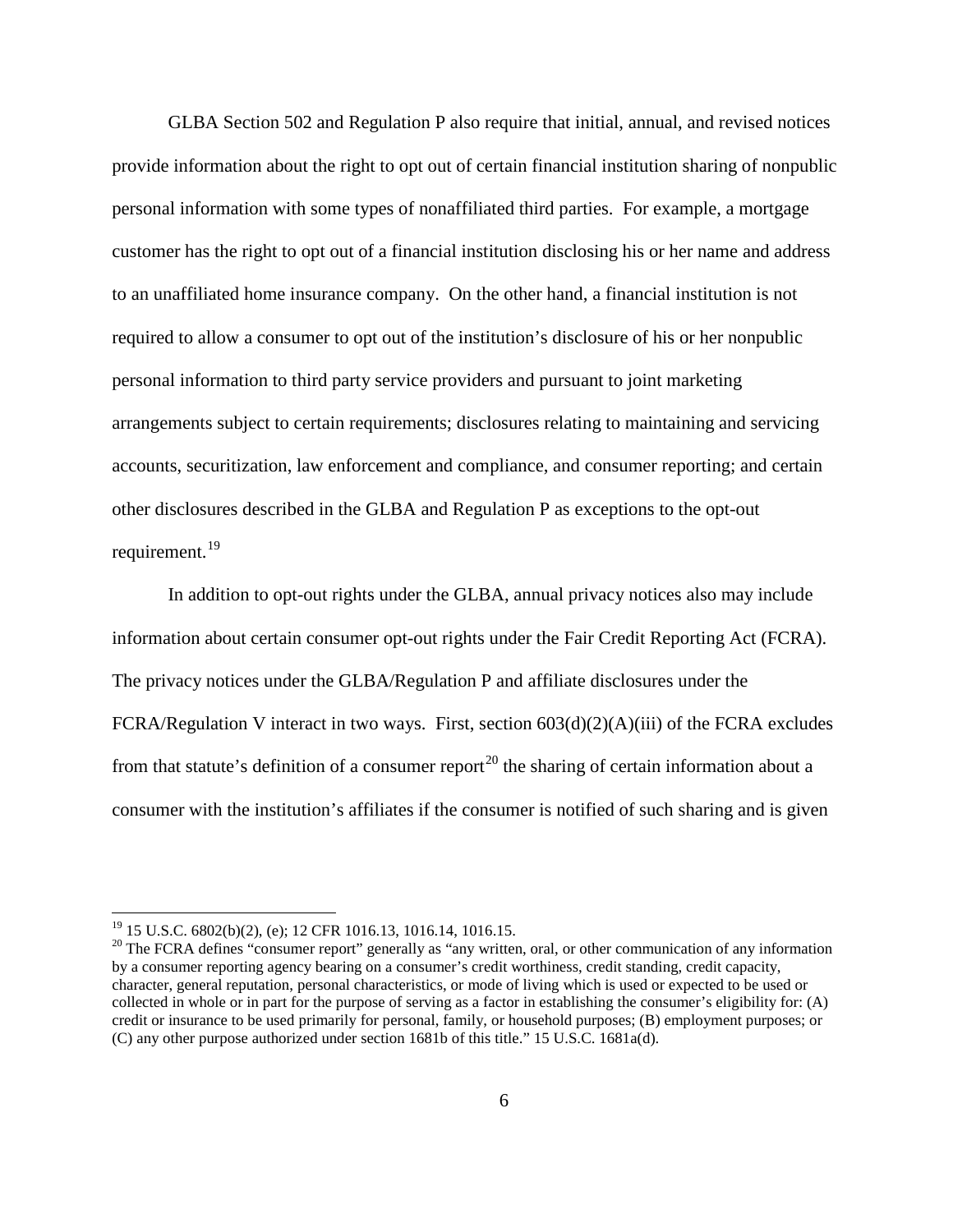an opportunity to opt out.<sup>21</sup> Section 503(c)(4) of the GLBA and Regulation P require financial institutions to incorporate into any required Regulation P notices the notification and opt-out disclosures provided pursuant to section  $603(d)(2)(A)(iii)$  of the FCRA, if the institution provides such disclosures.<sup>[22](#page-6-1)</sup>

Second, section 624 of the FCRA and Regulation V's Affiliate Marketing Rule provide that an affiliate of a financial institution that receives certain information (*e.g.,* transaction history)<sup>[23](#page-6-2)</sup> from the institution about a consumer may not use the information to make solicitations for marketing purposes unless the consumer is notified of such use and provided with an opportunity to opt out of that use.<sup>[24](#page-6-3)</sup> Section 624 of the FCRA and Regulation V also permit (but do not require) financial institutions to incorporate any opt-out disclosures provided under section 624 of the FCRA and subpart C of Regulation V into privacy notices provided pursuant to the GLBA and Regulation P.<sup>[25](#page-6-4)</sup>

# *B. The Alternative Delivery Method for Annual Privacy Notices*

In pursuit of the Bureau's goal of reducing unnecessary or unduly burdensome regulations, the Bureau in December 2011 issued a Request for Information (RFI) seeking specific suggestions from the public for streamlining regulations the Bureau had inherited from other Federal agencies. In that RFI, the Bureau specifically identified the annual privacy notice as a potential opportunity for streamlining and solicited comment on possible alternatives to

<span id="page-6-2"></span><span id="page-6-1"></span>

<span id="page-6-0"></span><sup>&</sup>lt;sup>21</sup> 15 U.S.C. 1681a(d)(2)(A)(iii).<br><sup>22</sup> 15 U.S.C. 6803(c)(4); 12 CFR 1016.6(a)(7).<br><sup>23</sup> The type of information to which section 624 applies is information that would be a consumer report, but for the exclusions provided by section  $603(d)(2)(A)(i)$ ,  $(iii)$ , or (iii) of the FCRA.

<span id="page-6-3"></span><sup>&</sup>lt;sup>24</sup> 15 U.S.C. 1681s-3 and 12 CFR pt. 1022, subpart C.<br><sup>25</sup> 15 U.S.C. 1681s-3(b); 12 CFR 1022.23(b).

<span id="page-6-4"></span>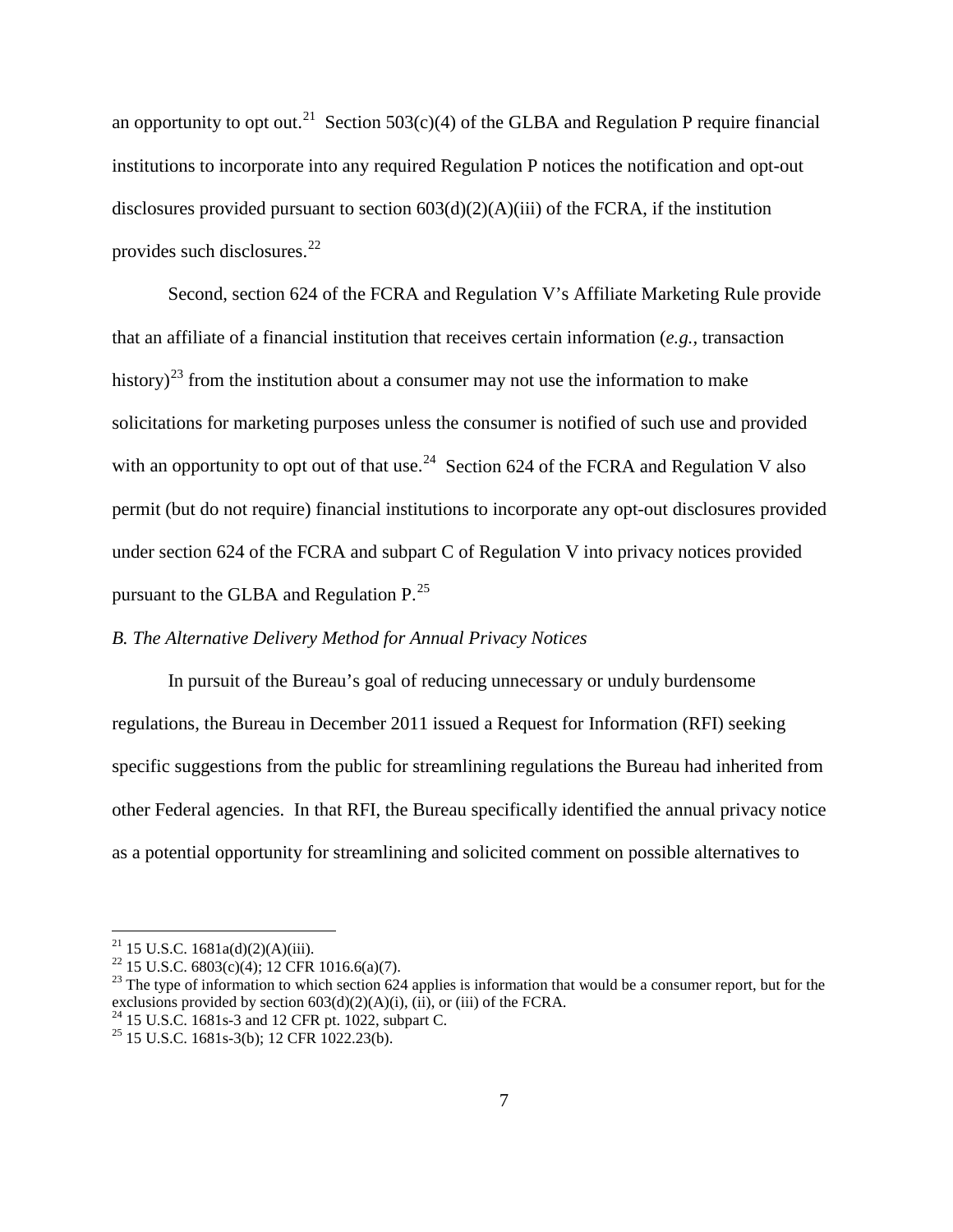delivering the annual privacy notice.<sup>[26](#page-7-0)</sup> Numerous industry commenters responded to the RFI by advocating for the elimination or limitation of the annual notice requirement.

Financial institutions historically have provided annual notices generally by U.S. postal mail.<sup>[27](#page-7-1)</sup> In 2014, the Bureau adopted a rule to allow financial institutions to use an alternative delivery method to provide annual privacy notices through posting the notices on their websites if they meet certain conditions.<sup>28</sup> Specifically, financial institutions were allowed to use the alternative delivery method for annual notices if: (1) no opt-out rights were triggered by the financial institution's information sharing practices under the GLBA; (2) no FCRA section 603 opt-out notices were required to appear on the annual notice and any opt-outs required by FCRA section 624 had previously been provided, if applicable, or the annual notice was not the only notice provided to satisfy those requirements; (3) the information included in the annual notice had not changed since the customer received the previous notice; and (4) the financial institution used the model form provided in Regulation P for its annual notice.

In addition, to assist customers with limited or no access to the internet, an institution using the alternative delivery method was required to mail annual notices to customers who requested them by telephone. To make customers aware that its annual privacy notice was available through the website or by phone, the institution was required to include a clear and conspicuous statement of availability at least once per year on an account statement, coupon book, or a notice or disclosure the institution issued under any provision of law.

<span id="page-7-2"></span>

<span id="page-7-1"></span><span id="page-7-0"></span><sup>26</sup> 76 FR 75825, 75828 (Dec. 5, 2011). <sup>27</sup> Regulation P, however, does allow financial institutions to provide notices electronically (*e.g.,* by email) with consent. 12 CFR 1016.9(a) (stating that a financial institution may deliver the notice electronically if the consumer agrees). The Bureau believes that most consumers do not receive privacy notices electronically. <sup>28</sup> 79 FR 64057 (revising 12 CFR 1016.9(c)). The Bureau's alternative delivery method became effective on October 28, 2014. *Id.*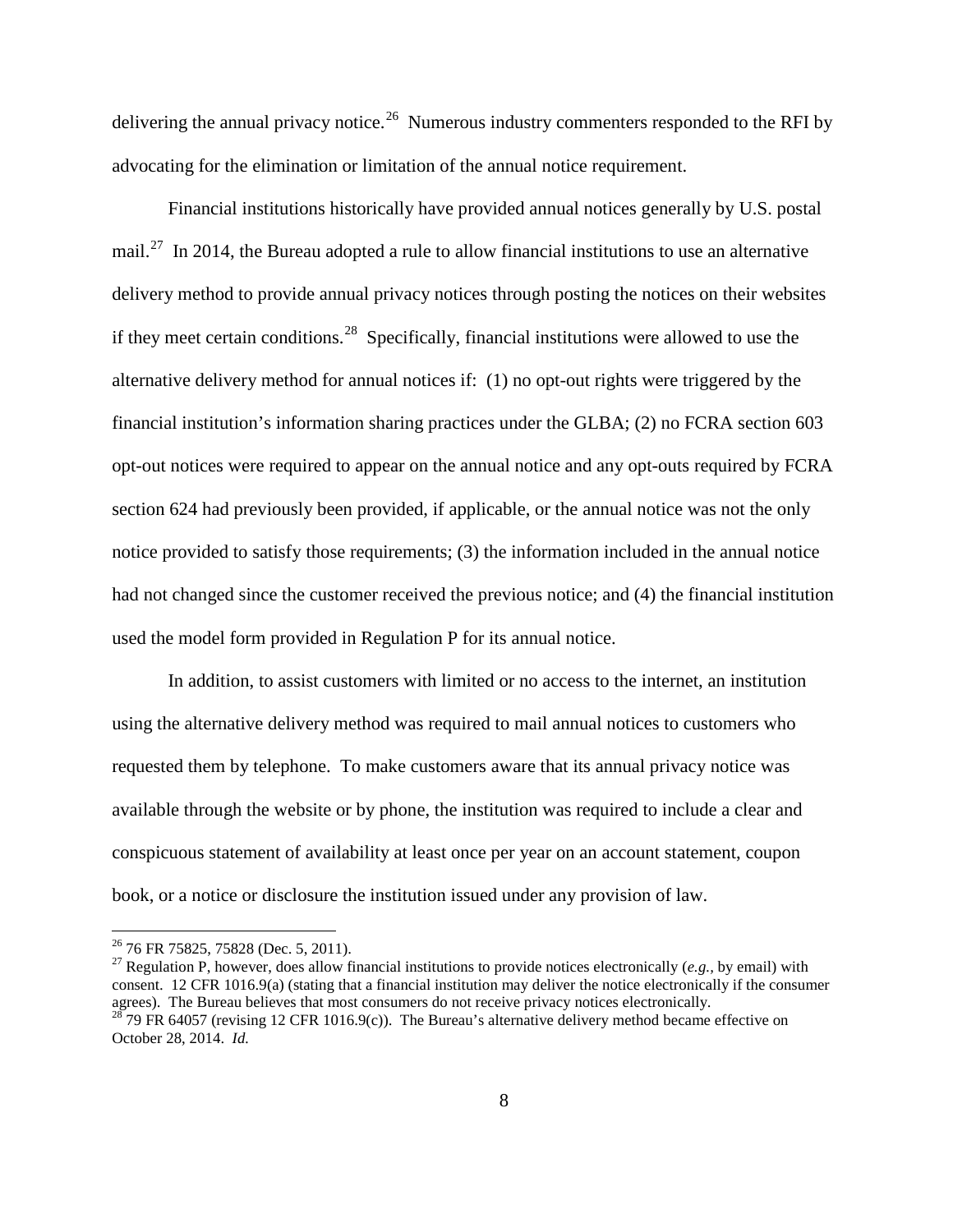# *C. Statutory Amendment and Proposed Rule*

On December 4, 2015, Congress amended the GLBA as part of the FAST Act. This amendment, titled Eliminate Privacy Notice Confusion,  $^{29}$  $^{29}$  $^{29}$  added new GLBA section 503(f), which provides an exception under which financial institutions that meet two conditions are not required to provide annual notices to customers.<sup>[30](#page-8-1)</sup> New GLBA section  $503(f)(1)$  states the first condition for the annual notice exception: that a financial institution must provide nonpublic personal information only in accordance with certain exceptions in the GLBA; providing nonpublic personal information under these exceptions does not trigger consumer opt-out rights.<sup>[31](#page-8-2)</sup> New GLBA section 503(f)(2) states the second condition for the annual notice exception: that a financial institution must not have changed its policies and practices with regard to disclosing nonpublic personal information from the policies and practices that were disclosed in the most recent disclosure sent to consumers in accordance with GLBA section 503. The statutory amendment became effective upon enactment in December 2015.

On July 15, 2016, the Bureau published a proposed rule to implement the FAST Act statutory amendment to the GLBA. The Bureau has considered the comments received on that proposed rule, and now issues this final rule based on it.

<span id="page-8-1"></span><span id="page-8-0"></span><sup>&</sup>lt;sup>29</sup> FAST Act, Public Law 114-94, section 75001.<br><sup>30</sup> In order to avoid confusion and facilitate responsiveness to consumer requests, the Bureau notes that a financial institution that qualifies for the annual notice exception could provide a privacy notice to a customer without jeopardizing the availability of the exception, such as in response to a customer specifically requesting a copy of the notice.

<span id="page-8-2"></span> $31$  These provisions are in GLBA section 502(b)(2) or (e) and are incorporated into existing Regulation P at § 1016.13, § 1016.14, and § 1016.15. They provide exceptions from the requirement that a financial institution provide notice and an opportunity to opt out of sharing nonpublic personal information with a nonaffiliated third party.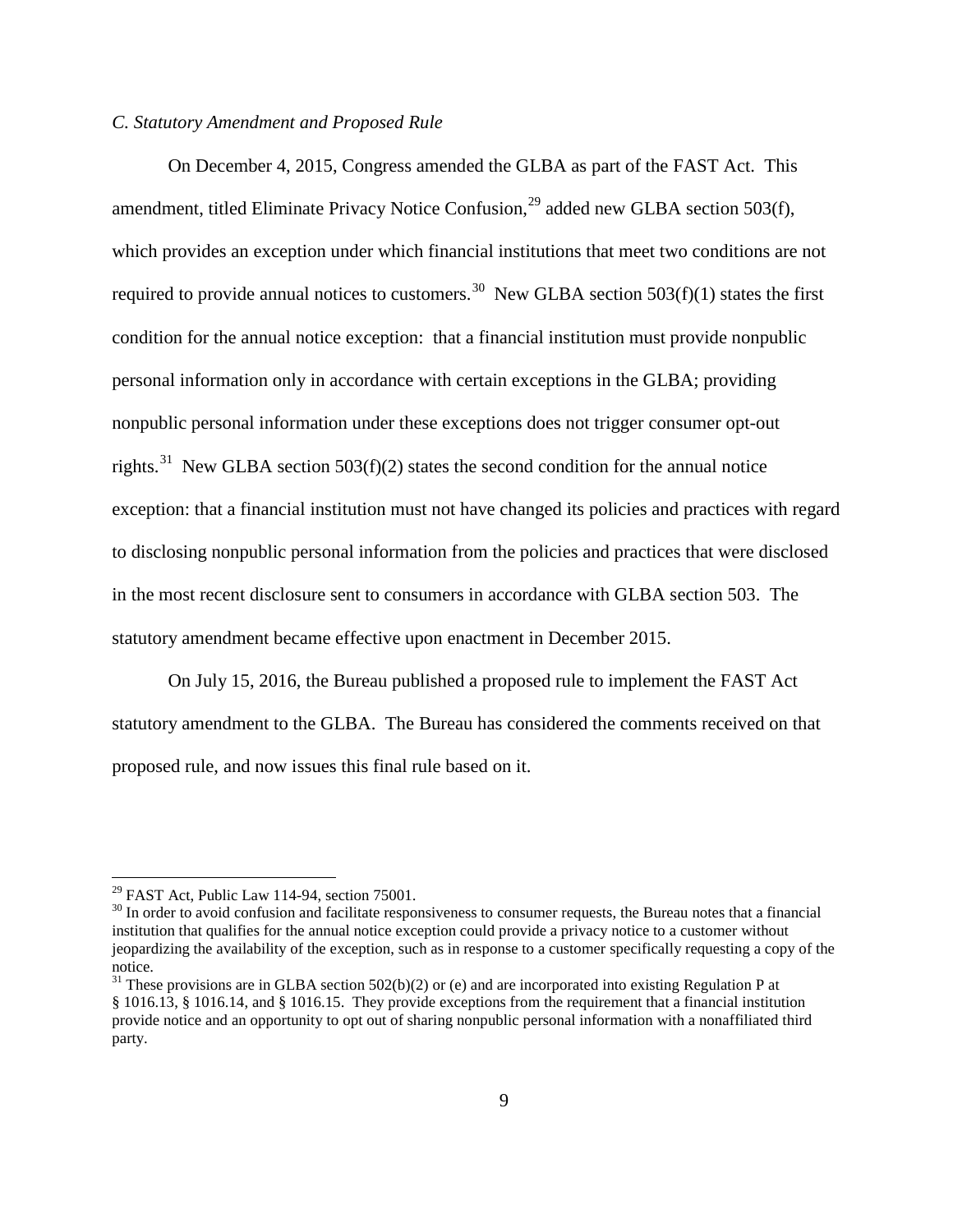# *D. Effective Date*

As discussed above, the statutory exception to the annual notice requirement is already effective. The amendments to Regulation P in this final rule will be effective 30 days from the date of publication in the Federal Register.

# *E. Privacy Considerations*

In developing this final rule, the Bureau considered its potential impact on consumer privacy. The rule will not affect the collection or use of consumers' nonpublic personal information by financial institutions. The rule implements a new statutory exception to limit the circumstances under which financial institutions subject to Regulation P will be required to deliver annual privacy notices to their customers. Delivery of annual privacy notices is required under the rule if financial institutions make certain types of changes to their privacy policies or if the statute and Regulation P afford customers the right to opt out of financial institutions' sharing of customers' nonpublic personal information with nonaffiliated third parties. The statutory exception and this final rule do not affect the requirement to deliver an initial privacy notice, and all consumers will continue to receive such notices describing the privacy policies of any financial institutions with which they do business to the extent currently required.

#### **III. Legal Authority**

The Bureau is issuing this final rule pursuant to its authority under section 504 of the GLBA, as amended by section 1093 of the Dodd-Frank Act.<sup>[32](#page-9-0)</sup> The Bureau is also issuing this rule pursuant to its authority under sections 1022 and 1061 of the Dodd-Frank Act.<sup>[33](#page-9-1)</sup>

<span id="page-9-1"></span><span id="page-9-0"></span> $\frac{32}{33}$  15 U.S.C. 6804.<br> $\frac{33}{12}$  U.S.C. 5512, 5581.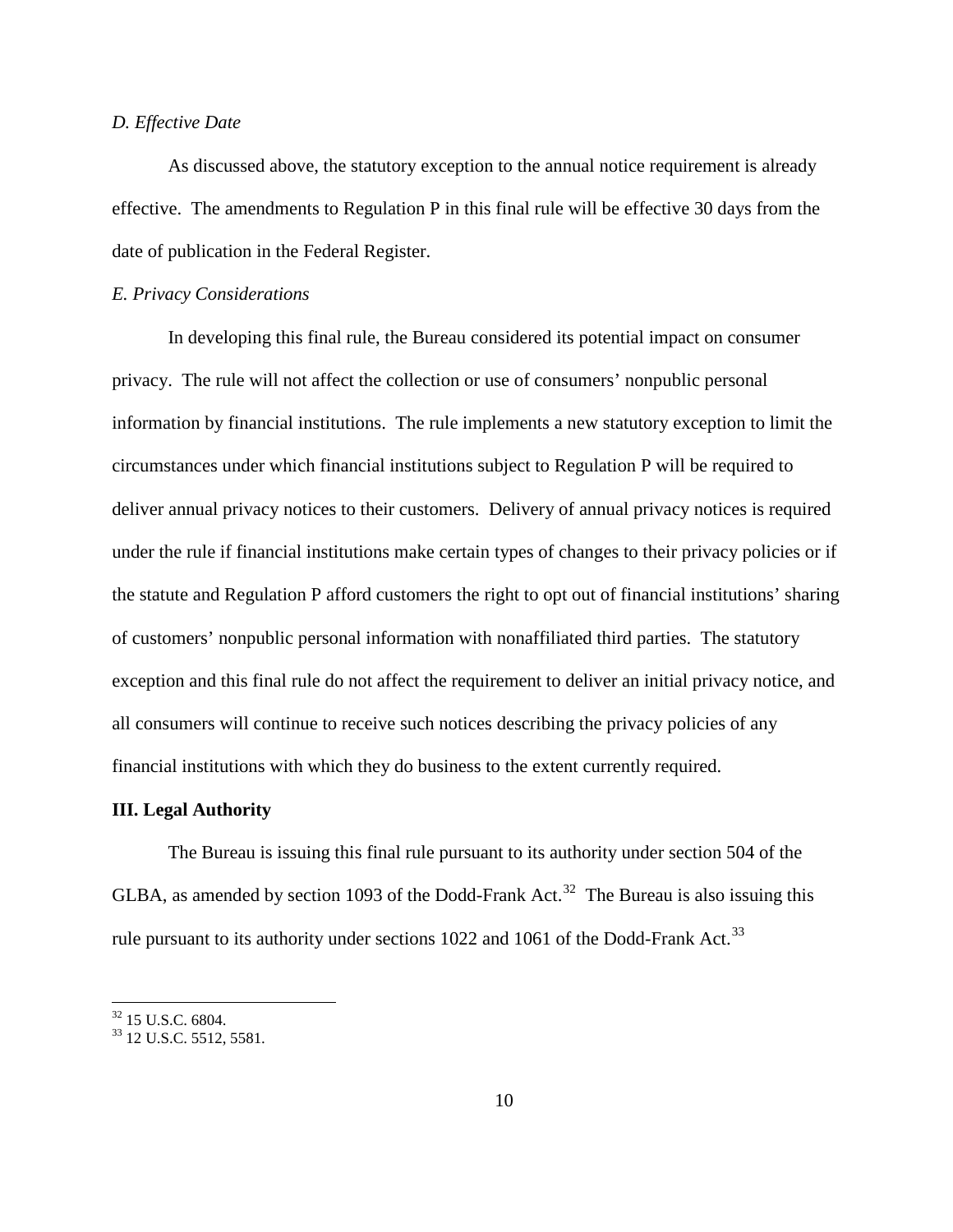# **IV. Section-by-Section Analysis**

# *Section 1016.3 Definitions*

#### *3(s)(1)*

Regulation P's substantive requirements, including the requirement to deliver privacy notices, are generally imposed upon entities that meet the definition of "You" in § 1016.3(s)(1). That provision defines "You" as a "financial institution or other person for which the Bureau has rulemaking authority under section  $504(a)(1)(A)$  of the GLBA." In order to coordinate this definition more correctly with the term's usage in the regulation, the Bureau proposed to limit "You" to financial institutions.

The Bureau received no comments on this technical amendment, and adopts it now as proposed.

As explained above, Regulation P's substantive requirements, including the requirement to deliver privacy notices, are generally imposed upon entities that meet the definition of "You" in § 1016.3(s)(1). The Bureau has rulemaking authority over entities other than financial institutions pursuant to GLBA section  $504(a)(1)(A)$ .<sup>[34](#page-10-0)</sup> The statute's privacy notice requirements, however, specifically apply only to financial institutions.<sup>[35](#page-10-1)</sup> The Bureau therefore believes that it is appropriate to limit the definition of "You" in  $\S 1016.3(s)(1)$  to financial institutions. For this reason, the Bureau is amending § 1016.3(s)(1) to remove the phrase "or other persons." The Bureau does not believe this technical amendment to  $\S 1016.3(s)(1)$  will change the settled understanding of the scope of Regulation P's privacy notice requirements. Instead, the Bureau

<span id="page-10-0"></span> $34$  Such rulemaking authority has been exercised with respect to nonaffiliated third parties to which a financial institution discloses nonpublic personal information and that third party's affiliates for purposes of GLBA section 502(c)'s limits on reuse of information. *See* 12 CFR 1016.11(c)-(d). <sup>35</sup> *See* GLBA sections 502(a)-(b) and 503(a).

<span id="page-10-1"></span>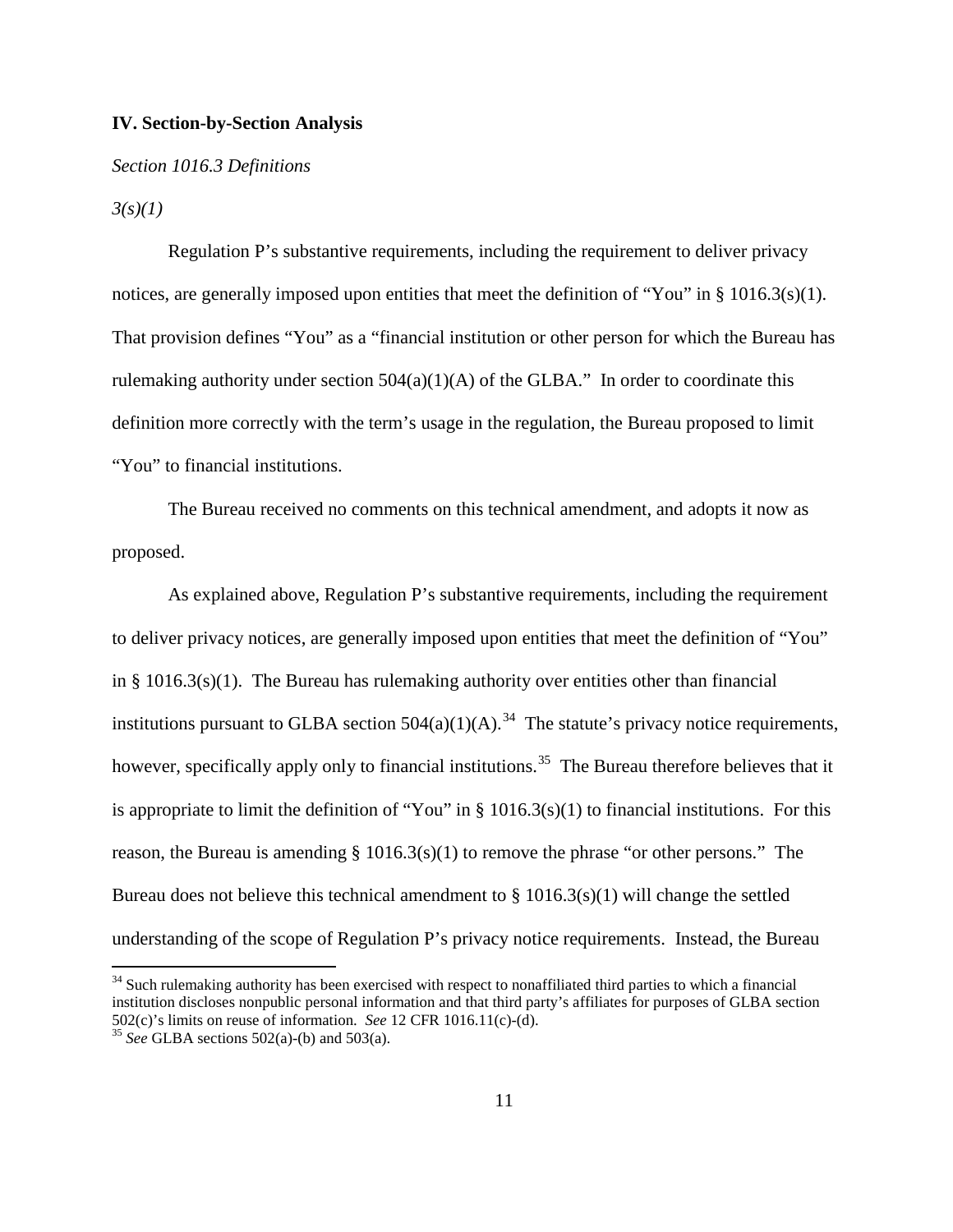believes it will clarify that the scope of Regulation P's privacy notice requirements is consistent with the understanding of stakeholders.

## *Section 1016.5 Annual Privacy Notice to Customers Required*

## *5(a) General Rule*

The Bureau proposed to amend the general requirement in § 1016.5(a)(1) that financial institutions provide annual notices, to clarify that the Bureau has added an exception to this requirement in § 1016.5(e) to incorporate the amendment to GLBA section 503.

No commenters specifically discussed the conforming change to the general rule in § 1016.5(a). One commenter suggested that the Bureau remove any GLBA privacy notice requirement and instead require financial institutions to post their privacy notices online, allow all consumers to choose whether to receive any privacy notices, make electronic notices the default for any consumers who opt to receive any privacy notices, and allow financial institutions to charge fees for any paper privacy notices they provide.

The Bureau now adopts the conforming amendment to the general requirement in § 1016.5(a)(1) that financial institutions provide annual notices, to clarify that the Bureau has added an exception to this requirement in § 1016.5(e) to incorporate the amendment to GLBA section 503. The Bureau does not believe that the comment is relevant to the proposal and it does not provide a basis to change the approach proposed by the Bureau. Congress did not include revisions along the lines the commenter suggested in the statutory provision that the Bureau is implementing in this rulemaking.

#### *5(e) Exception to Annual Notice Requirement*

New GLBA § 503(f) provides that a financial institution is excepted from providing an annual notice if it meets the two conditions described below. The Bureau proposed to add new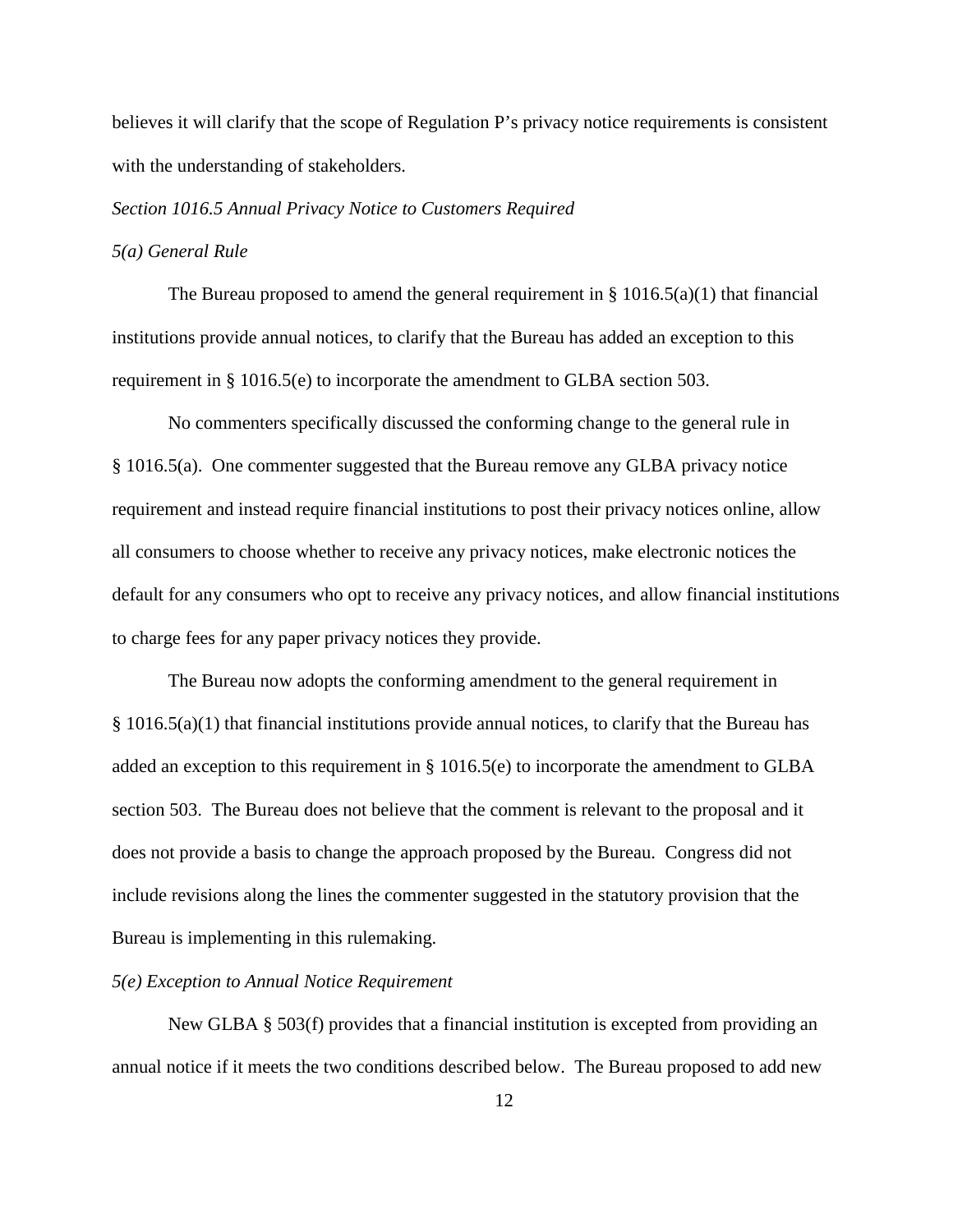§ 1016.5(e) to incorporate into Regulation P the exception created by new § 503(f). Under proposed § 1016.5(e), as in section 503(f), a financial institution would be excepted from providing an annual notice if it meets the two conditions discussed below.

The commenters overwhelmingly supported proposed  $\S$  1016.5(e). Although some commenters asked that the exception be broadened, no commenters who discussed the proposed exception objected to it. The commenters stated that the exception would reduce burden and would not harm consumers, and was less complicated and burdensome than the previous alternative delivery method. Some suggested that the provision would benefit consumers. The comments that specifically discussed either of the two requirements for the exception, in § 1016.5(e)(1)(i) and (ii), are discussed below in relation to those provisions.

A trade association representing credit unions requested that to eliminate confusion and protect institutions from citations, the rule should be effective retroactive to December 4, 2015, the date the statutory GLBA amendments took effect. In addition, an attorney suggested that the Bureau preempt State privacy statutes that might require institutions to continue providing annual privacy notices in spite of the Federal exception. The attorney recommended the Bureau modify § 1016.17 to expressly preempt contrary State law, and instead require that an institution make its privacy notice continually available online.

After considering the comments and for the reasons discussed below, the Bureau now adopts the exception to the annual notice requirement largely as proposed, with certain changes to the timing provisions in § 1016.5(e)(2), as discussed below.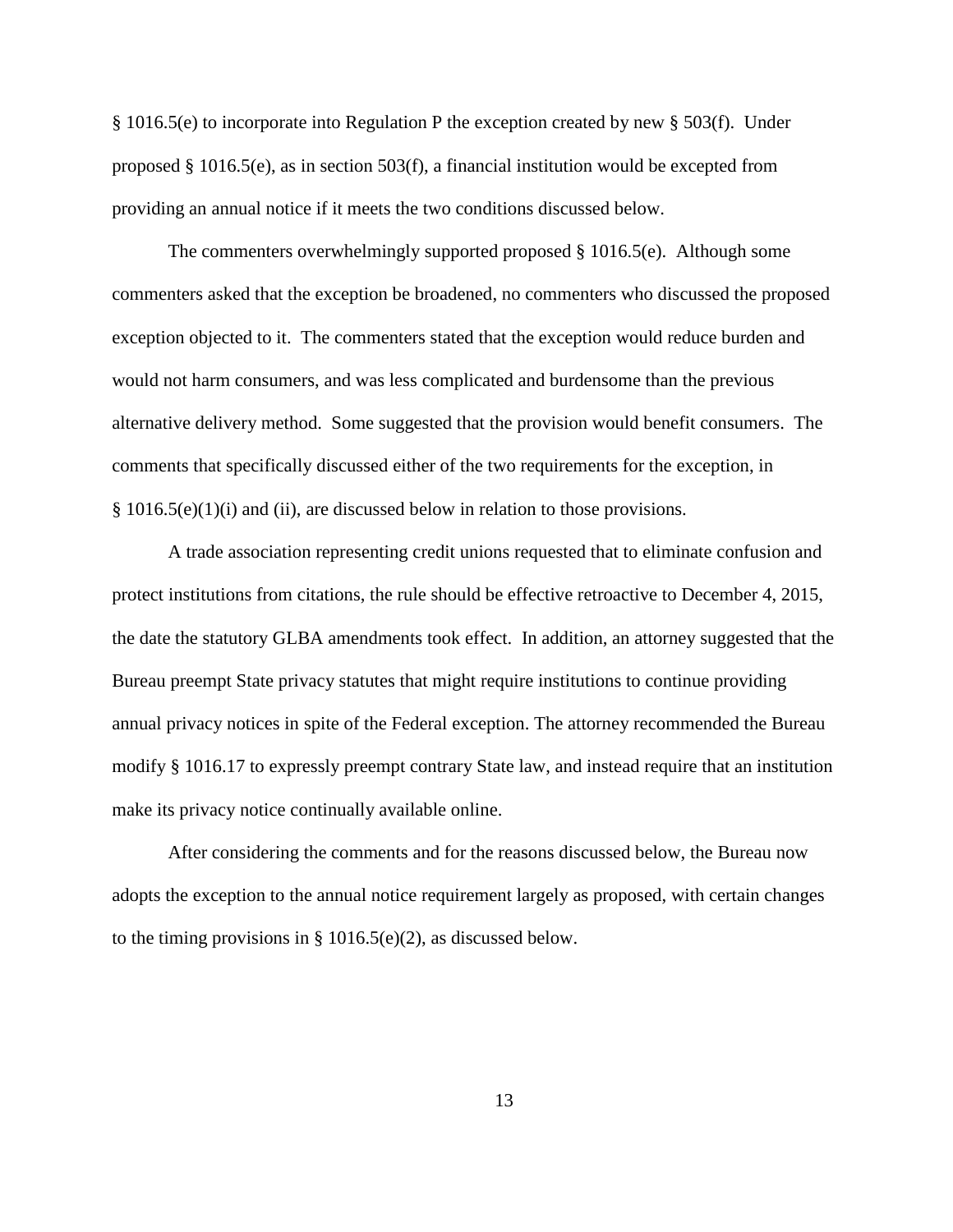In regard to the comment recommending that § 1016.17 be modified, § 1016.17 implements GLBA § 507, [36](#page-13-0) which provides specific standards regarding preemption of State law. The Bureau does not believe that the comment is relevant to the proposal and it does not provide a basis to change the approach proposed by the Bureau. Congress did not include revisions along the lines the commenter suggested in the statute that the Bureau is implementing in this rulemaking.

In regard to the comment on retroactivity, the Bureau has made clear in the proposed rule and this final rule that new GLBA § 503(f) became effective upon enactment in December  $2015.<sup>37</sup>$  $2015.<sup>37</sup>$  $2015.<sup>37</sup>$  As the central elements of this rule are already in effect, the Bureau believes that there is no need to make this rule retroactive. To the extent that this rule changes applicable law, the Bureau notes that retroactive rulemaking is disfavored by the courts, and the commenter has not established why it would be appropriate here. This rule takes effect 30 days after its publication in the *Federal Register.*

*5(e)(1) When Exception Available*

# *5(e)(1)(i)*

New GLBA section 503(f)(1) states the first condition for the annual privacy notice exception: that a financial institution provide nonpublic personal information only in accordance with the provisions of subsection  $(b)(2)$  or (e) of section 502 of the GLBA. The Bureau proposed  $\S 1016.5(e)(1)(i)$  to incorporate this condition by requiring that to qualify for the annual notice exception, any nonpublic personal information that financial institutions provide to

<span id="page-13-0"></span> $\frac{36}{37}$  15 U.S.C. 6807.<br> $\frac{37}{37}$  See above, Part II.C.

<span id="page-13-1"></span>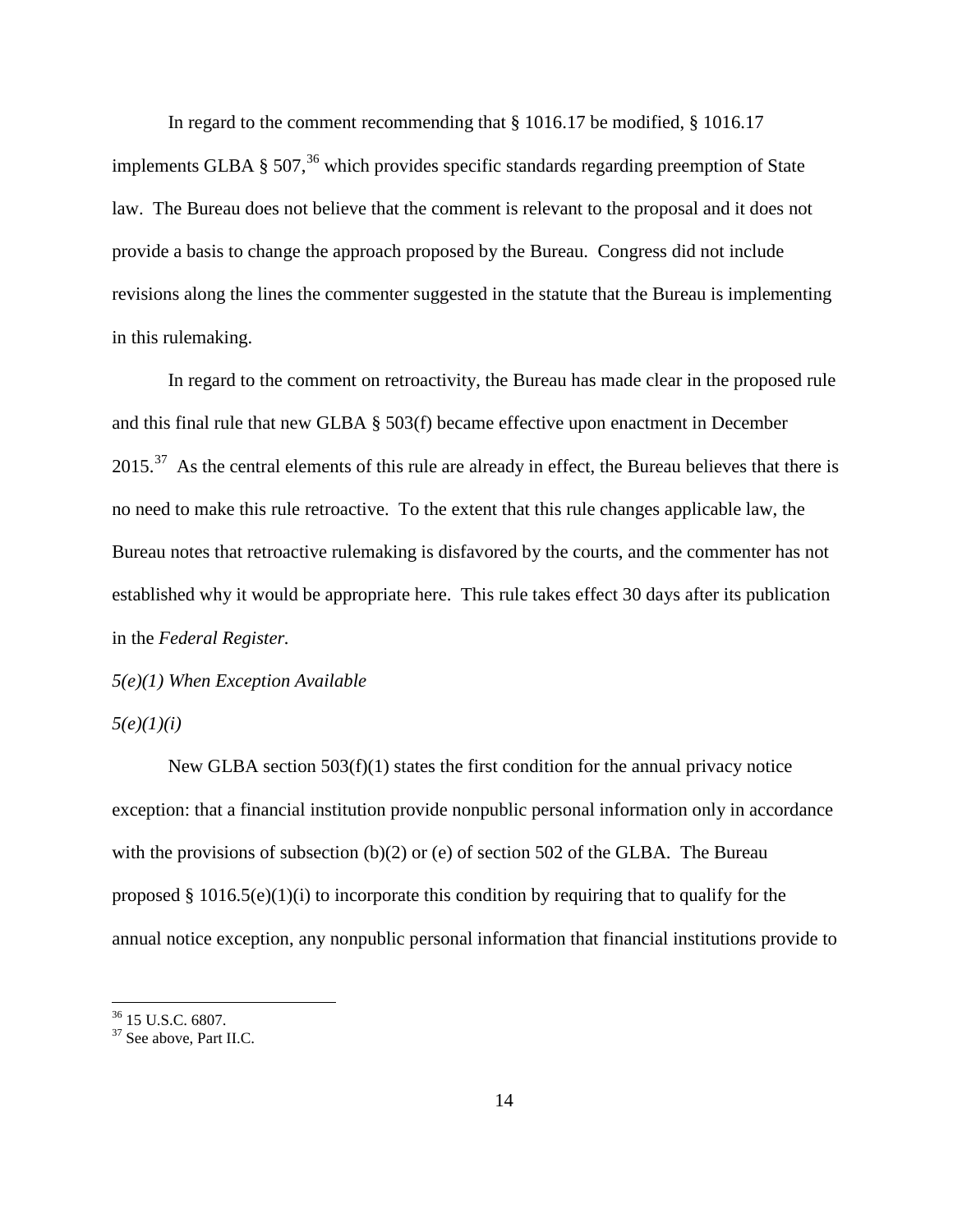nonaffiliated third parties must be provided only in accordance with § 1016.13, § 1016.14 or § 1016.15 of Regulation P.

Almost no commenters specifically discussed the first of the two requirements of the new statutory exception. One credit union explained that it does not share nonpublic personal information beyond the exceptions provided in § 1016.13, § 1016.14 or § 1016.15 of Regulation P, and that it believes the  $\S$  1016.5(e)(1)(i) requirement will work well. Another commenter discussed voluntary opt-outs that a financial institution may offer, asking whether the inclusion on the privacy notice of opt-outs that allow consumers to opt out of sharing that is described in § 1016.13, § 1016.14 or § 1016.15 of Regulation P would interfere with meeting the requirement in § 1016.5(e)(1)(i).

The Bureau now adopts  $\S 1016.5(e)(1)(i)$  as proposed. Section  $1016.5(e)(1)(i)$  will incorporate the first requirement of GLBA § 503(f) by requiring that to qualify for the annual notice exception, any nonpublic personal information that financial institutions provide to nonaffiliated third parties must be provided only in accordance with § 1016.13, § 1016.14 or § 1016.15 of Regulation P; these regulatory sections implement subsections (b)(2) and (e) of section  $502<sup>38</sup>$  A financial institution sharing information only pursuant to these exceptions is not required to provide customers with a right to opt out of that sharing. In addition, because they would only involve information sharing within the exceptions of § 1016.13, § 1016.14 or § 1016.15, voluntary opt-outs included on privacy notices would not affect compliance with the § 1016.5(e)(1)(i) requirement or the annual notice exception.

<span id="page-14-0"></span> $38$  The sharing described in these provisions includes, among other things, sharing involving third party service providers, joint marketing arrangements, maintaining and servicing accounts, securitization, law enforcement and compliance, and reporting to consumer reporting agencies.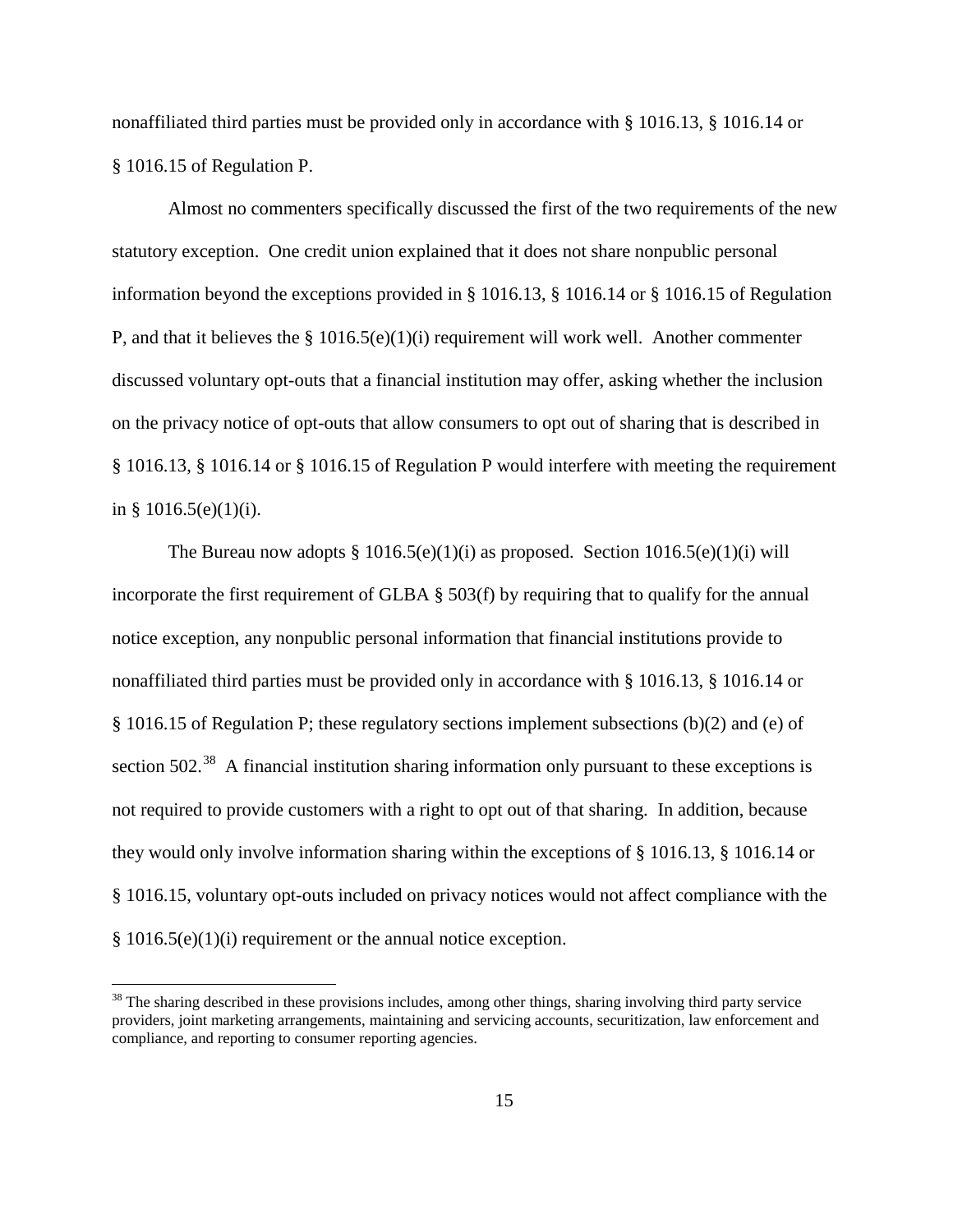The Bureau notes that  $\S 1016.6(a)(7)$  requires that annual privacy notices incorporate any disclosures made under FCRA section  $603(d)(2)(A)(iii)$  regarding the consumer's ability to opt out of sharing of information among affiliates. Further, the notices may incorporate any opt-out disclosures provided under FCRA section  $624.<sup>39</sup>$  $624.<sup>39</sup>$  $624.<sup>39</sup>$  GLBA section  $503(f)(1)$  does not mention information sharing that would trigger an opt-out notice under FCRA sections 603(d)(2)(A)(iii) or 624.

Given the structure of the statute, the Bureau does not interpret GLBA section  $503(f)(1)$ to preclude financial institutions that provide nonpublic personal information in accordance with FCRA sections  $603(d)(2)(A)(iii)$  or 624 from qualifying for the exception. Thus, as the Bureau stated in its proposal, the presence or absence of these FCRA disclosures on a financial institution's privacy notice will not affect whether the institution satisfies GLBA section  $503(f)(1)$  and §  $1016.5(e)(1)(i)$ . As the Bureau noted, however, financial institutions that choose to take advantage of the annual notice exception must still provide any opt-out disclosures required under FCRA sections 603(d)(2)(A)(iii) and 624, if applicable. Under the FCRA, neither of these opt-outs is required to be provided annually.[40](#page-15-1) Accordingly, institutions can provide these disclosures through other methods, for example, through their initial privacy notices in most circumstances.

*5(e)(1)(ii)*

New GLBA section 503(f)(2) states the second condition for the annual notice exception: that a financial institution not have changed its "policies and practices with regard to disclosing

<span id="page-15-1"></span><span id="page-15-0"></span><sup>&</sup>lt;sup>39</sup> 15 U.S.C. 1681s-3(b); 12 CFR 1022.23(b).<br><sup>40</sup> *See* 15 U.S.C. 1681a(d)(2)(A)(iii); 12 CFR 1022.21, 1022.27; 72 FR 62910, 62930 (Nov. 7, 2007).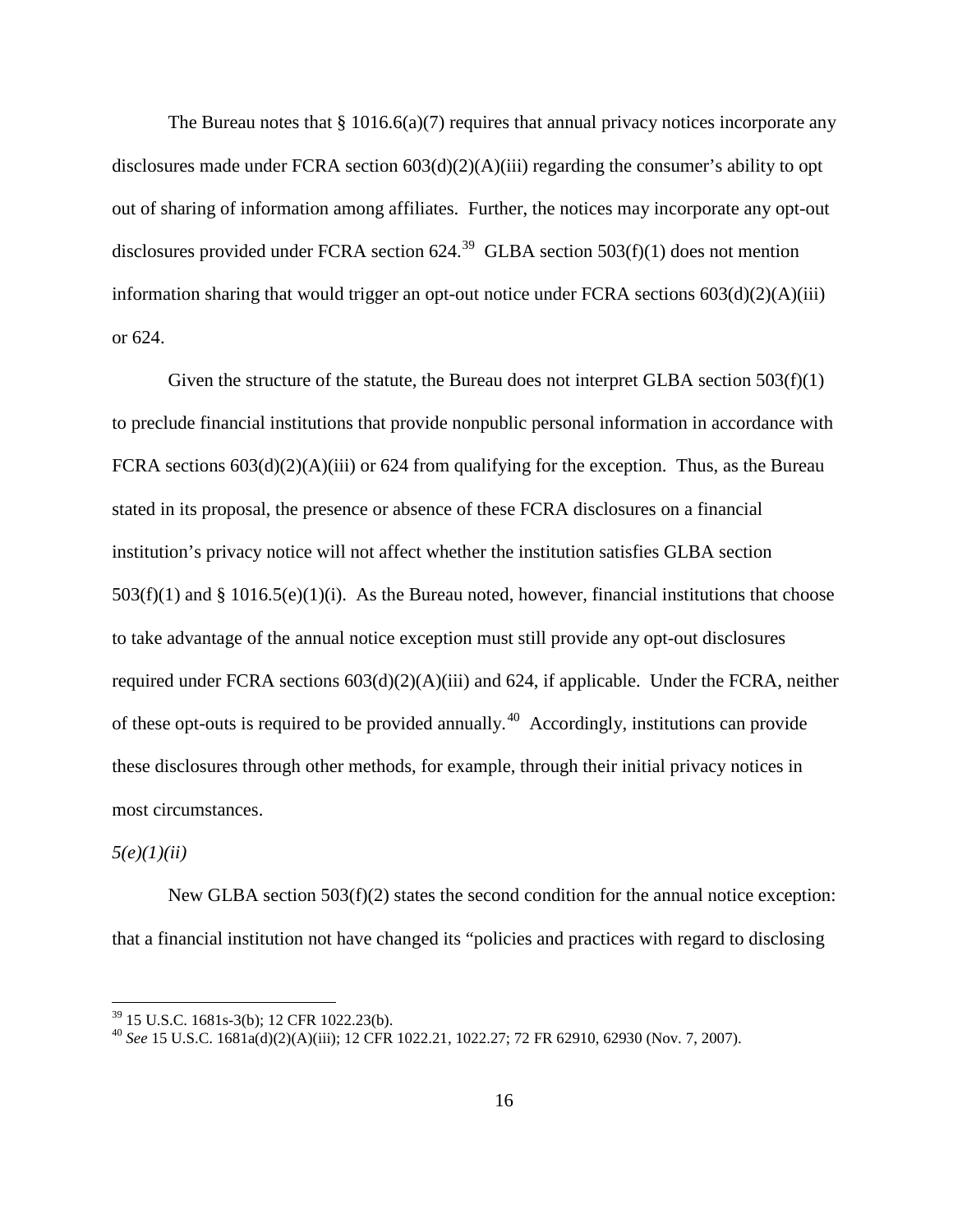nonpublic personal information" from the policies and practices that were disclosed in the most recent notice sent to consumers in accordance with GLBA section 503. Because the Bureau determined that the statutory language was ambiguous as to the exact types of sharing intended, the Bureau proposed  $\S 1016.5(e)(1)(ii)$  to resolve this ambiguity by requiring that, to qualify for the annual notice exception, a financial institution must not have changed its policies and practices with regard to disclosing nonpublic personal information from the policies and practices that were disclosed to the customer under  $\S 1016.6(a)(2)$  through (5) and (9) in the most recent privacy notice the financial institution provided.

As with the first requirement for the annual notice exception at  $\S 1016.5(e)(1)(i)$ , few commenters specifically discussed the second requirement at  $\S 1016.5(e)(1)(ii)$ . However, the commenters overwhelmingly signaled their support for these provisions by supporting the Bureau's implementation of the statutory exception. Two trade associations representing credit unions did specifically express support for the proposed interpretation of the statutory language as referring only to a change to a disclosure under  $\S$  1016.6(a)(2) through (5) and (9).

The Bureau now adopts § 1016.5(e)(1)(ii) as proposed, providing that, to qualify for the annual notice exception, a financial institution must not have changed its policies and practices with regard to disclosing nonpublic personal information from the policies and practices that were disclosed to the customer under  $\S 1016.6(a)(2)$  through (5) and (9) in the most recent privacy notice the financial institution provided.

Paragraphs (1) through (9) of  $\S$  1016.6(a) list the specific information that must be included in privacy notices. Section  $1016.6(a)(2)$  through (5) and (9) require a financial institution to include information related to its policies and practices with regard to disclosing nonpublic personal information, but  $\S 1016.6(a)(1)$  (information collection) and  $\S 1016.6(a)(8)$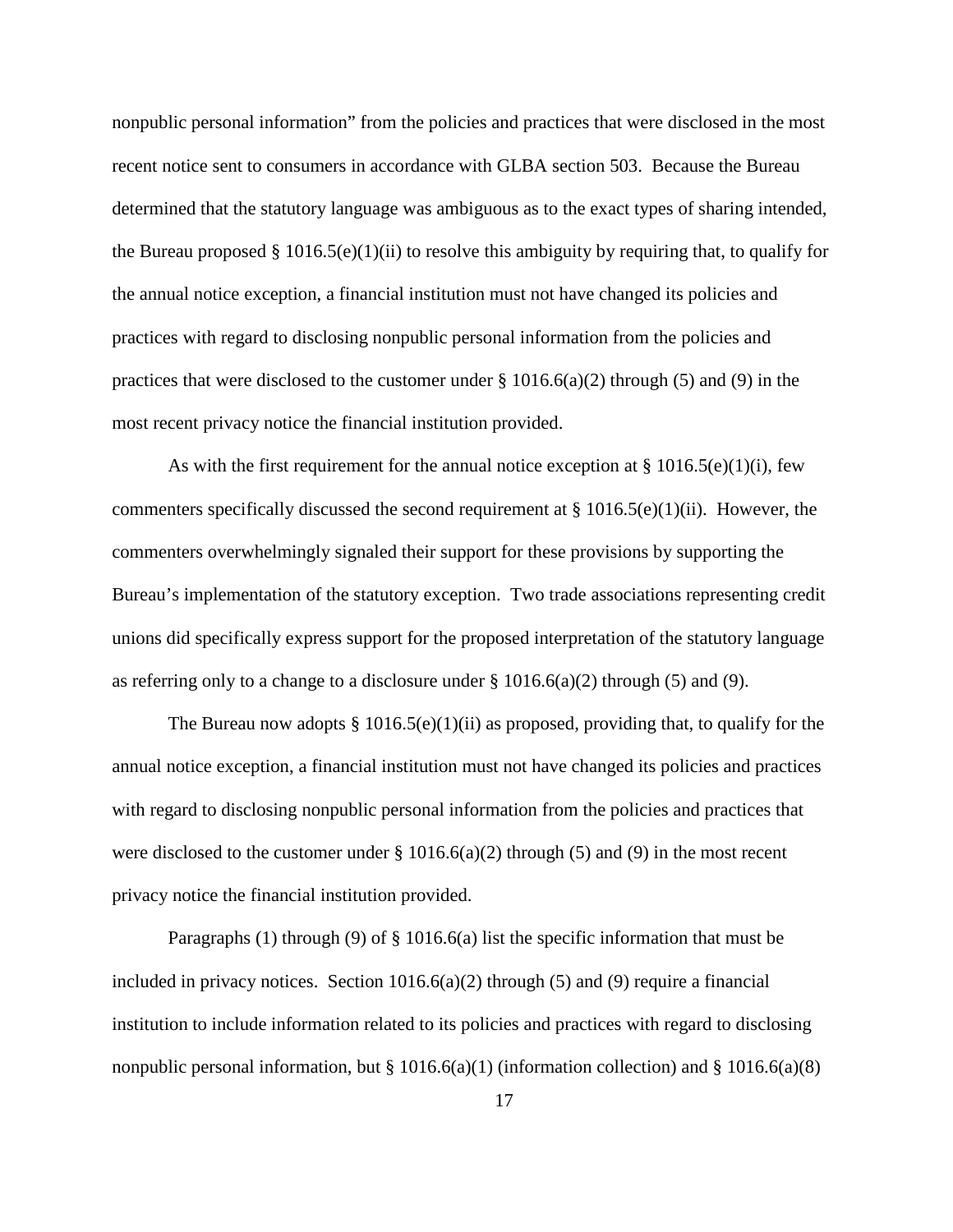(confidentiality and security) do not.<sup>[41](#page-17-0)</sup> Accordingly, the Bureau believes that only changes to an institution's policies and practices that would require changes to any of the disclosures required by § 1016.6(a)(2) through (5) and (9) would cause a financial institution to be unable to use the exception in § 1016.5(e)(1)(ii).<sup>42</sup>

Section 1016.6(a)(7) requires that any disclosure an institution makes under FCRA section  $603(d)(2)(A)(iii)$ , which describes a consumer's ability to opt out of disclosures of information among affiliates, be included on the privacy notice. The Bureau believes that the statute is ambiguous as to whether a financial institution that changes the disclosure required under  $\S 1016.6(a)$  (7) from the most recent notice sent to consumers would satisfy GLBA section  $503(f)(2)$ . In the proposed rule, the Bureau sought comment on whether proposed  $§ 1016.5(e)(1)(ii)$  should include changes to disclosures required by  $§ 1016.6(a)(7)$  and on how frequently institutions change that disclosure. The Bureau further sought comment on whether institutions would prefer to inform customers of these changes through sending an annual privacy notice or through sending a disclosure describing only the FCRA section  $603(d)(2)(A)(iii)$  opt-outs, if applicable, and also sought comment on the impact on consumers of these two methods.

<span id="page-17-0"></span><sup>&</sup>lt;sup>41</sup> The information specified in § 1016.6(a)(6) describes the consumer's right pursuant to Regulation P to opt out of an institution's disclosure of information and would be inapplicable where a financial institution qualifies for the annual notice exception.

<span id="page-17-1"></span> $42$  To have used the Bureau's former alternative delivery method, the information a financial institution was required to convey on its annual privacy notice pursuant to  $\S 1016.6(a)(1)$  through (5), (8), and (9) was required not to have changed from the information disclosed in the most recent privacy notice provided to the consumer. See removed 12 CFR 1016.9(c)(2)(D). Thus, changes to the information a financial institution was required to convey pursuant to § 1016.6(a)(1) and (8) would have prevented a financial institution from using the alternative delivery method but such changes will not prevent a financial institution from satisfying § 1016.5(e)(1)(ii) for the annual notice exception. Because institutions that include information on their privacy notice pursuant to § 1016.6(a)(7) (which relates to opt-out notices provided pursuant to the FCRA) were not permitted to use the alternative delivery method in any case,  $§$  1016.6(a)(7) was not listed as a type of information that if changed would have prevented a financial institution from using the alternative delivery method.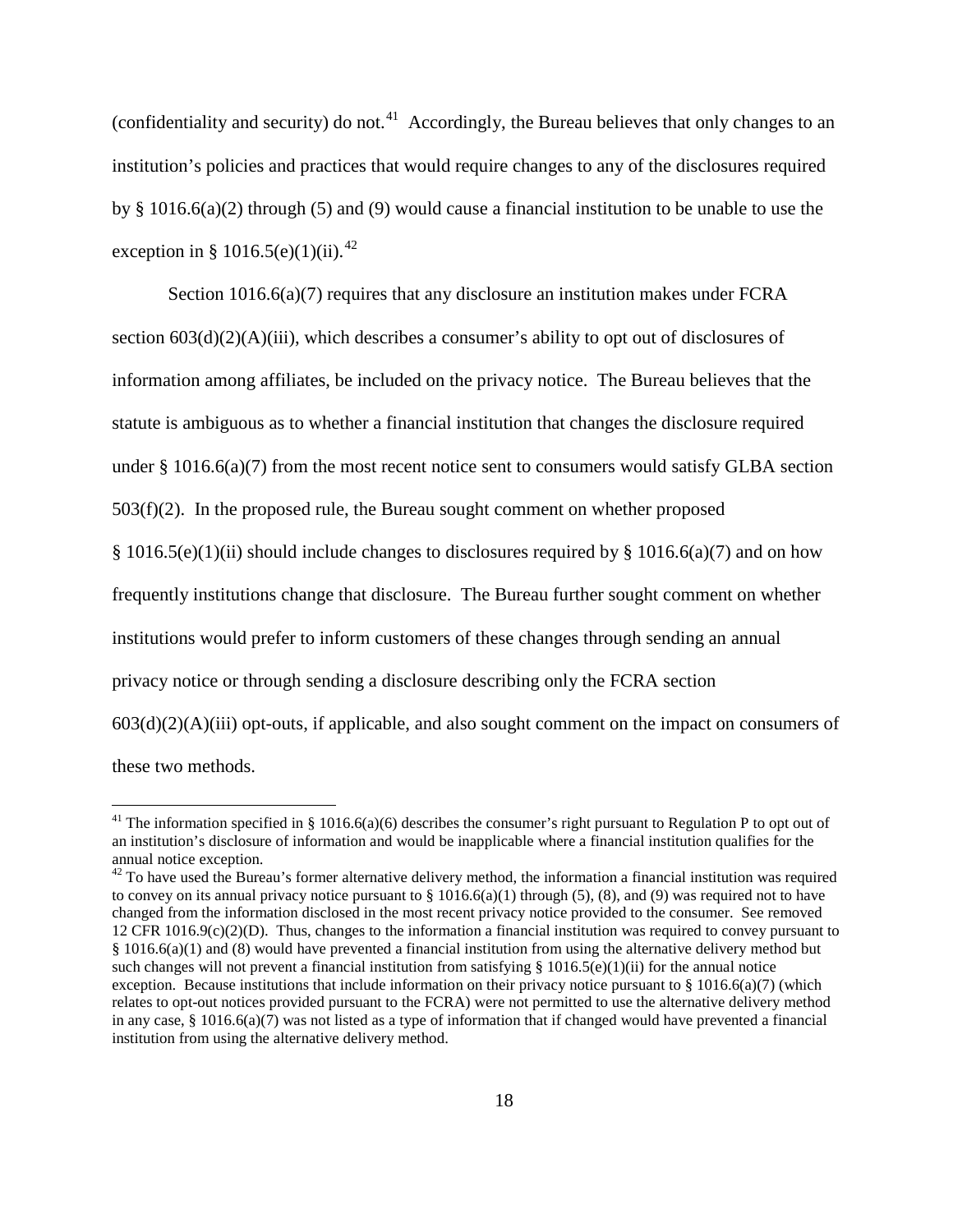All the commenters who addressed these issues stated that changes to the disclosures required by FCRA section  $603(d)(2)(A)(iii)$  should not affect the availability of the annual notice exception. A State-wide trade association representing credit unions indicated that the presence or absence of FCRA disclosures on a credit union's privacy notice, and subsequent changes to those FCRA sharing practices, should not impact whether an institution qualifies for the annual notice exception. This trade association stated, without providing data, that it believed that changes by credit unions in its State to FCRA section 603(d)(2)(A)(iii) information disclosures are infrequent, and that few such credit unions share data in a way that trigger a FCRA opt-out in the first place. Other commenters who discussed the  $603(d)(2)(A)(iii)$  information disclosures stated that allowing changes to disqualify financial institutions from the annual notice exception would interfere with the burden reduction intended, and that FCRA has its own disclosure requirements.

Given the structure of the statute, the Bureau does not interpret GLBA section 503(f)(2) to preclude financial institutions that make changes to disclosures required by  $\S 1016.6(a)(7)$ from qualifying for the exception. The Bureau also notes that a change in the  $603(d)(2)(A)(iii)$ information disclosures only requires a one-time notice and opt out. The Bureau does not believe that consumers would be materially benefited by requiring this one-time notice to be included in a privacy notice under Regulation P, especially where it is required in a separate notice required by the FCRA.

In addition to the discussion of  $603(d)(2)(A)(iii)$  information disclosures, the Bureau noted in the proposed rule that a financial institution would satisfy  $\S$  1016.5(e)(1)(ii) if it changes its disclosures describing policies and practices with regard to disclosing nonpublic personal information that are included in the institution's privacy notice without being required by the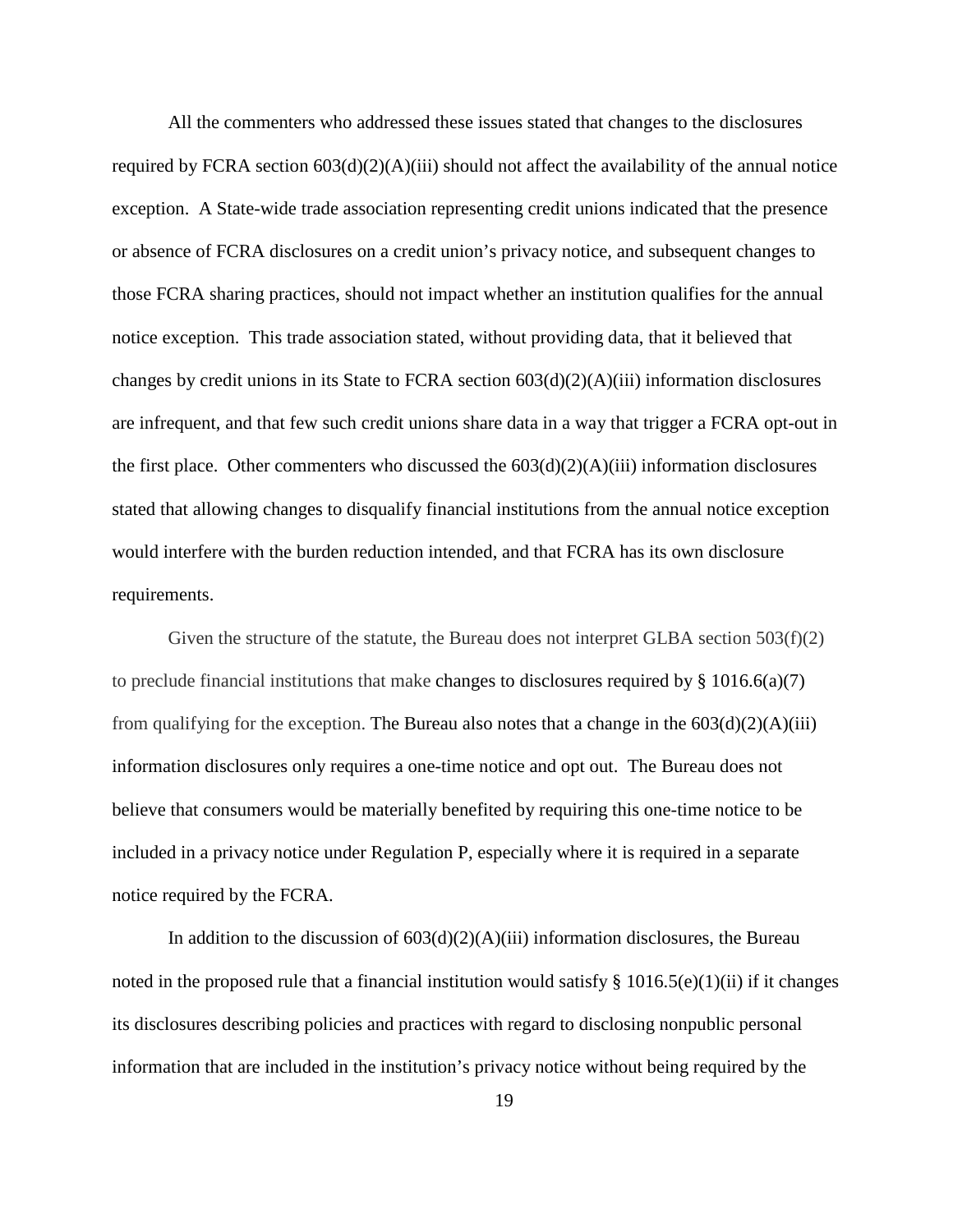GLBA or § 1016.6 (*e.g.*, disclosures describing sharing with affiliates under FCRA section 624 or voluntary disclosures and opt-outs). The Bureau sought comment on whether changes to disclosures that are not required to be included in privacy notices by the GLBA or § 1016.6 should cause an institution not to satisfy  $\S 1016.5(e)(1)(ii)$ .

The Bureau received few comments on this issue. A trade association representing credit unions stated that later changes to initial voluntary disclosures should not trigger the need to send annual privacy notices. The commenter suggested that imposing such a requirement would dissuade institutions from making voluntary disclosures. A banking and insurance trade association stated that affiliate marketing policy changes should not impact the availability of the exception. A trade association representing banks stated that changes to disclosures that are not required to be included in privacy notices should not trigger non-compliance. The trade association believed it would be costly and burdensome to add additional disclosures.

As indicated in the preamble to the proposed rule, the Bureau has determined that disclosures describing sharing with affiliates under FCRA section 624 or voluntary disclosures and opt-outs will not affect a financial institution's eligibility for the annual privacy notice exception under GLBA § 503(f). The Bureau believes that the alternative interpretation could discourage the use of voluntary disclosures while adding unnecessary burden. *5(e)(2) Delivery of Annual Privacy Notice after Financial Institution No Longer Meets Requirements for Exception*

New GLBA section 503(f) states that a financial institution that meets the requirements for the annual notice exception will not be required to provide annual notices "until such time" as the financial institution fails to comply with the criteria described in section  $503(f)(1)$  and 503(f)(2), which are now implemented in § 1016.5(e)(1)(i) and (ii). A financial institution will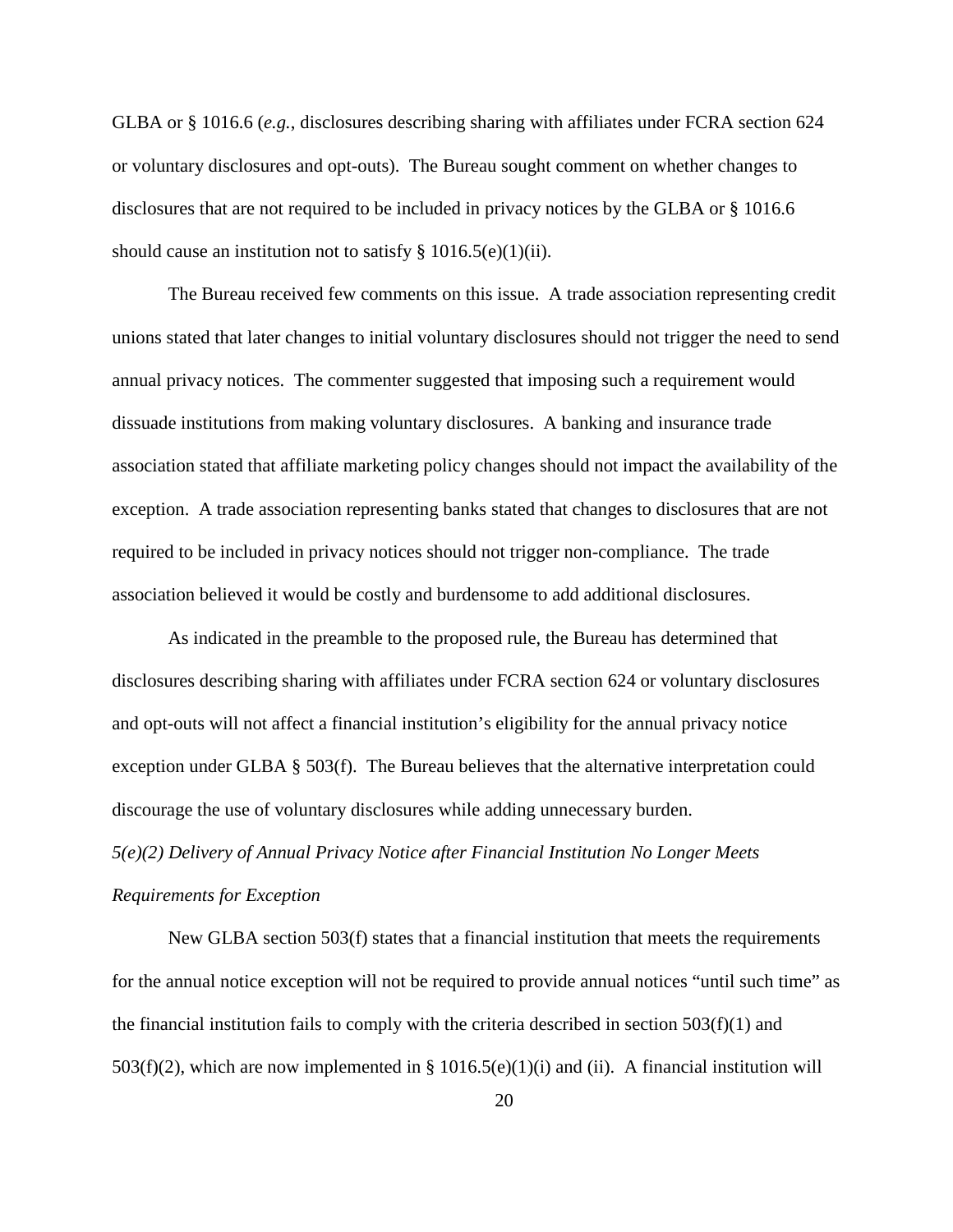no longer meet the requirements for the exception either by beginning to share nonpublic personal information in ways that trigger rights to opt-out notices under the GLBA and Regulation P, or by otherwise changing its policies and practices with regard to disclosing nonpublic personal information from the policies and practices that were disclosed to the customer under § 1016.6(a)(2) through (5) and (9) in the most recent privacy notice the financial institution provided.

Financial institutions that no longer meet the conditions for the exception must provide customers with annual privacy notices. However, the GLBA, including new GLBA section 503(f), does not clearly specify when institutions must provide these notices. Thus, the statute is ambiguous on the point. It could be read to require the financial institution to provide an annual privacy notice by the time it changes its policies or practices in such a way that it no longer qualifies for the exception. Alternatively, it could be read to subject the financial institution, at the time it changes its policies or practices in such a way that it no longer qualifies for the exception, to the requirement to provide an annual privacy notice while being silent as to the timing for providing that notice.

Pursuant to its authority in GLBA section 504 to issue rules to implement the GLBA, the Bureau proposed to resolve this ambiguity by adopting this second reading and issuing standards for when institutions must provide these notices. Specifically, in proposed  $\S 1016.5(e)(2)(i)$  and (ii), the Bureau proposed to use its rulemaking authority under GLBA section 504(a) to establish timing requirements for providing an annual notice in these circumstances. The Bureau proposed to establish these requirements to ensure that delivery of the annual privacy notice in these circumstances is consistent with the existing timing requirements for privacy notices in the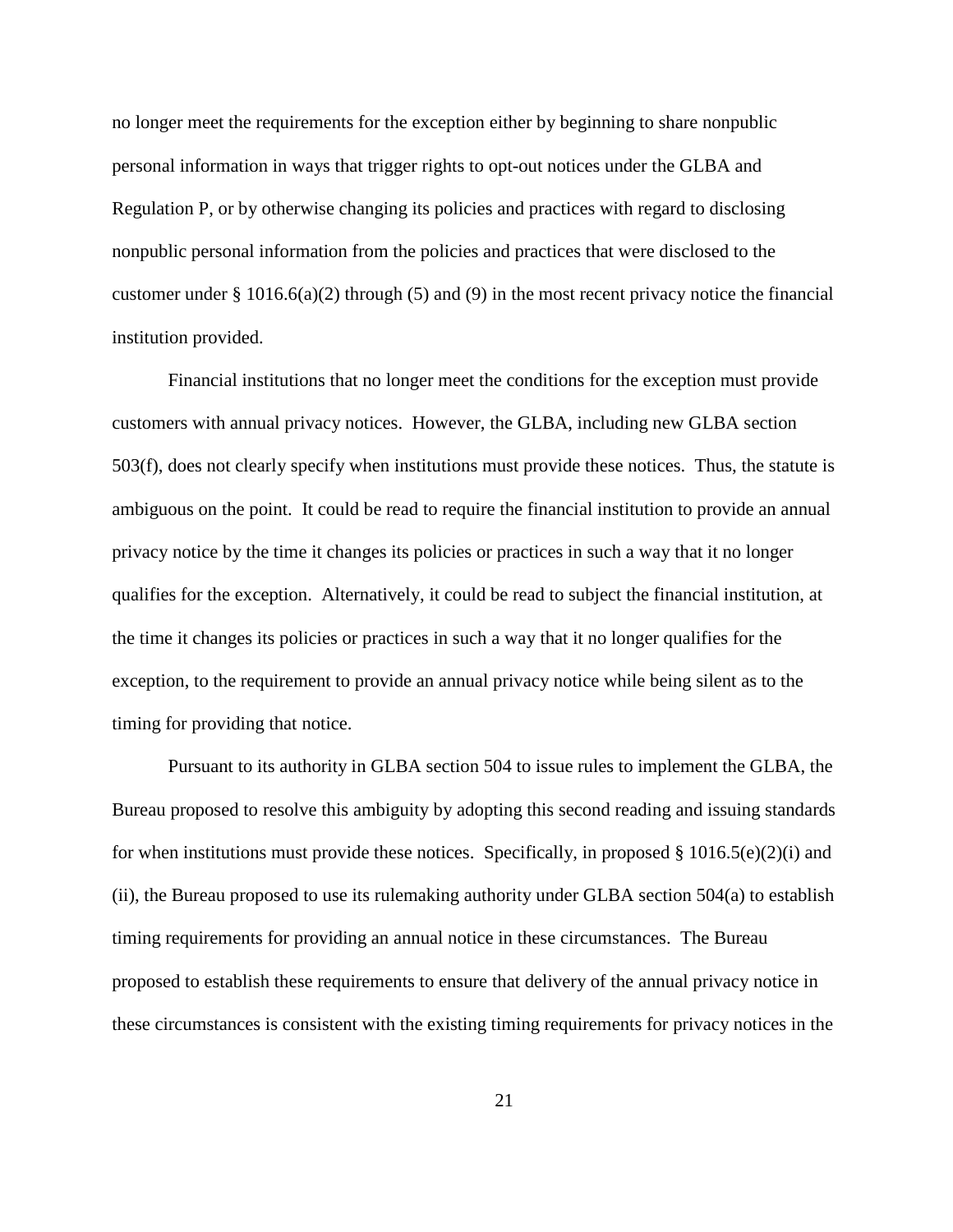regulation, where applicable, and to provide clarity to financial institutions regarding these requirements.

In developing the proposed framework, the Bureau looked to existing requirements under the statute and regulation because they already address circumstances in which a financial institution might change its policies and procedures in a way that affects the content of the notices. Specifically, § 1016.8 requires that the financial institution provide a revised notice to consumers *before* implementing certain types of changes; in other cases, the statute and regulation currently contemplate that a change in policy and procedure that affects the content of the notices would simply be reflected on the next regular annual notice provided to the customer. The Bureau is therefore proposing different timing requirements for the resumption of the annual notice requirement depending on whether the change at issue would trigger the requirement for a revised notice under § 1016.8 prior to the change taking effect.

Accordingly, the timing requirements in proposed  $\S 1016.5(e)(2)(i)$  and (ii) would differ depending on whether the change that causes the financial institution to no longer satisfy the conditions for the annual notice exception also triggers a requirement under existing Regulation P to deliver a revised notice. Section 1016.8 currently requires that financial institutions provide revised notices to consumers before the institutions share nonpublic personal information with a nonaffiliated third party if their sharing would be different from what the institution described in the initial notice it delivered. After delivering the revised notice, the financial institution must also give the consumer a reasonable opportunity to opt out of any new information sharing beyond the Regulation P exceptions before the new sharing occurs.

Three-fifths of all industry commenters on the proposed rule specifically addressed the proposed timing requirements. The comments on the timing requirements viewed the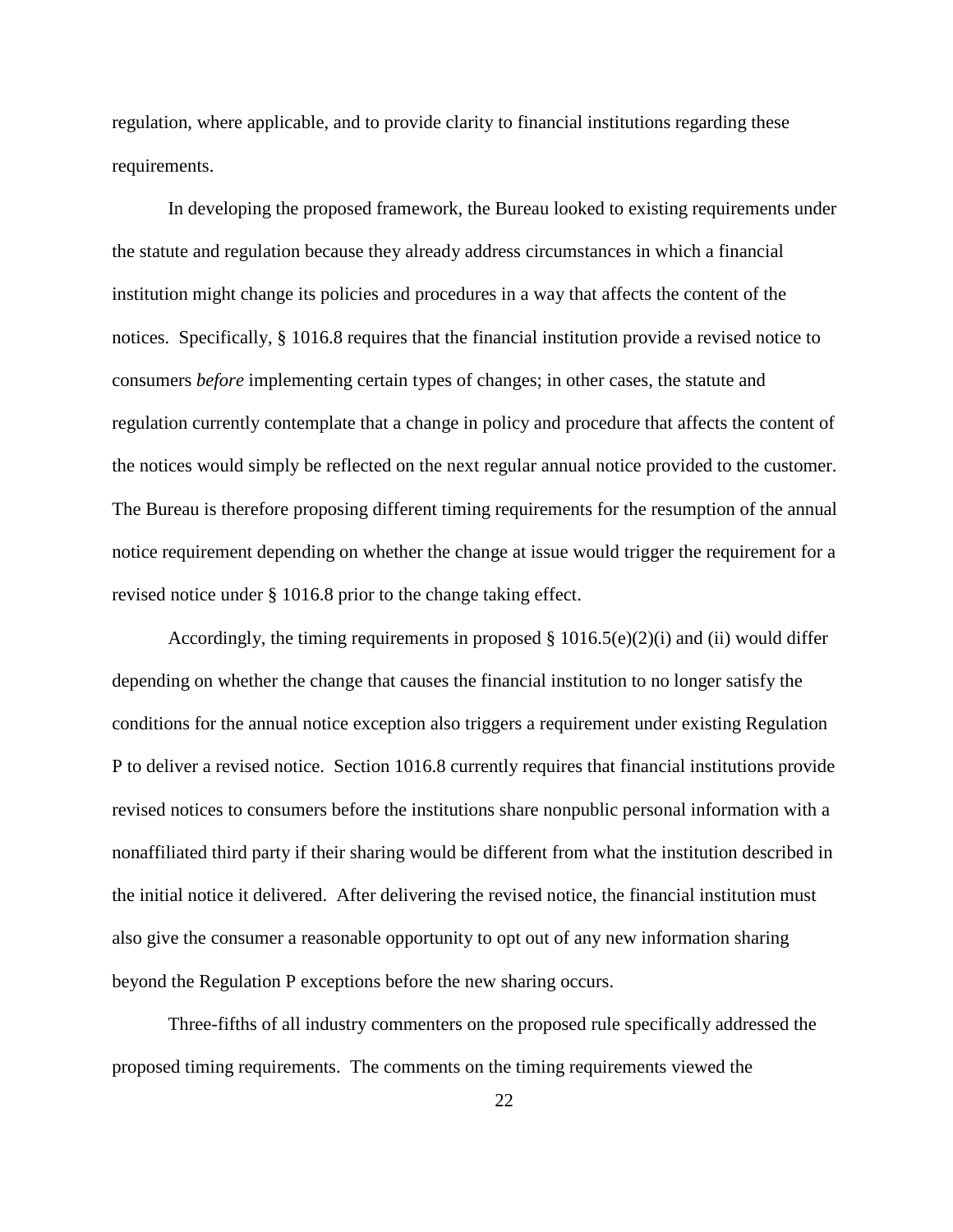requirement in § 1016.5(e)(2)(i) and that in § 1016.5(e)(2)(ii) very differently, as will be discussed below in regard to those sections. In regard to the overall timing requirements, one trade association representing credit unions expressed appreciation for the Bureau's proposal, stating that such clarification will eliminate confusion surrounding delivery requirements after a financial institution no longer meets the requirements for the exception. A trade association representing banks supported the proposed timing requirements, asserting that institutions will not find it difficult to comply with the suggested conditions. This commenter also requested clarification that once notices are sent and there are no further privacy changes, an institution will be able to again qualify for the exception, thus excepting them from having to send further annual notices.

The Bureau is adopting the timing provisions largely as proposed, with a change to the duration of the timing requirement in § 1016.5(e)(2)(ii), as discussed below. The Bureau is also adding another example to  $\S 1016.5(e)(2)(iii)$  to clarify whether a financial institution again qualifies for the annual notice exception after delivering an annual notice under  $\S 1016.5(e)(2)$ . *5(e)(2)(i) Changes Preceded by a Revised Privacy Notice*

For changes to a financial institution's policies or practices that cause it to no longer satisfy the conditions for the exception and also trigger an obligation to send a revised notice prior to the change, the Bureau proposed in  $\S 1016.5(e)(2)(i)$  that financial institutions would be required to resume delivery of their subsequent regular annual notices pursuant to the existing timing requirements that govern delivery of annual notices generally. Because the revised notice would inform the customer of the institution's changed policies and practices before any new sharing occurs, the Bureau believed that there is no clear urgency regarding delivery of the first annual notice subsequent to implementation of the new policies and procedures.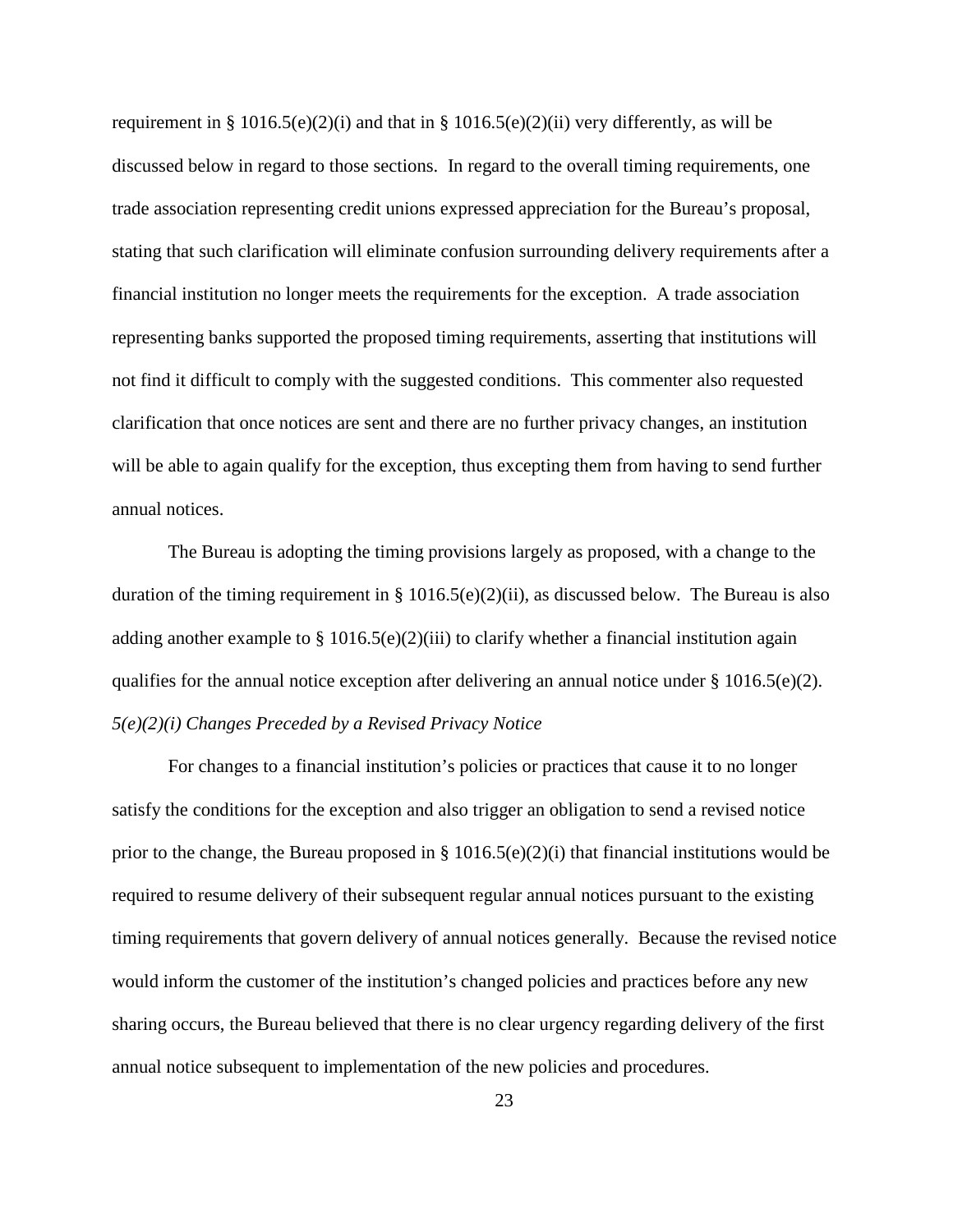Specifically,  $\S 1016.4(a)(1)$  generally requires a financial institution to provide an initial notice to an individual who becomes the institution's customer no later than when it establishes a customer relationship. Section 1016.5(a) requires a financial institution to provide a privacy notice to its customers "not less than annually" during the continuation of any customer relationship. Section  $1016.5(a)(1)$  defines annually to mean "at least once in any period of 12 consecutive months." It further provides that a financial institution "may define the 12 consecutive-month period, but [] must apply it to the customer on a consistent basis." Section  $1016.5(a)(2)$  provides an example of the meaning of "annually" in relation to the delivery of the first annual notice after the initial notice:

You provide a notice annually if you define the 12-consecutive-month period as a calendar year and provide the annual notice to the customer once in each calendar year following the calendar year in which you provided the initial notice. For example, if a customer opens an account on any day of year 1, you must provide an annual notice to that customer by December 31 of year 2.

The example in  $\S 1016.5(a)(2)$  provides financial institutions with the flexibility to select a specific date during the year to provide annual notices to all customers, regardless of when a particular customer relationship began. This flexibility avoids burdening institutions with either having to provide annual notices on the anniversary of initial notices, or alternatively providing two notices in the first year of the customer relationship to get all accounts originated in a given calendar year on the same cycle for delivering subsequent annual notices.

The Bureau proposed that the approach to timing of the annual notice in  $\S 1016.5(a)(2)$ be applied if a financial institution makes a change that causes it to lose the exception and triggers the requirement to deliver a revised notice prior to the change. Under the proposed approach, if a financial institution provides a revised notice on any day of year 1 in advance of changing its policies or practices such that it loses the exception, that revised notice would be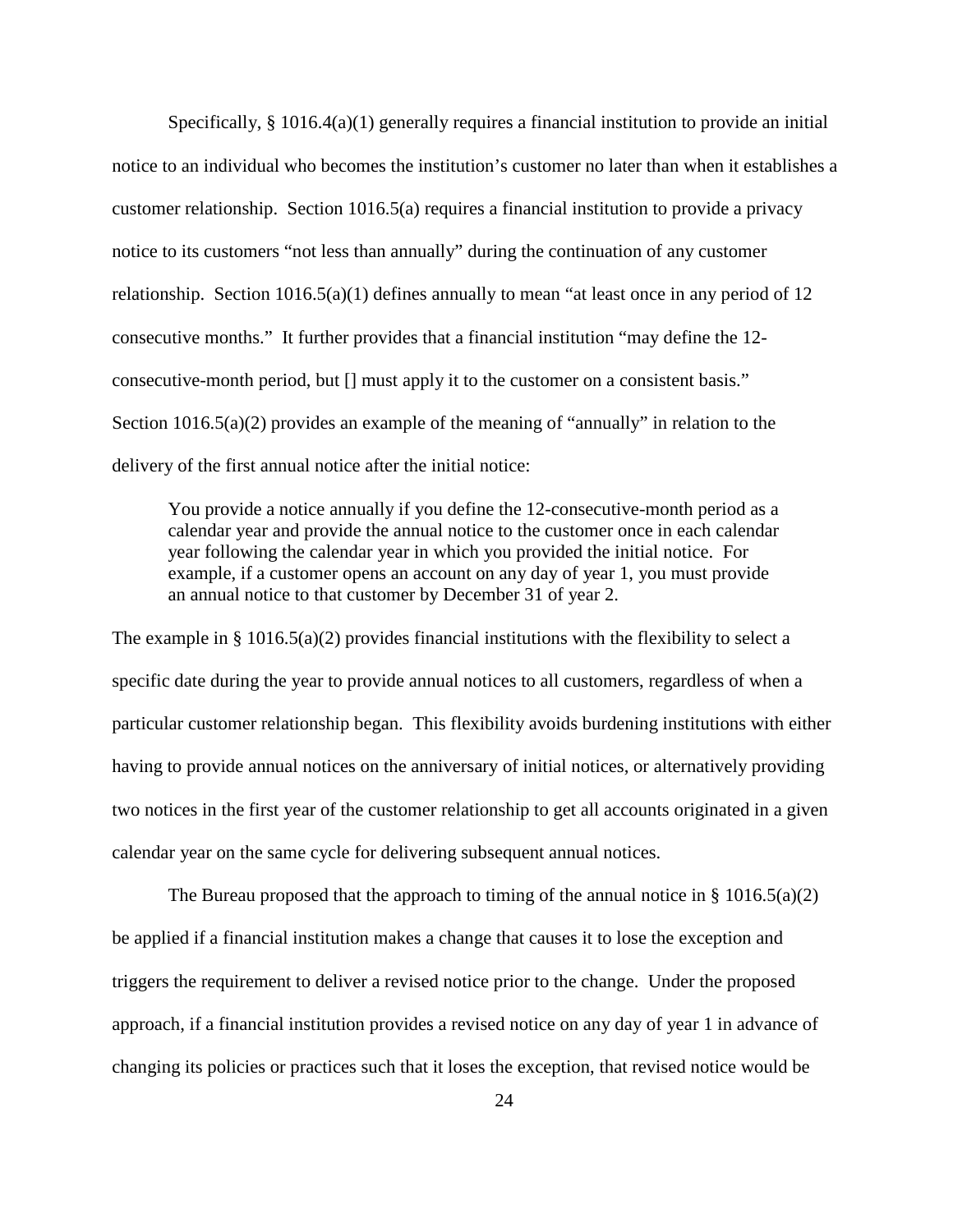treated as analogous to an initial notice in  $\S$  1016.5(a)(2). Assuming that the financial institution defines the 12-month period as the calendar year, the financial institution would have to provide the first annual notice after losing the exception by December 31 of year 2.

The Bureau invited comment on the timing conditions proposed in  $\S 1016.5(e)(2)(i)$ . Few commenters separately discussed  $\S$  1016.5(e)(2)(i). All commenters who explicitly addressed the proposed timing requirements under § 1016.5(e)(2)(i) agreed with the Bureau's proposed approach. No industry commenters suggested alternative timing conditions. One credit union asserted that the proposed timing condition would incentivize credit unions to plan and notify their members in advance of making changes to privacy policies. Two trade associations representing banks and credit unions supported the timing requirement because it would prevent institutions from having to send out multiple notices within the same year. The trade association representing credit unions asserted that redundant notices provide no benefit to consumers and pose a burden and expense on credit unions.

The Bureau now adopts § 1016.5(e)(2)(i) as proposed. The Bureau believes that using the same approach in § 1016.5(e)(2)(i) as in existing § 1016.5(a)(2) is appropriate for two reasons. First, customers will receive a revised notice informing them of the change in the financial institution's policies or practices before the change occurs, and thus customers will not be harmed by the financial institution taking a longer period of time in which to deliver the first annual notice after the annual notice exception has been lost. Second, this approach will preserve flexibility for financial institutions and avoid requiring them to deliver a revised notice and an annual notice in the same year, and allowing them to use a convenient delivery date for annual notices for all customers. The Bureau believes this flexibility is justified because a financial institution that is required to deliver a revised privacy notice pursuant to § 1016.8 may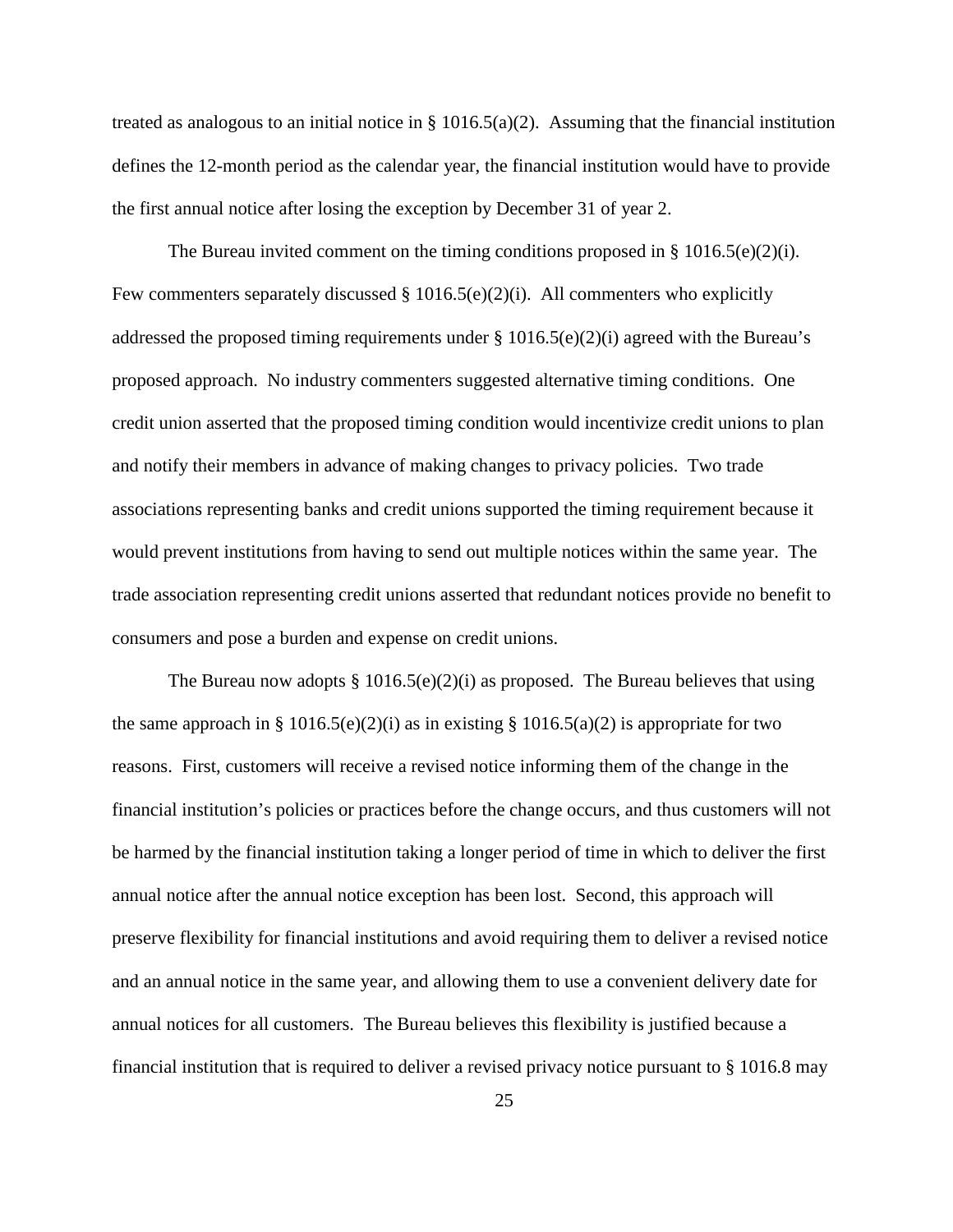have continuing annual notice obligations after the exception is lost. Such an institution could be sharing other than as described in the Regulation P exceptions and thus fail to satisfy  $§ 1016.5(e)(1)(i)$ , making the annual notice exception unavailable in future years. *5(e)(2)(ii) Changes Not Preceded by a Revised Privacy Notice*

For financial institutions that change their policies and practices in such a way as to lose the § 503(f) exception, but do not share information in a way that triggers the requirement under § 1016.8 to deliver a revised notice prior to the change, the Bureau proposed that a financial institution must deliver the annual notice within 60 days after the change that caused the institution to lose the exception. The Bureau proposed this 60-day period for providing the annual notice in this situation because customers would not receive a revised notice from the financial institution prior to the institution's change in policies or practices.

The Bureau requested comment on whether 60 days is an appropriate period for delivering annual notices in these circumstances or if another period would be more appropriate. Approximately half of all commenters specifically addressed the timing conditions proposed under § 1016.5(e)(2)(ii). These commenters generally opposed the 60-day requirement, advocating instead for an increased amount of time for institutions to deliver the revised notice. The majority of these commenters requested at least 90 days to deliver the notice.

Trade associations representing credit unions cited cost concerns with the 60-day requirement, asserting that because they send quarterly statements to many consumers, the timing requirement would require institutions to send out an additional notice. Some of these commenters suggested that 90 days was a more appropriate timeframe, as it would allow institutions to minimize costs by sending the revised notice with the next quarterly statement. One of these trade associations representing credit unions also asserted that 60 days was too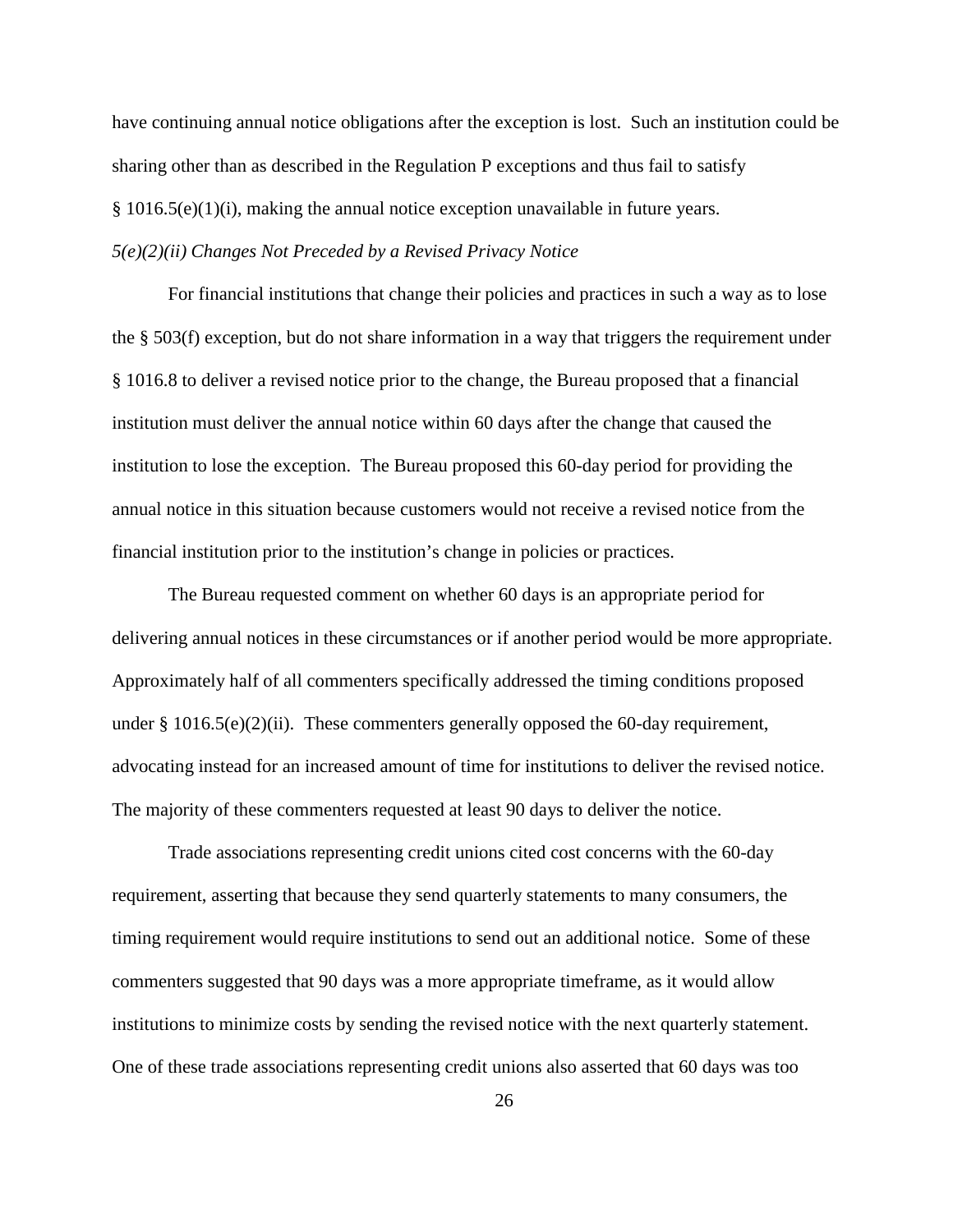brief, particularly for small credit unions addressing inadvertent changes. This commenter suggested 90 to 120 days to allow credit unions the opportunity to include the notice with the quarterly periodic statement, and noted that while all members may not receive monthly statements, most receive account statements quarterly.

Other industry commenters suggested 120 days as an appropriate time to deliver the annual notice. A few of these commenters cited the same above-mentioned cost concerns that are associated with separate mailers. These commenters asserted that 120 days would allow the notice to be included with regularly scheduled member statements, therefore eliminating the need for an additional mailer. One industry commenter representing credit unions noted that a separate mailer would be especially costly for smaller credit unions with fewer resources.

Industry commenters who suggested 120 days also stated, without specific explanation, that the proposed 60-day requirement did not provide institutions enough time to perform. A few of these industry commenters asserted that smaller credit unions, particularly those with fewer resources, would find the 60-day time frame too short. Some of those same commenters thought that larger credit unions with numerous departments working to consolidate information would also struggle to meet the 60-day requirement. Several trade associations representing credit unions stated that a longer time frame would allow credit unions time to organize logistics, educate staff, and command the resources necessary to draft and send the required notice. One industry commenter stated that an extension would not negatively impact consumers because prior notice is still required when changes allow sharing with third parties of non-public personal information and the option to opt out in advance.

One trade association commenter representing credit unions suggested at least 180 days, citing the fact that § 1016.8 does not require a revised privacy notice under the circumstances

27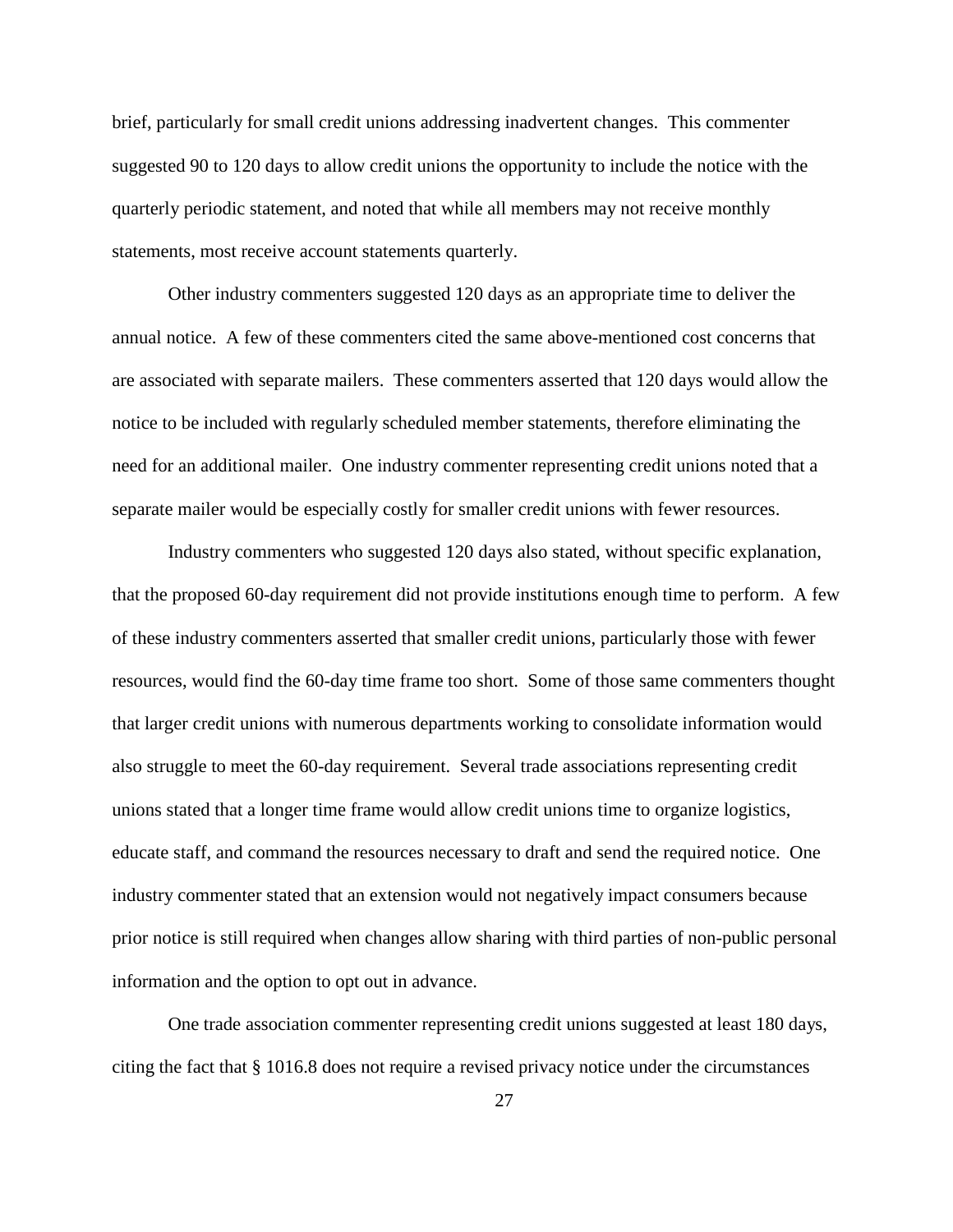described in § 1016.5(e)(2)(ii). This commenter also suggested that to combat costs, financial institutions should have the option to include a message on periodic statements or mailers that there has been a change to the privacy notice, and direct the recipient to the financial institution's website to view and download an electronic copy of the revised notice.

The Bureau now adopts the timing provision in §  $1016.5(e)(2)(ii)$  with a 100 calendar day period during which the financial institution must provide the annual privacy notice. The unanimous industry objection to the 60-day period suggests that the proposal likely would have imposed costs that the Bureau had not anticipated. The 100-day period will accommodate the inclusion of the notice with quarterly statements. The Bureau believes that providing 10 days in addition to the 90 days many commenters requested is appropriate because most calendar quarters are slightly longer than 90 days, and a short additional period should be allowed for administrative activities and to provide flexibility if the end date falls on a weekend or holiday. The Bureau does not believe that consumers will be harmed by this extension of the time period from the proposal.

However, the Bureau notes that the commenters requesting 120 or 180 days provided no specific reason why allowing such additional time would contribute to cost savings beyond allowing the notice to be included in quarterly statements. The Bureau is not aware of any other reason, and therefore declines to adopt a longer period.

The Bureau believes that the 100-day deadline will not impose undue or unreasonable costs on financial institutions, particularly since the delivery requirement is effectively a onetime burden absent additional changes to a financial institution's policies and practices. Specifically, after providing the one annual notice, the financial institution will likely once again meet both of the conditions for the exception—it will not be sharing nonpublic personal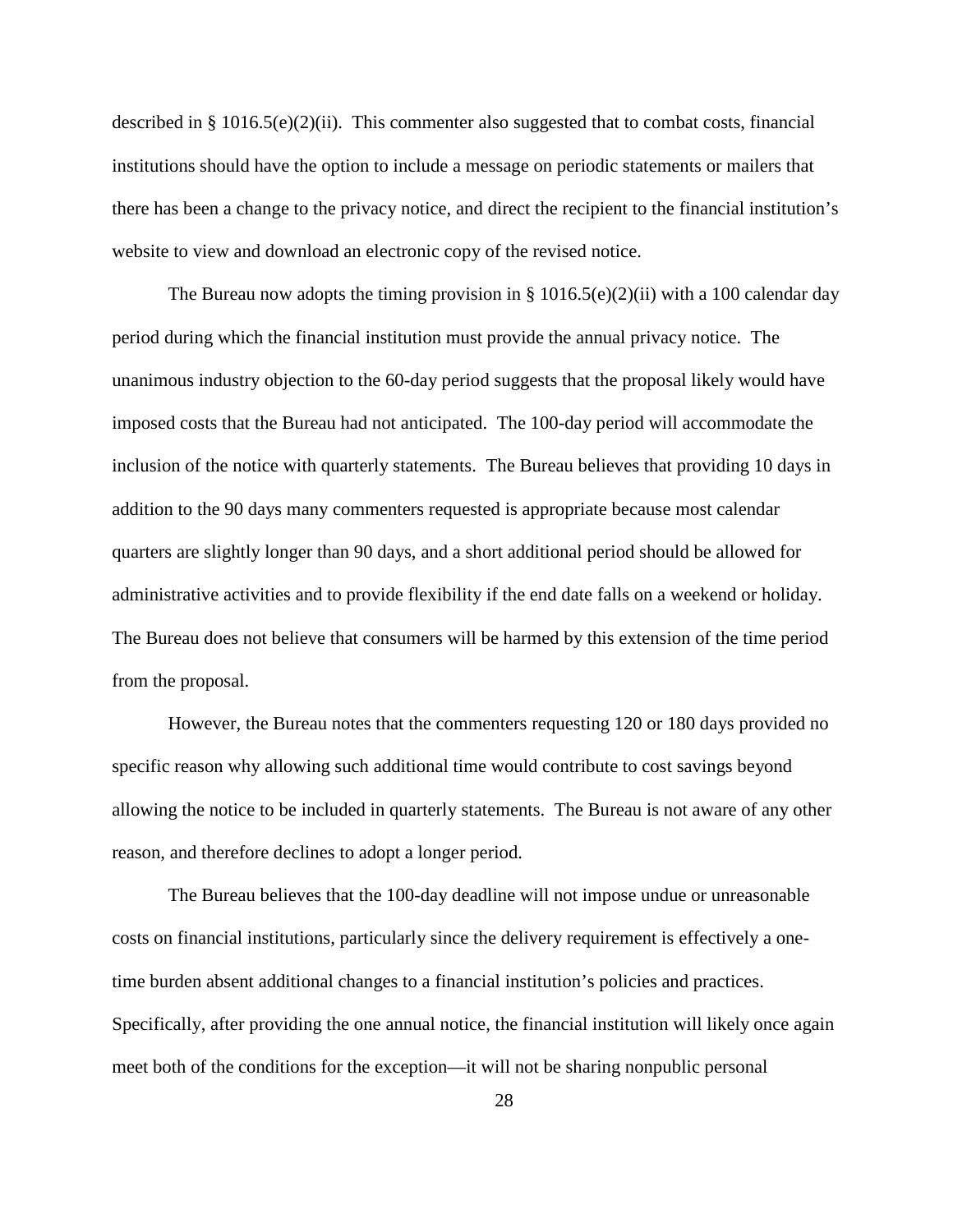information with nonaffiliates other than as described in a Regulation P exception to the opt-out requirements and its policies and practices will not have changed since it provided the annual notice. Because the financial institution likely will once again meet the conditions for the exception, it likely will not be required to provide future annual notices. In other words, these financial institutions will likely lose the exception for only a single year. The Bureau is including an additional example in §  $1016.5(e)(2)(iii)(B)$  for clarity. Given that financial institutions delivering notices pursuant to  $\S 1016.5(e)(2)(ii)$  will likely have no continuing obligation to send annual notices, they likely will not need flexibility in choosing a convenient delivery date for future annual notices, beyond the 100 days of flexibility being provided for a single privacy notice.<sup>43</sup>

In regard to the comment that the regulation should allow financial institutions to include a message on periodic statements or mailers directing customers to an electronic copy of the annual notice, the Bureau believes that any reduction in costs would be minimal because the financial institution is likely not required to provide more than one notice. In addition, the Bureau did not propose or request comment on such an option.

The Bureau also notes that financial institutions have substantial flexibility in managing the burden involved in sending the one annual notice because institutions can generally choose when they change their policies or practices. Accordingly, an institution can choose when to make the change triggering the commencement of the 100-day period for delivery of the annual notice, so that the date of delivery can be as convenient and low-cost as possible.

<span id="page-28-0"></span><sup>&</sup>lt;sup>43</sup> If the financial institution were to make changes in the future to its practices and policies, these changes could trigger a new obligation to provide annual privacy notices.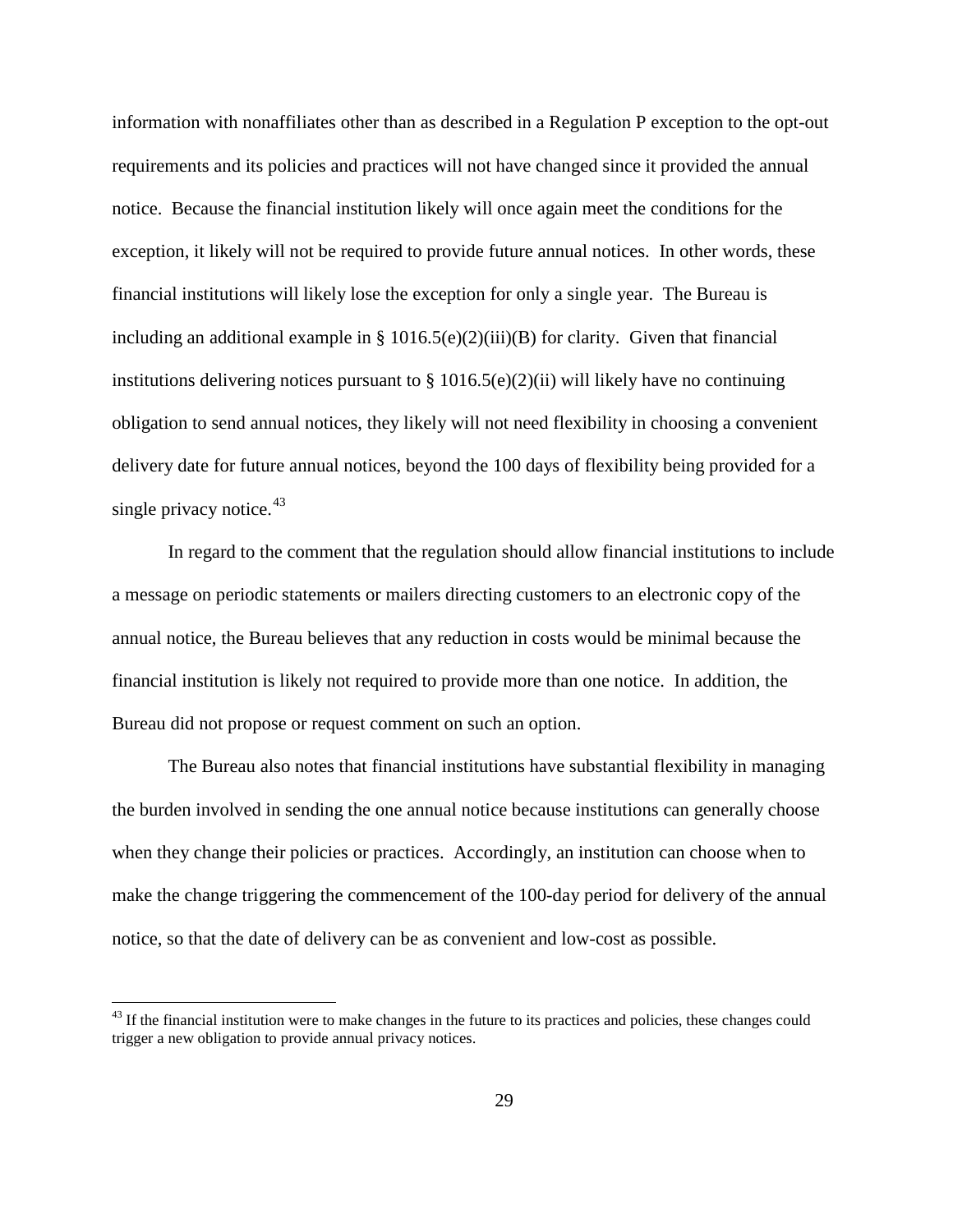#### *5(e)(2)(iii) Examples*

In order to facilitate compliance with proposed  $\S 1016.5(e)(2)$ , the Bureau proposed § 1016.5(e)(2)(iii) to provide an example for when an institution must provide an annual notice after changing its policies or practices such that it no longer meets the requirements for the annual notice exception set forth in proposed  $\S 1016.5(e)(1)$ .

The Bureau did not receive any comments specifically discussing the example provided in § 1016.5(e)(2)(iii). Because the Bureau believes that the example will provide clarity and facilitate compliance, it is now being made final in  $\S 1016.5(e)(2)(iii)(A)$ , with a minor change due to the alteration of the time frame in § 1016.5(e)(2)(ii). In addition, the Bureau is providing a second example, in § 1016.5(e)(2)(iii)(B), to facilitate compliance when a financial institution must only provide one annual notice before it again qualifies for the § 1016.5(e)(1) exception.

Section  $1016.5(e)(2)(iii)(A)$  provides an example for when an institution must provide an annual notice after changing its policies or practices such that it no longer meets the requirements for the annual notice exception in  $\S$  1016.5(e)(1). The Bureau believes this example will facilitate compliance with  $\S 1016.5(e)(2)$ . The example assumes that an institution changes its policies or practices effective April 1 of year 1 and defines the 12-consecutive-month period pursuant to § 1016.5(a)(1) as a calendar year. Section 1016.5(e)(2)(iii)(A) states that the institution must provide an annual notice by December 31 of year 2 if the institution was required to provide a revised notice prior to the change and provided that revised notice on March 1 of year 1 in advance of the change. Section  $1016.5(e)(2)(iii)(A)$  further states that the institution must provide an annual notice by July 9 of year 1 if the institution was not required to provide a revised notice prior to the change.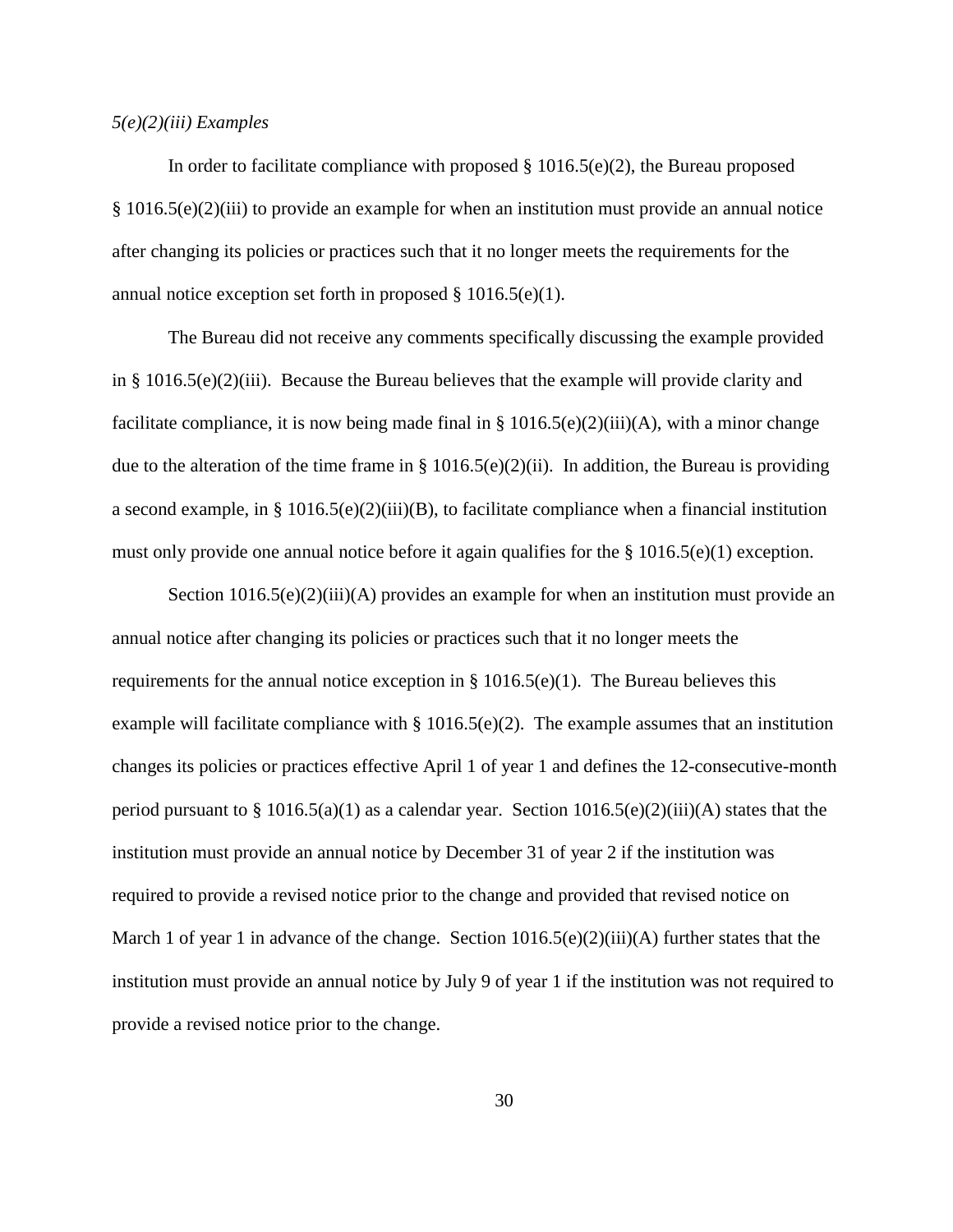The Bureau is also providing a second example, in  $\S$  1016.5(e)(2)(iii)(B), to facilitate compliance when a financial institution must provide only one annual notice before it again qualifies for the § 1016.5(e)(1) exception, as discussed above in relation to § 1016.5(e)(2)(ii). The example assumes that a financial institution changes its policies and practices in such a way that it no longer meets the requirements of  $\S$  1016.5(e)(1), and so provides an annual notice to its customers. The example further assumes that after providing the annual notice to its customers, the financial institution once again meets the requirements of  $\S 1016.5(e)(1)$  for an exception to the annual notice requirement. The example explains that the financial institution does not need to provide additional annual notices to its customers until such time as it no longer meets the requirements of  $\S$  1016.5(e)(1).

#### *Section 1016.9 Delivering Privacy and Opt Out Notices*

# *9(c)(2) Alternative Delivery Method for Providing Certain Annual Notices*

As discussed in Part II, the Bureau amended Regulation P in October 2014 to allow financial institutions that met certain criteria to deliver annual notices pursuant to the "alternative delivery method." Because financial institutions that met the conditions in Regulation P to use the alternative delivery method will also meet the conditions for the statutory exception in section 503(f), the Bureau proposed to remove the alternative delivery method from Regulation P by removing § 1016.9(c)(2) and renumbering existing § 1016.9(c)(1) as § 1016.9(c).

Commenters generally expressed support for the proposed removal of the alternative delivery method. Ten commenters addressed the issue, with eight supporting the proposal and two opposing it.

Some commenters welcomed elimination of the alternative delivery method, asserting that the conditions associated with the 2014 provision deterred institutions from taking advantage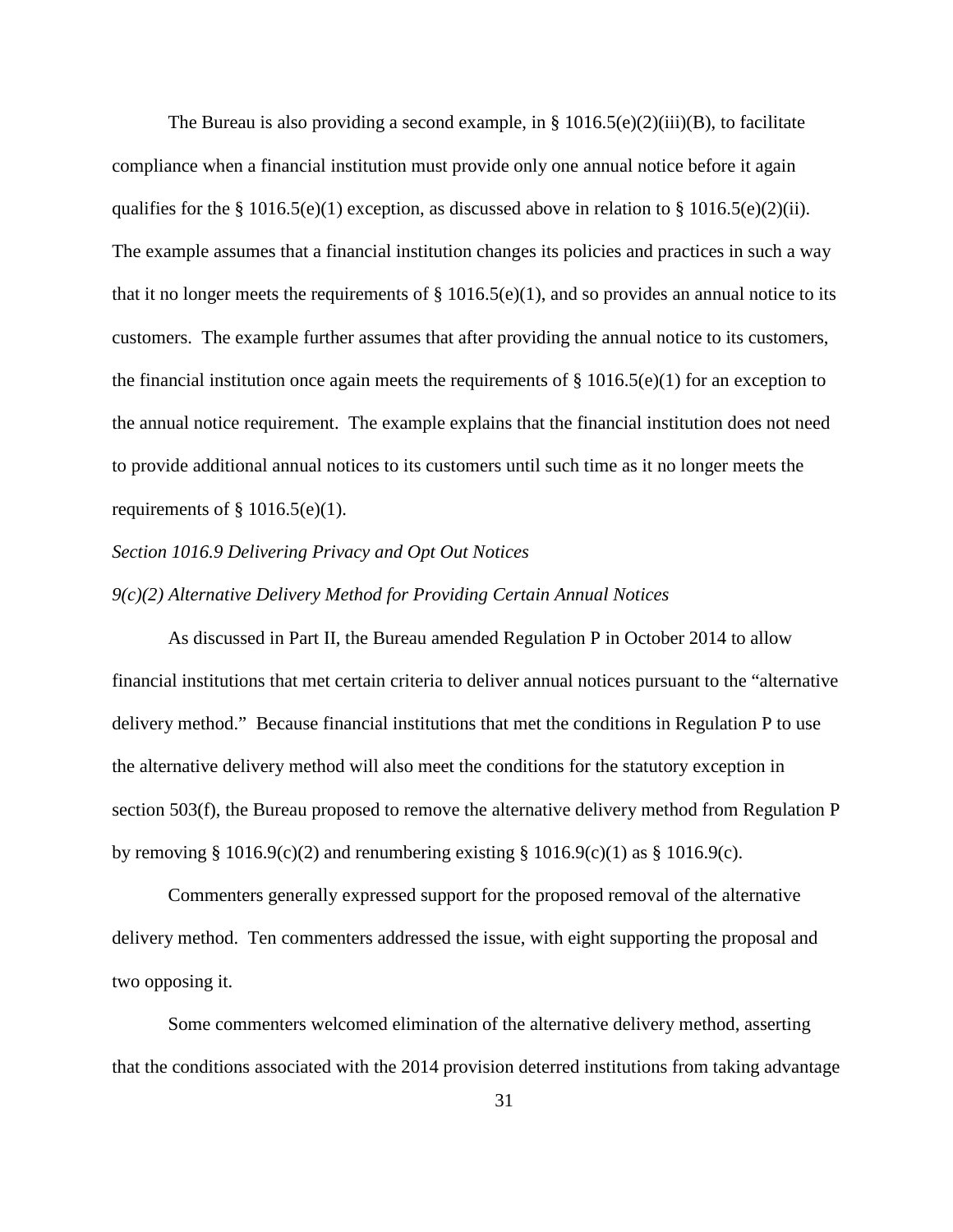of the intended relief. A debt collector organization stated that the alternative delivery method did not provide a solution for many debt collectors and consumers. This commenter asserted that the alternative delivery required model form created a significant risk of class action litigation because of claims that the language conflicts with the Fair Debt Collection Practices Act's prohibitions on third-party disclosure. A commenter representing several trade associations stated that the alternative delivery method requirement to post the notice online eliminated any benefits from the 2014 rule.

Two trade associations agreed that the alternative delivery method would no longer be useful in light of the statutory exception to the annual notice requirement, and one of these trade associations stated that it was unlikely that financial institutions would continue to use a complex means of compliance when a simpler one was available.

Several commenters discussed benefits associated with eliminating the alternative delivery method. One trade association stated that removing the alternative delivery method would eliminate confusion between the rule and the statute. Another trade association representing banks expressed appreciation of the elimination of the alternative delivery method, arguing that it would remove the confusion of having both an exception from the annual privacy notice and an alternative to the delivery requirement. One trade association stated that consumers will benefit from the elimination of the method, as they will experience decreasing information overload.

One trade association representing banks requested clarification that institutions that qualify for the exception but still keep a copy of the privacy policy on their websites will not be criticized or penalized.

32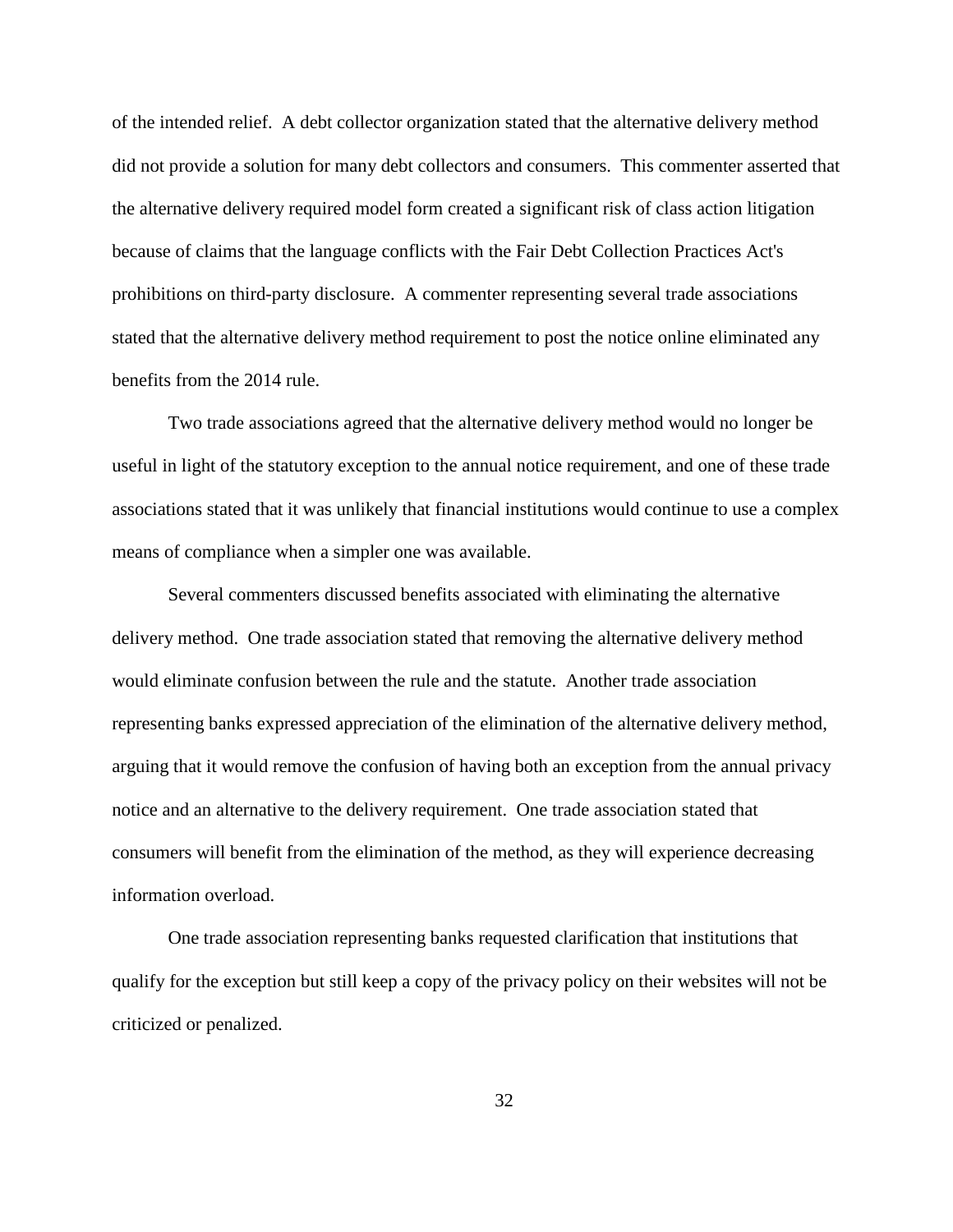Two trade association commenters representing the consumer credit industry and credit unions did not support removal of the alternative delivery method. These commenters stated that their customers or members prefer to receive communications electronically. Both commenters cited cost burdens associated with mailing privacy notices.

The trade association representing the consumer credit industry stated that several of their member financial institutions, particularly those that provide indirect auto loans, do not qualify for the statutory exception to the annual notice requirement because the institutions share consumer information with nonaffiliated third parties other than as described in §§ 1016.13, 14 and 15. These institutions are required under § 1016.10 of Regulation P to inform consumers through the institution's annual privacy notice that the consumer has a right to opt out of that information sharing. The trade association representing the consumer credit industry encouraged expansion of the alternative delivery method, highlighting the cost effectiveness of electronic delivery and stating that many institutions upgraded systems to implement the alternative delivery method under the 2014 rule. This commenter also urged the Bureau to consider allowing institutions that share with nonaffiliated third parties to deliver their privacy notices electronically, such as via website posting, similar to the method permitted by the alternative delivery method.

After considering the comments, the Bureau now adopts the proposed change, removing the alternative delivery method from Regulation P by removing  $\S$  1016.9(c)(2) and renumbering former  $\S 1016.9(c)(1)$  as  $\S 1016.9(c)$ .

Any financial institution that met the conditions to use the alternative delivery method will also meet the conditions to be excepted from delivering an annual privacy notice pursuant to new GLBA section 503(f). First, new GLBA section 503(f)(1) is substantively identical to the

33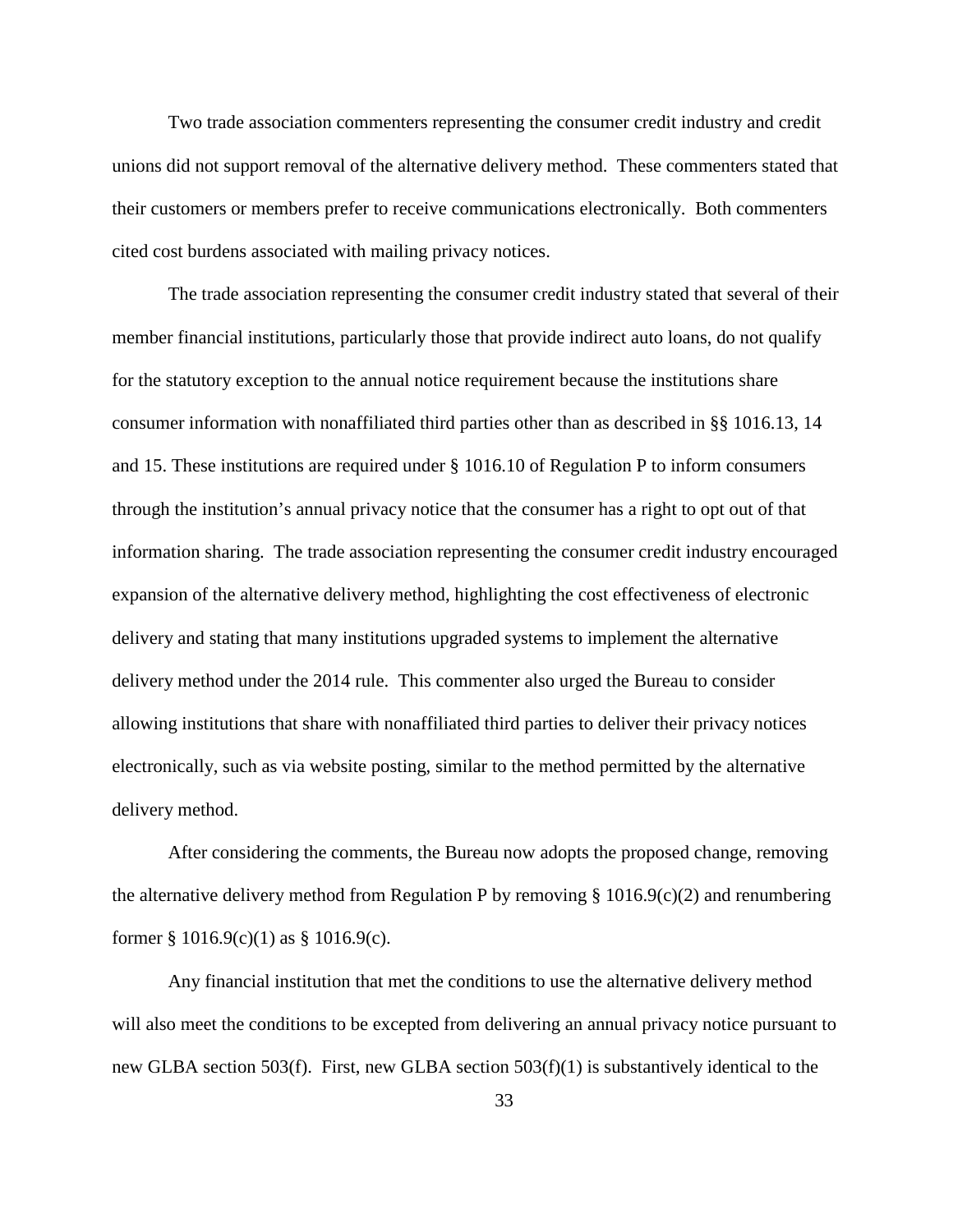first requirement for using the alternative delivery method:<sup>[44](#page-33-0)</sup> that the financial institution share nonpublic personal information about customers with nonaffiliated third parties only in ways that do not give rise to the customer's right to opt out of that sharing.<sup>45</sup> Second, new GLBA section  $503(f)(2)$  is similar to the fourth requirement for using the alternative delivery method: that the institution must not have changed its policies and practices with regard to disclosing nonpublic personal information from those that were disclosed to the customer in the most recent privacy notice.<sup>[46](#page-33-2)</sup> Accordingly, any financial institution that would have met the requirements in former § 1016.9(c)(2) will also meet the requirements of section 503(f).

The Bureau believes that a financial institution that has both options available to it would choose not to send the annual privacy notice at all, rather than to deliver it pursuant to the alternative delivery method, so that it can eliminate rather than merely reduce the cost of providing annual notices. Given that any financial institution that qualifies to use the alternative delivery method for its annual notices also meets the qualifications for the new annual notice exception, the Bureau believes that including the alternative delivery method in Regulation P is no longer useful.

The Bureau notes that financial institutions that delivered annual notices using the alternative delivery method while it was in effect delivered those notices using a method that was in compliance with Regulation P, notwithstanding that the alternative delivery method provision

<span id="page-33-1"></span><span id="page-33-0"></span><sup>&</sup>lt;sup>44</sup> See removed 12 CFR 1016.9(c)(2)(i)(A).<br><sup>45</sup> This sharing is pursuant to GLBA section 503(b)(2) and (e), which correspond to Regulation P<br>§§ 1016.13, 1016.14, and 1016.15.

<span id="page-33-2"></span><sup>§§</sup> See removed 12 CFR 1016.9(c)(2)(i)(D). The requirement in former § 1016.9(c)(2)(i)(D) was somewhat more restrictive because it required a financial institution not to have changed its practices with respect to disclosing nonpublic personal information and protecting the confidentiality and security of nonpublic personal information whereas section  $503(f)(2)$  requires that the institution not have changed its policies only with respect to disclosing nonpublic personal information. *See* the section-by-section analysis of § 1016.5(e)(1)(ii) for further discussion.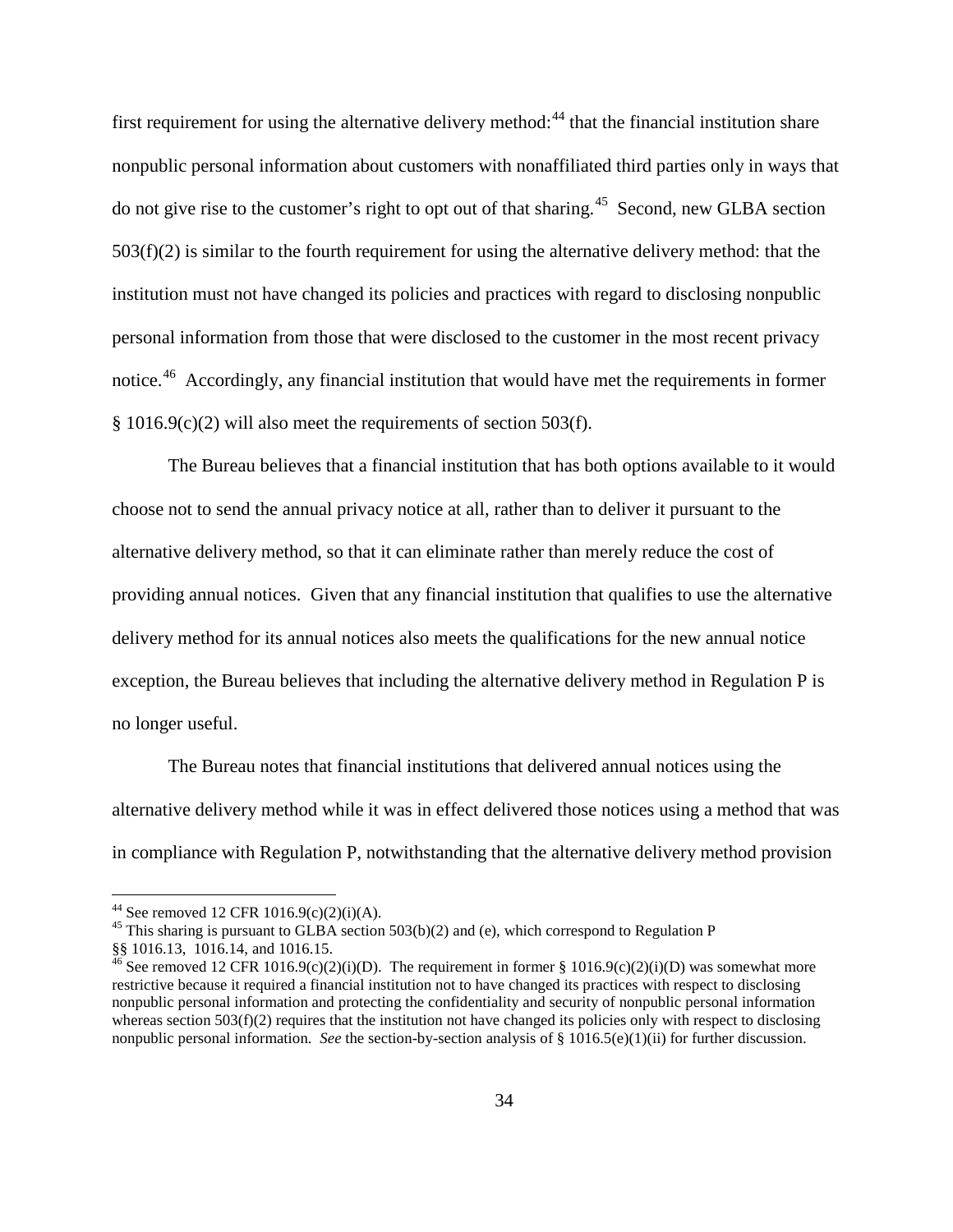is now being removed from the regulation. The Bureau further notes that financial institutions that qualify for the new annual notice exception may still choose to post privacy notices on their websites, deliver privacy notices to consumers who request them, and notify consumers of the notices' availability. Such activities will not affect a financial institution's eligibility for the new 503(f) exception.

The Bureau has considered the comments suggesting that it retain and expand the alternative delivery method for providing annual privacy notices. In this rulemaking, the Bureau is implementing the FAST Act amendments to the GLBA, which eliminate the requirement that financial institutions provide an annual privacy notice if certain conditions are met. In making these amendments to the GLBA, Congress did not address the delivery method financial institutions must or may use if they continue to be required to provide an annual privacy notice, including where financial institutions have not changed their privacy policies since their last privacy notice and they share information with nonaffiliated third parties other than as described in §§ 1016.13, .14, and .15. Because Congress did not address these issues in the FAST Act amendments to the GLBA, the Bureau declines to address them in this rulemaking to implement those amendments.

#### **V. Dodd-Frank Act Section 1022(b)(2) Analysis**

#### *A. Overview*

In developing the final rule, the Bureau has considered the potential benefits, costs, and impacts as required by section  $1022(b)(2)$  of the Dodd-Frank Act.<sup>47</sup> The Bureau requested

<span id="page-34-0"></span> $47$  Specifically, section 1022(b)(2)(A) of the Dodd-Frank Act calls for the Bureau to consider the potential benefits and costs of a regulation to consumers and covered persons, including the potential reduction of access by consumers to consumer financial products or services; the impact on depository institutions and credit unions with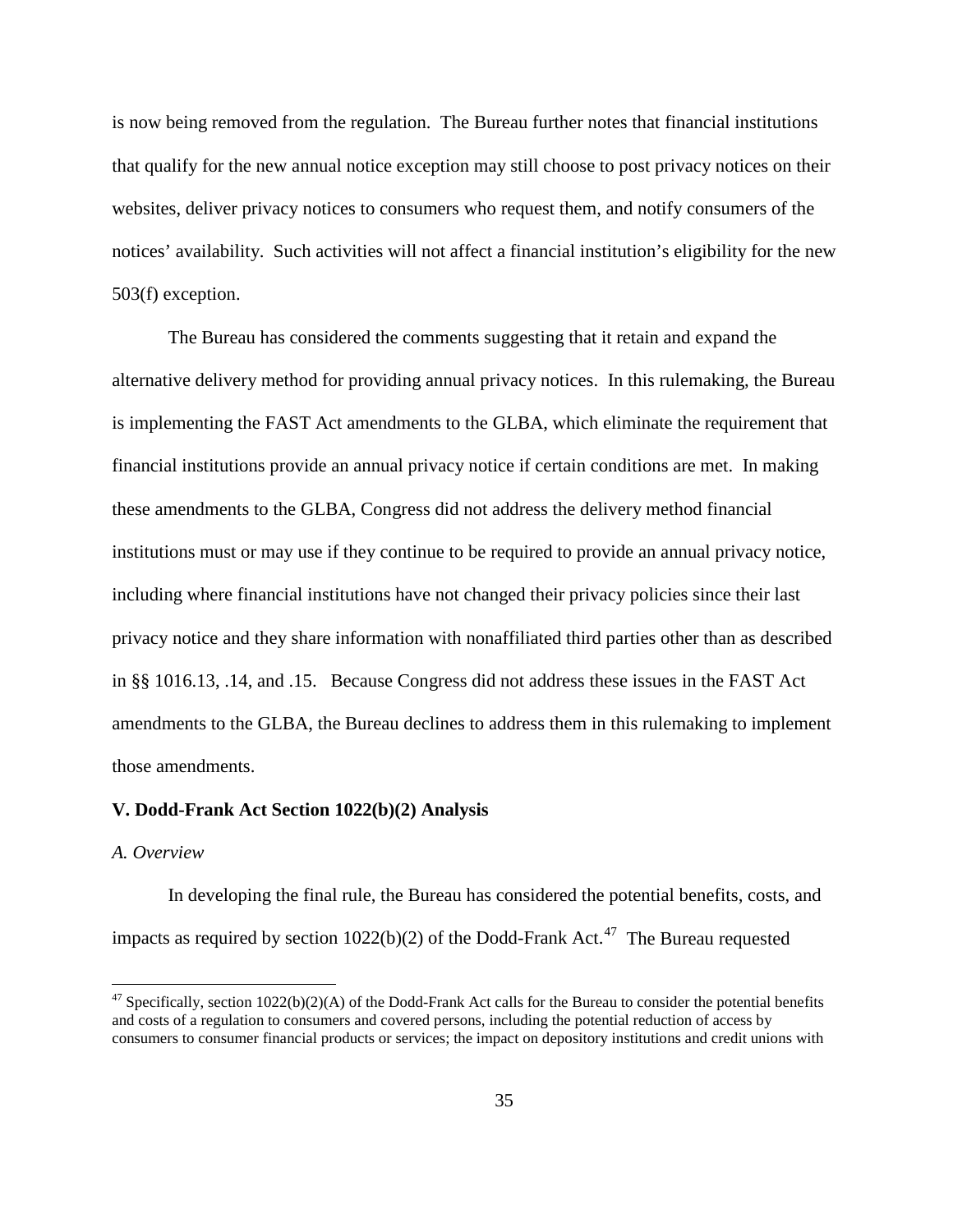comment on the preliminary analysis as well as the submission of additional data that could inform the Bureau's analysis of the benefits, costs, and impacts of the rule. The Bureau received one comment on the preliminary analysis, which it has considered in developing this final analysis. In addition, the Bureau has consulted and coordinated with the SEC, CFTC, FTC, and NAIC, and consulted with or offered to consult with the OCC, Federal Reserve Board, FDIC, NCUA, and HUD, including regarding consistency with any prudential, market, or systemic objectives administered by such agencies.

This final rule implements the December 2015 amendment to the GLBA by amending § 1016.5 of Regulation P to provide that a financial institution is not required to deliver an annual privacy notice if it:

(1) Provides nonpublic personal information to nonaffiliated third parties only in accordance with the provisions of § 1016.13, § 1016.14, or § 1016.15; and

(2) Has not changed its policies and practices with regard to disclosing nonpublic personal information from the policies and practices that were disclosed to the customer under § 1016.6(a)(2) through (5) and (9) in the most recent privacy notice provided.

In considering the potential benefits, costs, and impacts of the rule, the Bureau takes as the baseline for the analysis the legal regime that existed prior to the FAST Act's amendment of the GLBA.<sup>[48](#page-35-0)</sup> This regime includes the current provisions of Regulation P. The Bureau assumes

 $\overline{a}$ 

<sup>\$10</sup> billion or less in total assets as described in section 1026 of the Dodd-Frank Act; and the impact on consumers in rural areas.

<span id="page-35-0"></span> $48$  The proposal referred to this as the "regulatory regime that currently exists." 81 FR at 44808. However, the baseline the Bureau is using did not and does not reflect that the FAST Act has taken effect. The Bureau has discretion in each rulemaking to choose the relevant provisions to discuss and to choose the most appropriate baseline for that particular rulemaking.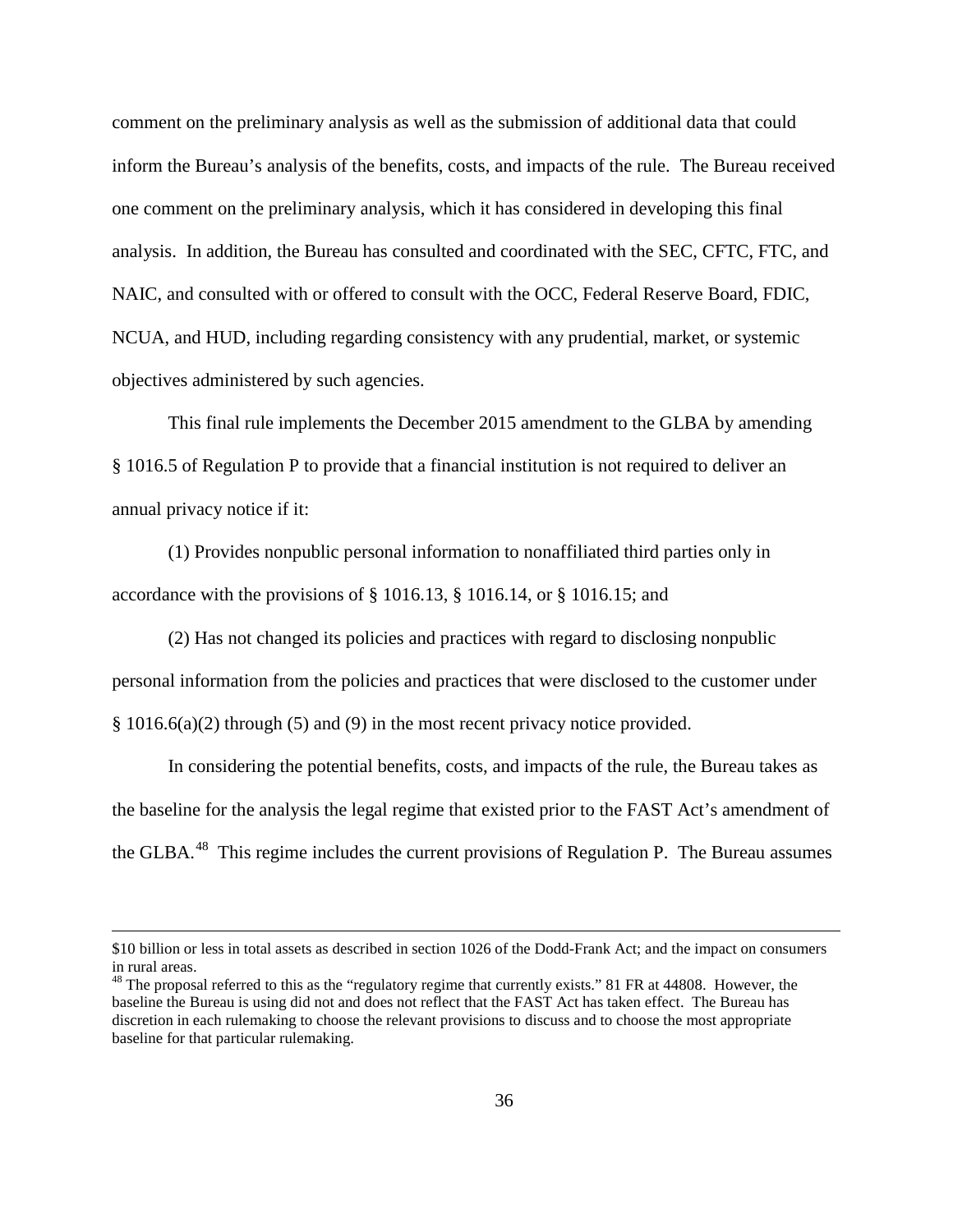that all financial institutions that can use the alternative delivery method provided in § 1016.9(c)(2) are doing so.

# *B. Potential Benefits and Costs to Consumers and Covered Persons*

The impact on consumers of  $\S$  1016.5(e) depends on whether the particular consumer prefers or would otherwise benefit from receiving an annual privacy notice that does not offer the consumer an opt-out under the GLBA and is largely unchanged<sup>[49](#page-36-0)</sup> from previous notices. Under  $\S$  1016.5(e), financial institutions that meet the requirements for the annual notice exception would not be required to provide consumers with annual privacy notices, and the Bureau anticipates that most institutions would decide not to provide notices in these circumstances. While there is no data available on the number of consumers who are indifferent to (or dislike) receiving unchanged privacy notices every year, the limited use of opt-outs and anecdotal evidence suggest that there are such consumers.<sup>[50](#page-36-1)</sup> For this group of consumers, § 1016.5(e) might provide a benefit because it would be available to some institutions that cannot use the alternative delivery method, so that more consumers would stop receiving mailed annual privacy notices.

For other consumers who would prefer or otherwise benefit from receiving the annual notices, there will be some cost because many institutions that previously delivered notices whether through the standard delivery methods or through the alternative delivery method that

<span id="page-36-1"></span> $50$  One early analysis of the use of the opt-outs reported at most 5% of consumers make use of them in any year, and likely fewer. *See* Jeffrey M. Lacker, *The Economics of Financial Privacy: To Opt Out or Opt In?*, 88/3 Fed. Res. Bank Rich. Econ. Q., at 11 (Summer 2002), *available at [https://www.richmondfed.org/-](https://www.richmondfed.org/-/media/richmondfedorg/publications/research/economic_quarterly/2002/summer/pdf/lacker.pdf) [/media/richmondfedorg/publications/research/economic\\_quarterly/2002/summer/pdf/lacker.pdf](https://www.richmondfed.org/-/media/richmondfedorg/publications/research/economic_quarterly/2002/summer/pdf/lacker.pdf)*. One commenter on the proposed rule also estimated that 5% of consumers use opt-outs. AFSA Comment letter, August 10, 2016.

<span id="page-36-0"></span><sup>&</sup>lt;sup>49</sup> As discussed in part IV in the section-by-section analysis of  $\S$  1016.5(e)(1)(ii), certain changes to an institution's policies or practices would not cause the institution to lose the annual notice exception.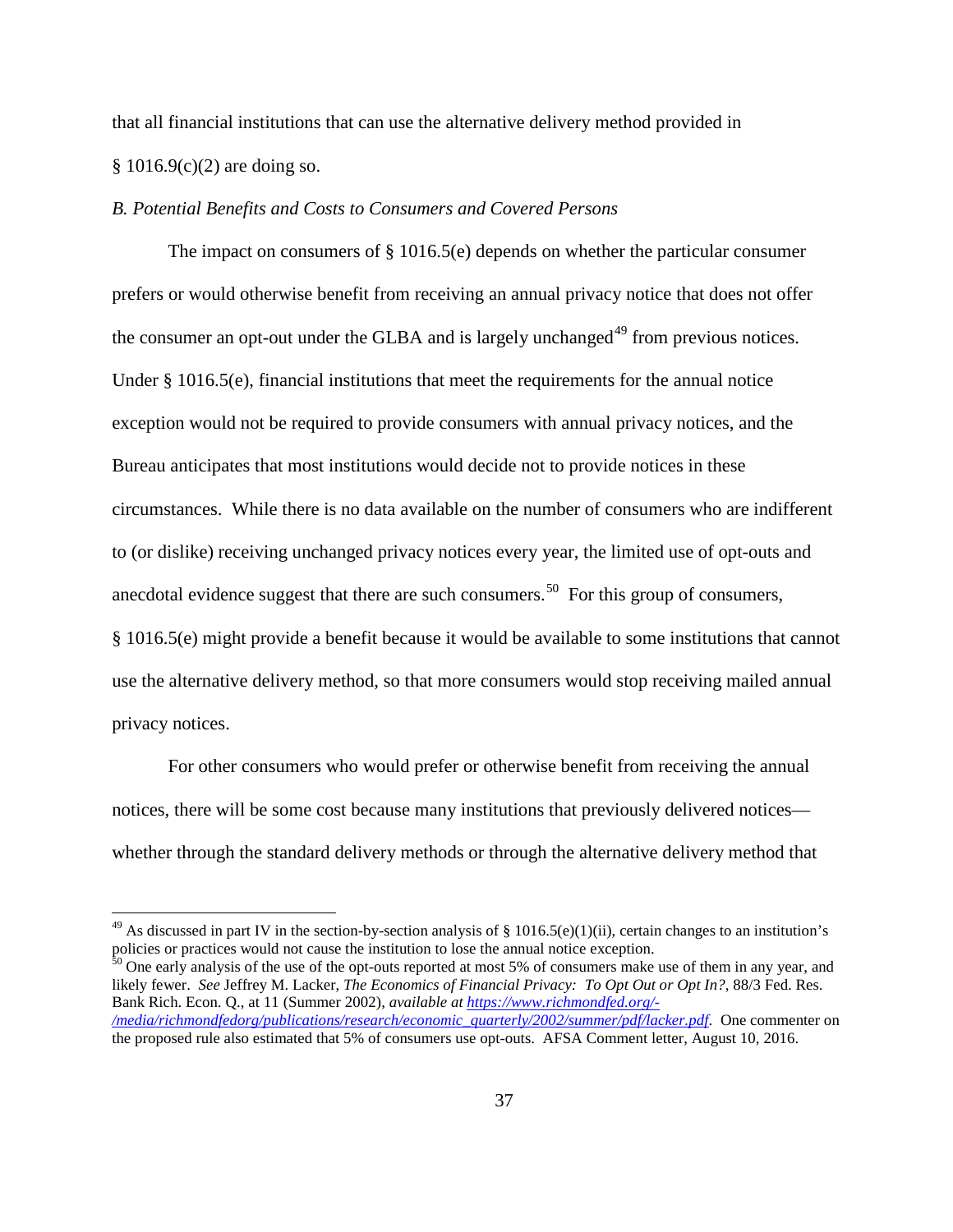includes posting on the institution's website—will no longer deliver annual notices. Consumers may be less informed about opportunities to limit a financial institution's information sharing practices if the financial institution meets the requirements for the annual notice exception and chooses not to provide annual notices. For example, some consumers will receive fewer notices in which a financial institution offers *voluntary* opt-outs, *i.e.*, opt-outs that the financial institution is not required by Regulation P to offer (because, for example, the type of sharing the financial institution does is covered by an exception) but that the institution decides to provide anyway via the annual privacy notice. Voluntary opt-outs do not appear to be common, however.<sup>[51](#page-37-0)</sup> Further, institutions may continue to offer voluntary opt-outs and may offer them through other mechanisms even if they do not provide annual privacy notices.

If financial institutions choose not to provide notices pursuant to the annual notice exception, consumers may also be less informed of their opt-out rights under the FCRA. Section 503(c)(4) of the GLBA and Regulation P require financial institutions providing initial and annual privacy notices to incorporate into them any notification and opt-out disclosures provided pursuant to section  $603(d)(2)(A)(iii)$  of the FCRA.<sup>[52](#page-37-1)</sup> Section 624 of the FCRA and Regulation V also permit (but do not require) financial institutions providing initial and annual privacy notices under Regulation P to incorporate any opt-out disclosures provided under section 624 of the

<span id="page-37-0"></span> <sup>51</sup> *See* Lorrie Faith Cranor et al., *Are They Actually Any Different? Comparing Thousands of Financial Institutions' Privacy Practices*, *available at http://www.econinfosec.org/archive/weis2013/papers/CranorWEIS2013.pdf*  (submitted as part of The Twelfth Workshop on the Economics of Information Security (WEIS 2013), June 11–12, 2013, Georgetown University, Washington, DC). Their findings (Table 2) imply that at most 15% of the 3,422 FDIC insured depositories that post the model privacy form on their websites offer at least one voluntary opt-out. Data from a much larger group of financial institutions analyzed by Cranor et al. (undated) imply (Table 2) that at most 27% of the 6,191 financial institutions that post the model privacy form on their websites offer at least one voluntary opt-out.

<span id="page-37-1"></span> $52$  15 U.S.C. 6803(c)(4); 12 CFR 1016.6(a)(7).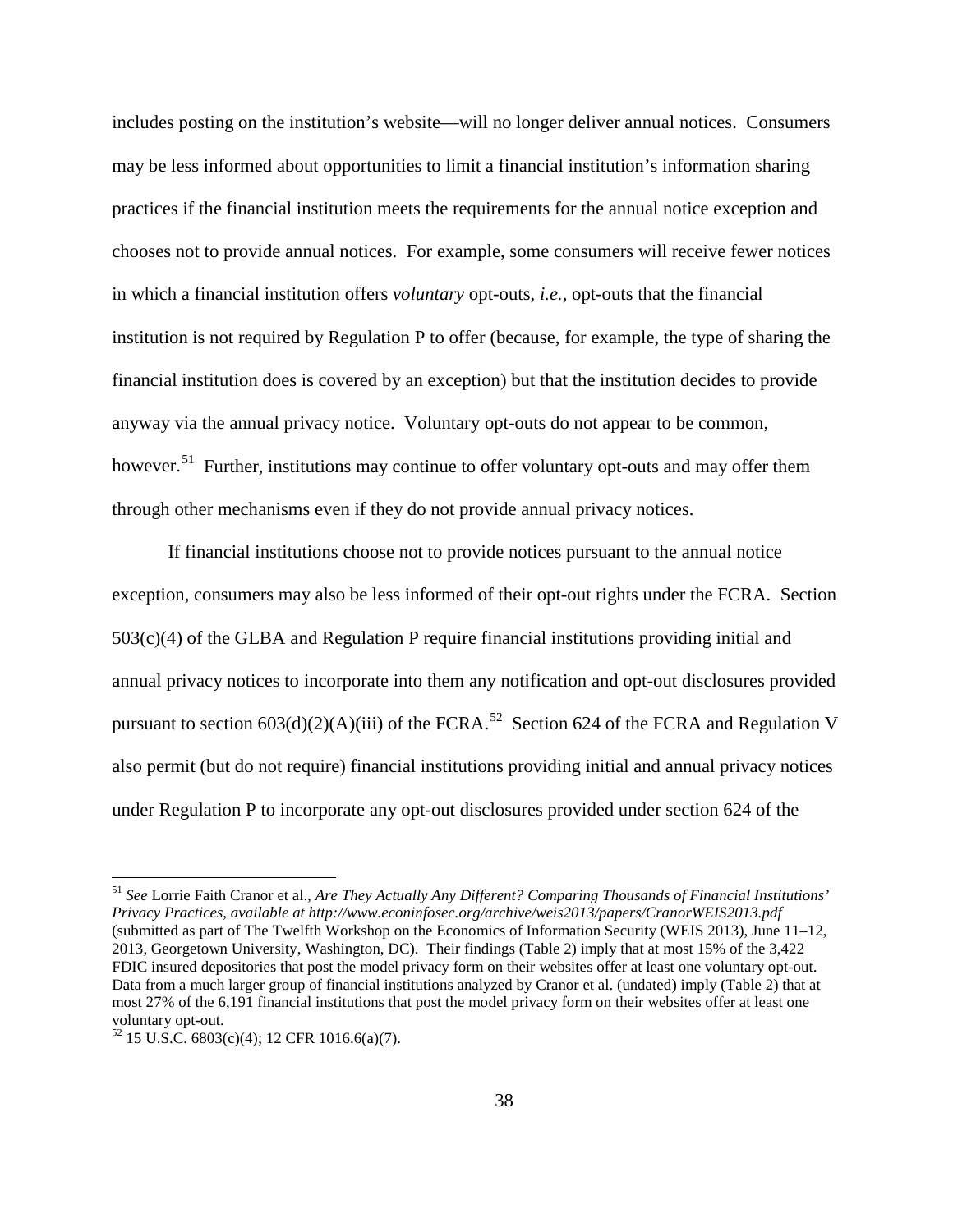FCRA and subpart C of Regulation V into those notices.<sup>[53](#page-38-0)</sup> Because financial institutions will likely decide not to provide annual notices pursuant to the exception in proposed § 1016.5(e), consumers may be less informed of their opt-out rights pursuant to these sections of the FCRA to the extent that institutions use less effective methods to convey information about these rights to consumers.[54](#page-38-1) Consumers also may be less informed about a financial institution's data collection practices and its policies and practices with respect to protecting the confidentiality and security of nonpublic personal information.

Regarding benefits and costs to covered persons, the primary effect of the rule will be burden reduction achieved by lowering the costs to industry of providing annual privacy notices. Section 1016.5(e) imposes no new compliance requirements on any financial institution. Any institution that could use the alternative delivery method will meet the requirements for the annual notice exception pursuant to  $\S$  1016.5(e).<sup>55</sup> A financial institution that is in compliance with current law will not be required to take any different or additional action unless it chooses to take advantage of the annual notice exception and thus will be required to separately meet its opt-out obligations, if any, pursuant to the FCRA.<sup>[56](#page-38-3)</sup> This analysis assumes that no financial institution will do so unless the net result of the choice is burden reducing.

<span id="page-38-1"></span><span id="page-38-0"></span><sup>&</sup>lt;sup>53</sup> 15 U.S.C. 1681s-3(b); 12 CFR 1022.23(b).<br><sup>54</sup> As explained in the section-by-section analysis of § 1016.5(e)(1)(i) in part IV, the annual notice exception in § 1016.5(e) does not relieve financial institutions of the obligation to provide consumers with the information that is required under FCRA sections  $603(d)(2)(A)(iii)$  or  $624$ .<br><sup>55</sup> Any financial institution that meets the conditions to use the alternative delivery method will also meet the

<span id="page-38-2"></span>conditions to be excepted from delivering an annual privacy notice pursuant to new GLBA section 503(f) because the two conditions for section 503(f) are closely related to conditions for using the alternative delivery method. See the section-by-section analysis of § 1016.9(c) for further explanation.<br><sup>56</sup> See the section-by-section analysis to § 1016.5(e)(1)(i) in part IV for an explanation of the interaction between the

<span id="page-38-3"></span>annual notice exception and the opt-outs provided under FCRA sections  $603\text{d}(2)(A)\text{(iii)}$  and  $624$ .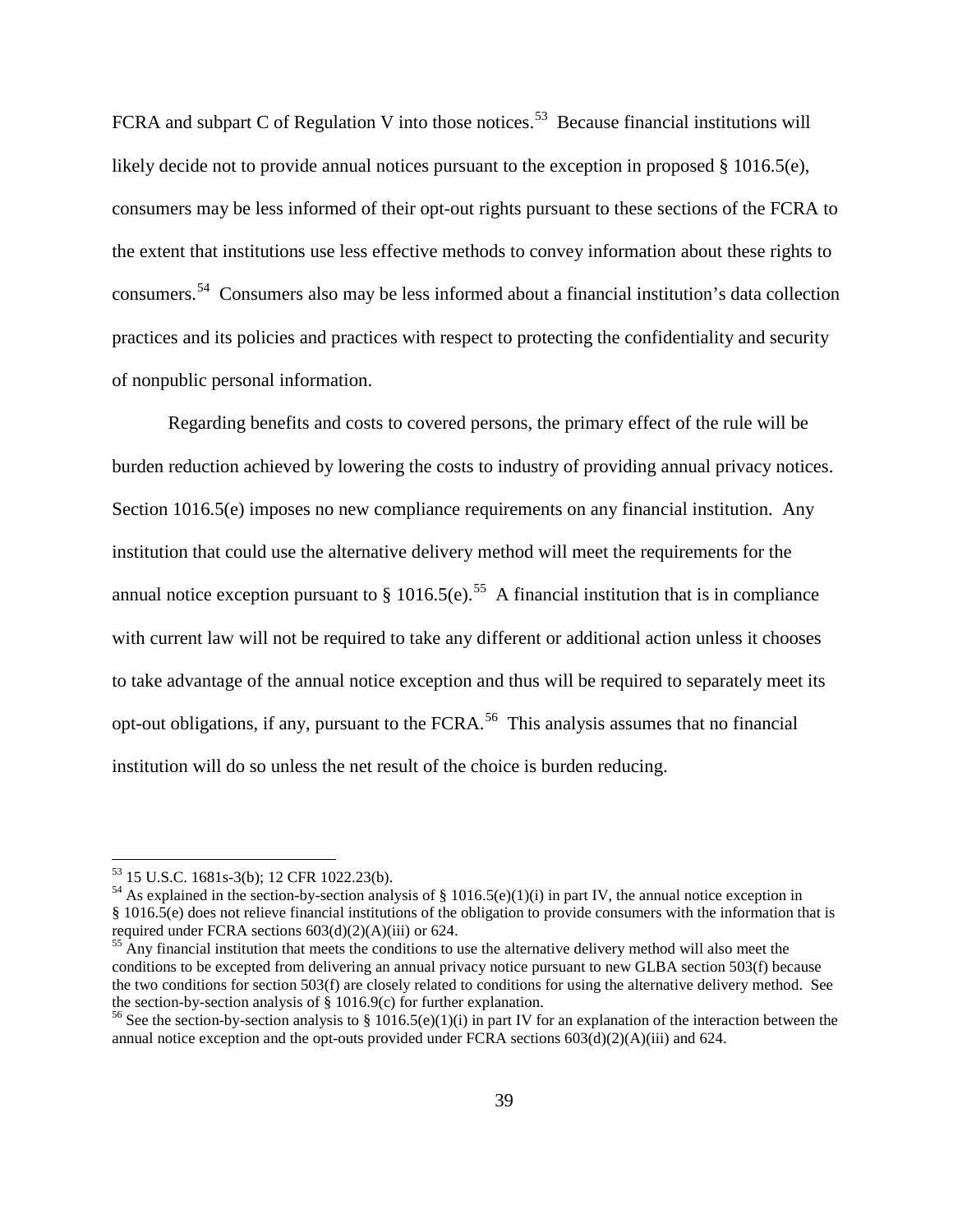The expected cost savings to financial institutions from the revisions to  $\S 1016.5(e)$ depend on whether the financial institution uses the alternative delivery method under the baseline. Financial institutions that currently use the alternative delivery method will likely cease complying with the requirements in current § 1016.9(c)(2) since they necessarily meet the requirements of the exception to the annual notice requirement and thus will no longer be required to deliver an annual notice.<sup>57</sup> However, the Bureau expects that financial institutions that change from using the alternative delivery method to provide annual notices to not providing these notices at all will achieve little cost savings.<sup>58</sup> Financial institutions that currently do not use the alternative delivery method are expected to use the proposed annual notice exception if the expected costs of any changes required to use the exception and the costs of any consequences of not providing the annual disclosure will be lower than the costs of complying with current Regulation P. The Bureau believes that few such financial institutions will find it in their interests to change their information sharing practices in order to use the annual notice exception. Thus, the Bureau takes the information sharing practices of financial institutions as given and considers how many financial institutions that do not currently meet the requirements to use the alternative delivery method can use the annual notice exception.<sup>59</sup> As a practical matter, the Bureau identifies these institutions solely by their information sharing practices: that

<span id="page-39-1"></span><span id="page-39-0"></span><sup>57</sup> *See supra* note 52.<br><sup>58</sup> The Bureau believes that the alternative delivery method imposes little ongoing cost to financial institutions that have adopted it. These costs derive from the additional text on an account statement, coupon book, notice or disclosure the institution already provides; maintaining a webpage dedicated to the annual privacy notice; responding to telephone calls from a very small number of consumers requesting that the model form be mailed; and mailing the forms prompted by these calls.

<span id="page-39-2"></span><sup>&</sup>lt;sup>59</sup> Because the Bureau takes institutions' sharing practices as given and because the cost savings estimate is based on a single year, the expected cost savings for institutions does not account for a reduction or increase in aggregate cost savings that may occur if any institutions change their sharing practices in the future such that they no longer meet the requirements for the annual notice exception or they begin to meet those requirements.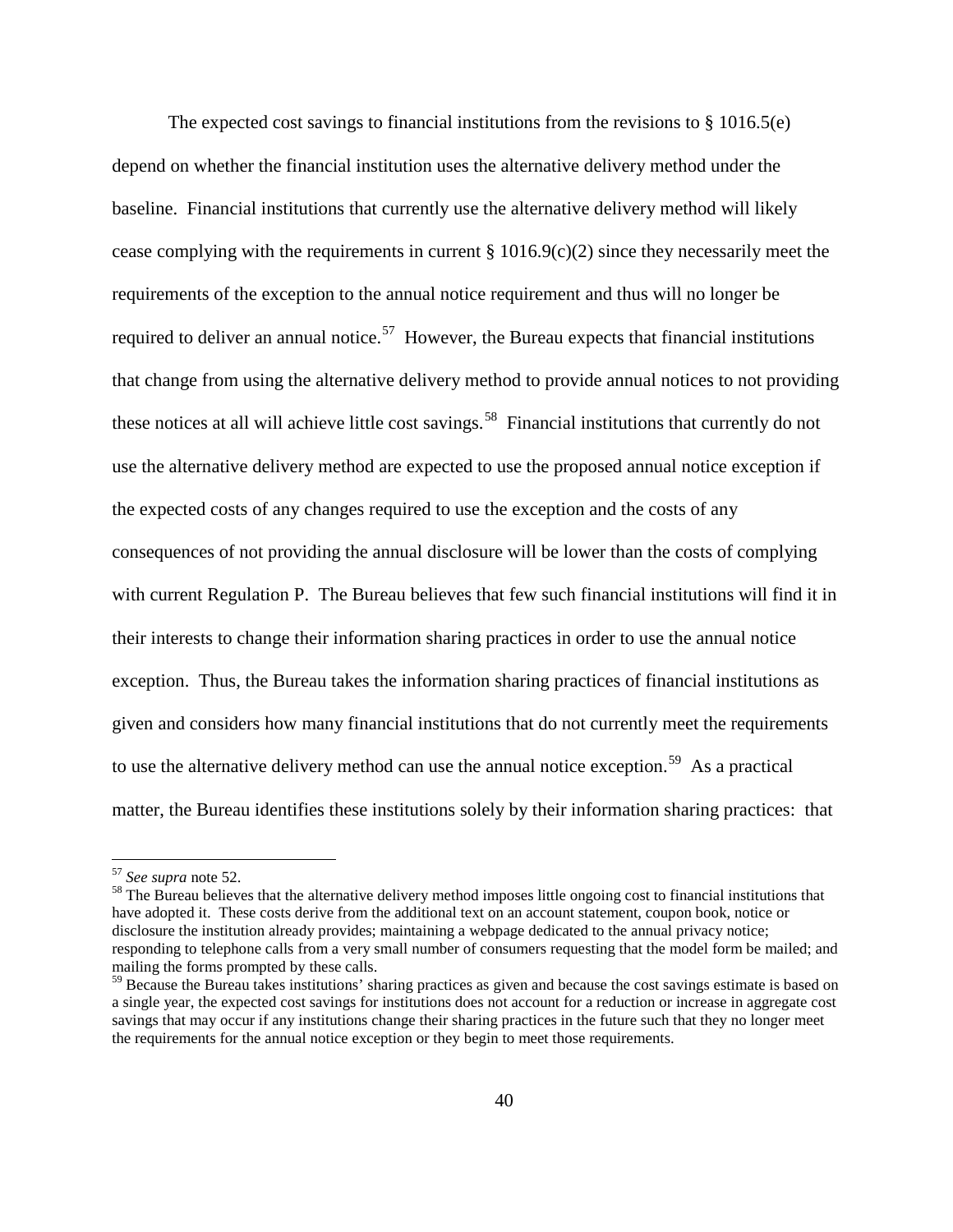is to say, the Bureau identifies the financial institutions whose current information sharing practices do not meet the standards in § 1016.9(c)(2) but will meet the standards in § 1016.5(e). The Bureau then estimates the ongoing savings in costs to these financial institutions from no longer sending the annual privacy notice.<sup>[60](#page-40-0)</sup>

For the 2014 Annual Privacy Notice Rule, the Bureau collected a sample of privacy policies from banks and credit unions and estimated both the number of financial institutions that would adopt the alternative delivery method and the aggregate cost savings that would result.<sup>[61](#page-40-1)</sup> Specifically, the Bureau examined the privacy policies of 19 banks with assets over \$100 billion as well as the privacy policies of 106 additional banks selected through random sampling. The Bureau previously concluded that 80% of banks could use the alternative delivery method that was set forth in § 1016.9(c)(2). For the current rulemaking, the Bureau re-analyzed this sample to identify banks with information sharing practices that do not meet the standard in § 1016.9(c)(2) but will meet the standard in § 1016.5(e). In the re-analysis, the Bureau finds that 48% of banks that could not use the alternative delivery method can use the proposed exception to the annual notice requirement. Most of these banks were not able to use the alternative

<span id="page-40-0"></span> $60$  The Bureau assumes that a financial institution used the alternative delivery method whenever the Bureau can obtain the annual privacy notice from the website of the financial institution and the Bureau concludes from the information on the privacy notice that the information sharing practices of the financial institution comply with removed  $\S 1016.9(c)(2)$ . If a financial institution did not use the model form, the Bureau assumes that the financial institution would have adopted the model form if the information sharing practices complied with  $\S$  1016.9(c)(2). This methodology overstates the number of these financial institutions that could have used the alternative delivery method, because some of these financial institutions might not have met all of the requirements of  $\S$  1016.9(c)(2), and therefore understates the benefits of the annual notice exception to these financial institutions. On the other hand, if a financial institution does not have a website, the Bureau cannot (as a practical matter) obtain and evaluate its information sharing practices. In this case, the Bureau assumes that the financial institution cannot use either the alternative delivery method or the annual notice exception. This also tends to understate the benefits of the annual notice exception to these financial institutions, since none of them could have used the alternative delivery method but some might be able to use the annual notice exception.

<span id="page-40-1"></span><sup>61</sup> *See* 79 FR 64057, 64076-64077 (Oct. 28, 2014). Note that the term "banks" as used throughout this rule includes savings associations.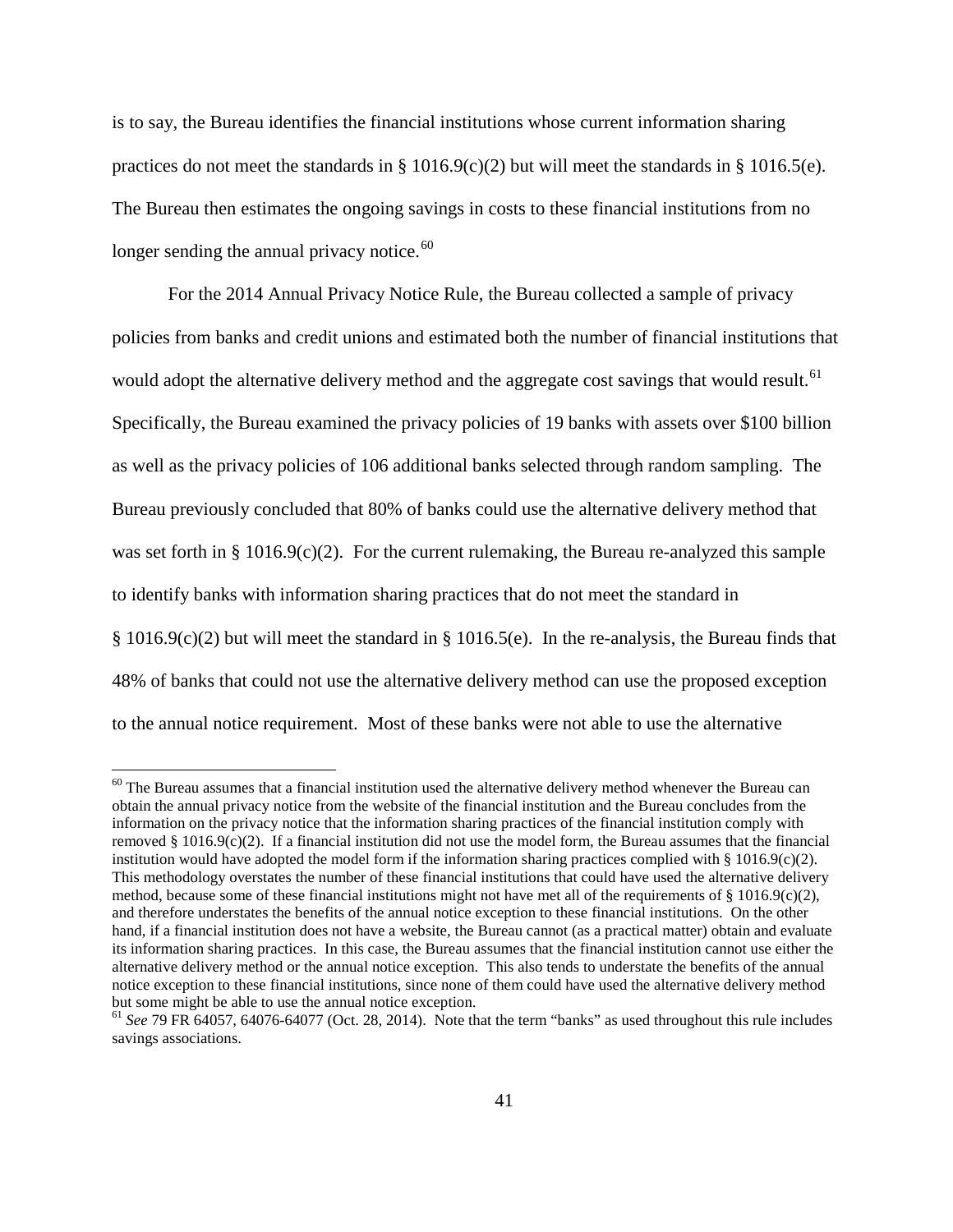delivery method because they offered opt-outs to consumers pursuant to FCRA section  $603(d)(2)(A)(iii)$ ; a financial institution can meet the requirements for the annual notice exception in § 1016.5(e) even if it offers such opt-outs. Specifically, the Bureau previously estimated that approximately 1,350 banks could not use the alternative delivery method and our re-analysis shows that 650 of these banks (48%) will be able to use the annual notice exception.<sup>[62](#page-41-0)</sup> For banks with assets over \$10 billion, 70% of those that could not use the alternative delivery method can use the annual notice exception. For banks with assets of \$10 billion or less and banks with assets of \$500 million or less, the respective figures are 47% and 40%.

The Bureau also previously examined the privacy policies of the four credit unions with assets over \$10 billion as well as the privacy policies of 50 additional credit unions selected through random sampling. The Bureau previously concluded that 46% of credit unions could use the alternative delivery method. The information evaluated in the re-analysis shows that none of the credit unions that could not use the alternative delivery method will be able to use the exception to the annual notice requirement. Credit unions that clearly could not use the alternative delivery method generally shared information with nonaffiliated third parties other than as specified in the exceptions in §§ 1016.13, 1016.14, and 1016.15. However, there are a number of cases in which the Bureau could not readily evaluate the information sharing practices of the sampled credit union because it did not have a website, did not post the privacy notice on

<span id="page-41-0"></span> $62$  While these 650 banks are just 9.5% of all banks, this percentage does not take into account the fact that the majority of banks could not potentially benefit from the exception to the annual privacy notice requirement since (by our previous analysis) they already use the alternative delivery method.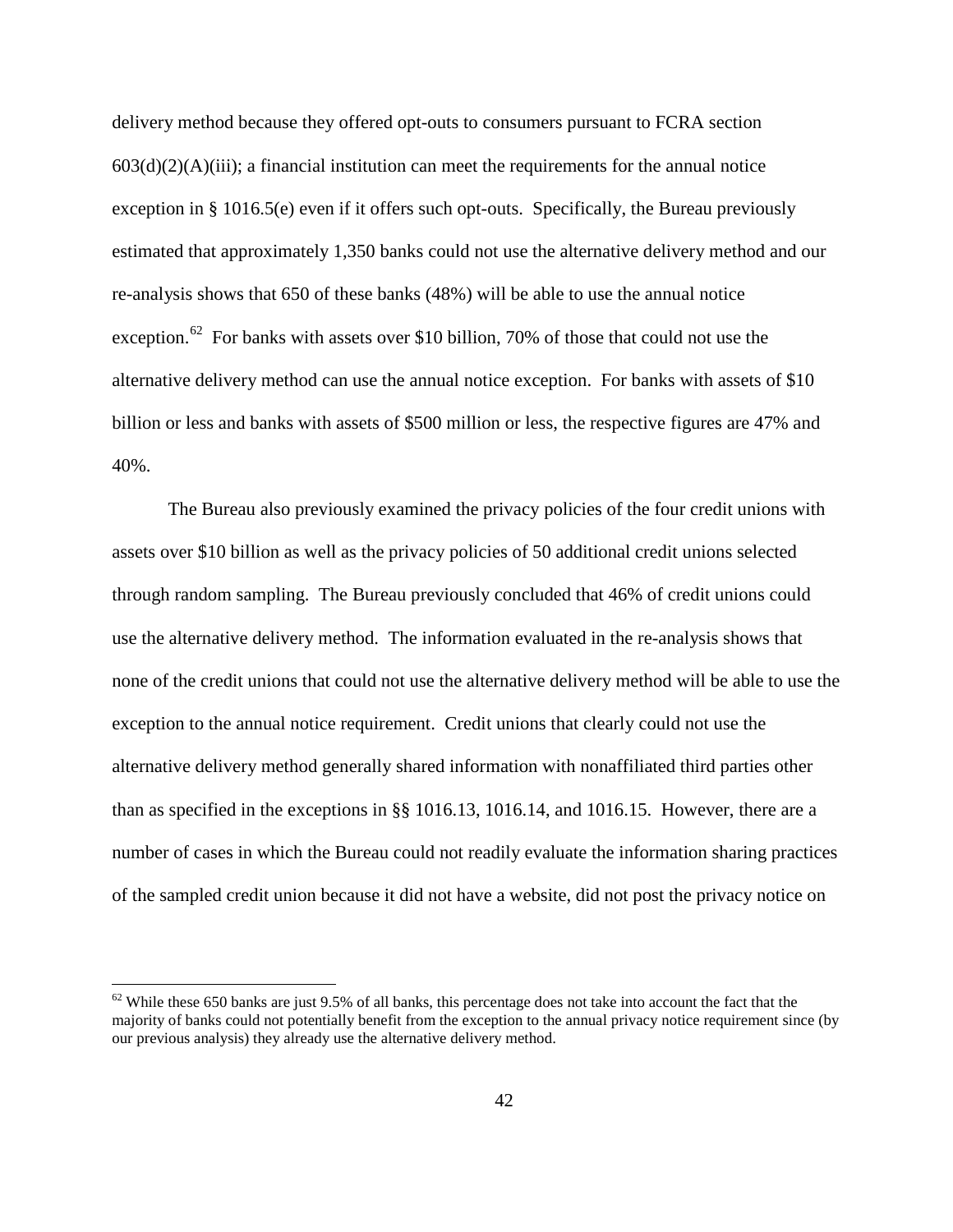its website, or did not use the model form. $^{63}$  $^{63}$  $^{63}$  In the proposal, the Bureau requested data and other factual information on the use of the alternative delivery method by credit unions and the likely use of the proposed annual notice exception by credit unions that cannot use the alternative delivery method. No comments provided data in response to this request.<sup>[64](#page-42-1)</sup>

Regarding the number of non-depository financial institutions that will benefit from the exception to the annual notice requirement, the Bureau uses the same basic methodology as in its prior analysis. Specifically, the Bureau assumes that the fraction of non-depository financial institutions that cannot use the alternative delivery method but can use the new annual notice exception is the same for non-depository institutions as for banks  $(9.5\%)$ .<sup>[65](#page-42-2)</sup>

Having identified the financial institutions that will benefit from the exception to the annual notice requirement, the Bureau estimates the benefit using the same basic methodology as in its prior analysis.<sup>[66](#page-42-3)</sup> For banks, the Bureau allocated the total burden of providing the annual privacy notices to asset-size groups in proportion to the share of assets in the group. The Bureau then estimated an amount of burden reduction specific to each asset-size group using the results from the privacy notice analysis described above. The total burden reduction is then the sum of the burden reductions in each asset-size group. The estimated reduction in burden for banks using this methodology is approximately \$3.158 million annually. The estimated reduction in

<span id="page-42-0"></span><sup>&</sup>lt;sup>63</sup> One or more of these conditions held for a number of credit unions with assets of \$500 million or less. As explained above, if a financial institution did not have a website or did not post the privacy notice on their website, the Bureau made the conservative assumption that it did not benefit from the alternative delivery method and will<br>not benefit from the new annual notice exception. See also 79 FR 64057, 64076 (Oct. 28, 2014).

<span id="page-42-1"></span><sup>&</sup>lt;sup>64</sup> Although no credit unions or credit union advocates commented or provided data, one State trade association representing banks stated that many financial institutions will appreciate and take advantage of the exception, but it will not create additional costs or harm to consumers. That commenter did not provide data.<br><sup>65</sup> For further discussion, *see id.* at 64077.<br><sup>66</sup> *See id.* at 64076-64077.

<span id="page-42-3"></span><span id="page-42-2"></span>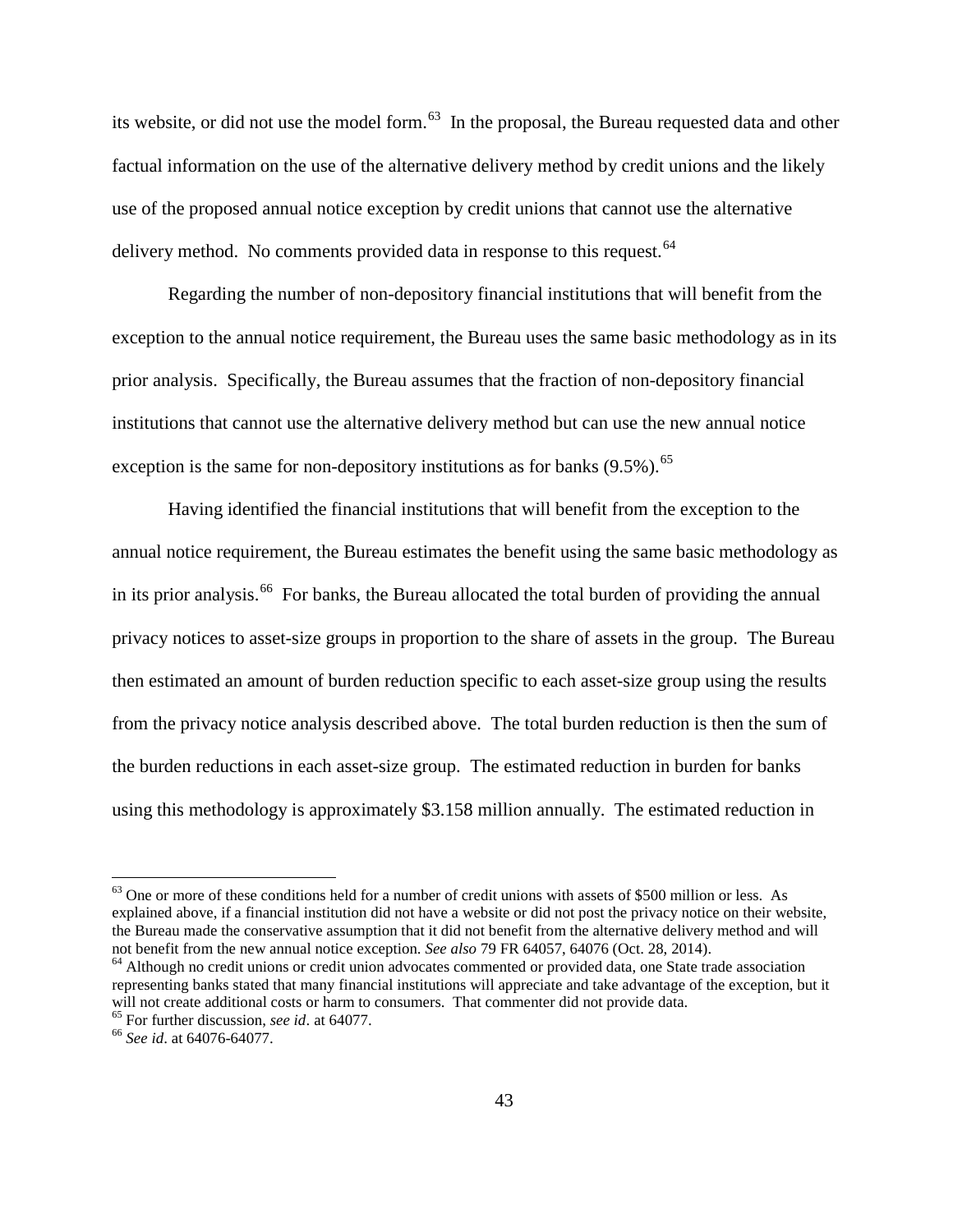burden for non-depository financial institutions is an additional \$231,000 annually.<sup>67</sup> Thus, the Bureau believes that the total reduction in burden is approximately \$3.389 million dollars annually.<sup>[68](#page-43-1)</sup> This represents about 28% of the total \$12.162 million annual cost of providing the annual privacy notice under Regulation P.

The Bureau requested comment on the preliminary presentation of this analysis as well as the submission of additional data that could inform the Bureau's consideration of the cost savings to financial institutions. No comments addressed this request.

The Regulation P exception to the annual notice requirement implements a December 2015 statutory amendment to the GLBA. The Bureau considered alternatives to the timeline for delivery of annual notices when a financial institution that qualified for the annual exception changes its policies or practices such that it no longer qualifies. Because the estimates of costs and benefits to consumers and covered persons take institutions' sharing policies and practices as given, the alternatives with respect to the timeline for delivery of annual notices do not impact those estimates. Further, even if the estimates allowed for changes in sharing policies and practices that can cause institutions to meet or fail to meet the requirements for the annual notice exception, the aggregate annual benefits and costs of delivery will not likely be significantly impacted by the timeline for delivery of annual notices. The Bureau does note, however, that changing from 60 to 100 days for delivery of the annual privacy notice under  $\S$  1016.5(e)(2)(ii)

<span id="page-43-0"></span> $67$  Note that this figure excludes auto dealers. Auto dealers are regulated by the FTC and will not be directly impacted by this amendment to Regulation P.

<span id="page-43-1"></span><sup>&</sup>lt;sup>68</sup> Some of these banks and non-depository financial institutions that currently include on their annual privacy notice the opt-out notices pursuant to FCRA section 603(d)(2)(A)(iii) or FCRA section 624 and the Affiliate Marketing Rule may now be required to deliver these notices separately. The Bureau does not have the data necessary to estimate the frequency with which these opt-out notices will be delivered separately or to subtract the cost of delivering them separately from the savings from no longer providing the annual privacy notice.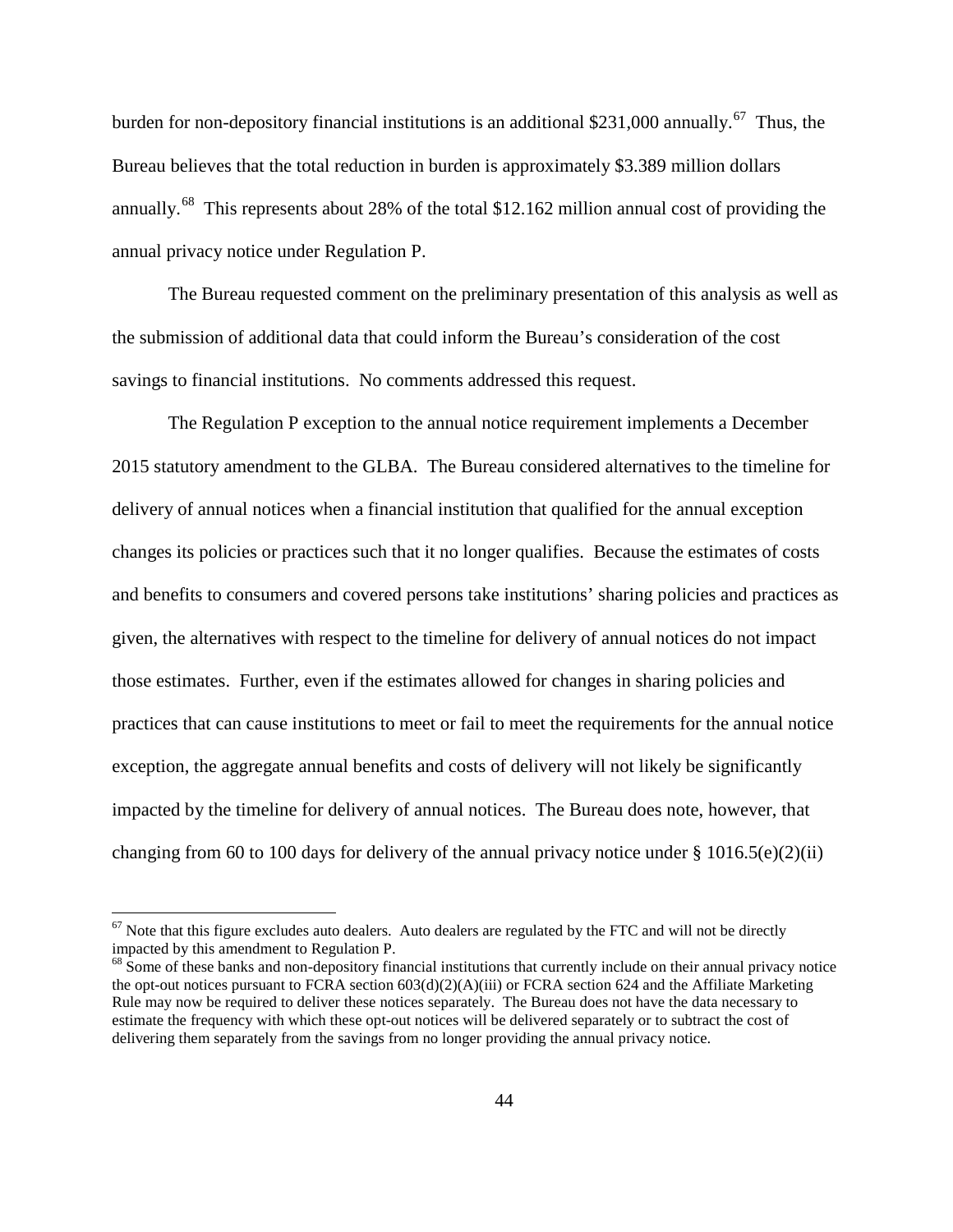should result in a small burden reduction from the proposal, as financial institutions will be able to send the notice with quarterly statements as they requested.

## *C. Impact on Depository Institutions With No More Than \$10 Billion in Assets*

The Bureau currently estimates that approximately 600 banks with \$10 billion or less in assets cannot use the alternative delivery method but can use the annual notice exception. This constitutes 47% of banks with \$10 billion or less in assets that do not use the alternative delivery method and 8.8% of all banks with \$10 billion or less in assets. As reported above, 70% of banks with more than \$10 billion in assets that do not use the alternative delivery method can use the proposed exception to the annual notice requirement. This is 55% of all banks with more than \$10 billion in assets. Thus, the rule may have different impacts on federally insured depository institutions with \$10 billion or less in assets as described in section 1026 of the Dodd-Frank Act. The Bureau currently believes that no credit unions of any size that could not use the alternative delivery method will be able to use the exception to the annual notice requirement. *D. Impact on Access to Credit and on Consumers in Rural Areas*

The Bureau does not believe that the rule will reduce consumers' access to consumer financial products or services or have a unique impact on rural consumers.

#### **VI. Regulatory Flexibility Act**

The Regulatory Flexibility Act (RFA) as amended by the Small Business Regulatory Enforcement Fairness Act of 1996, requires each agency to consider the potential impact of its regulations on small entities, including small businesses, small governmental units, and small not-for-profit organizations. The RFA defines a "small business" as a business that meets the size standard developed by the Small Business Administration pursuant to the Small Business Act. The RFA generally requires an agency to conduct an initial regulatory flexibility analysis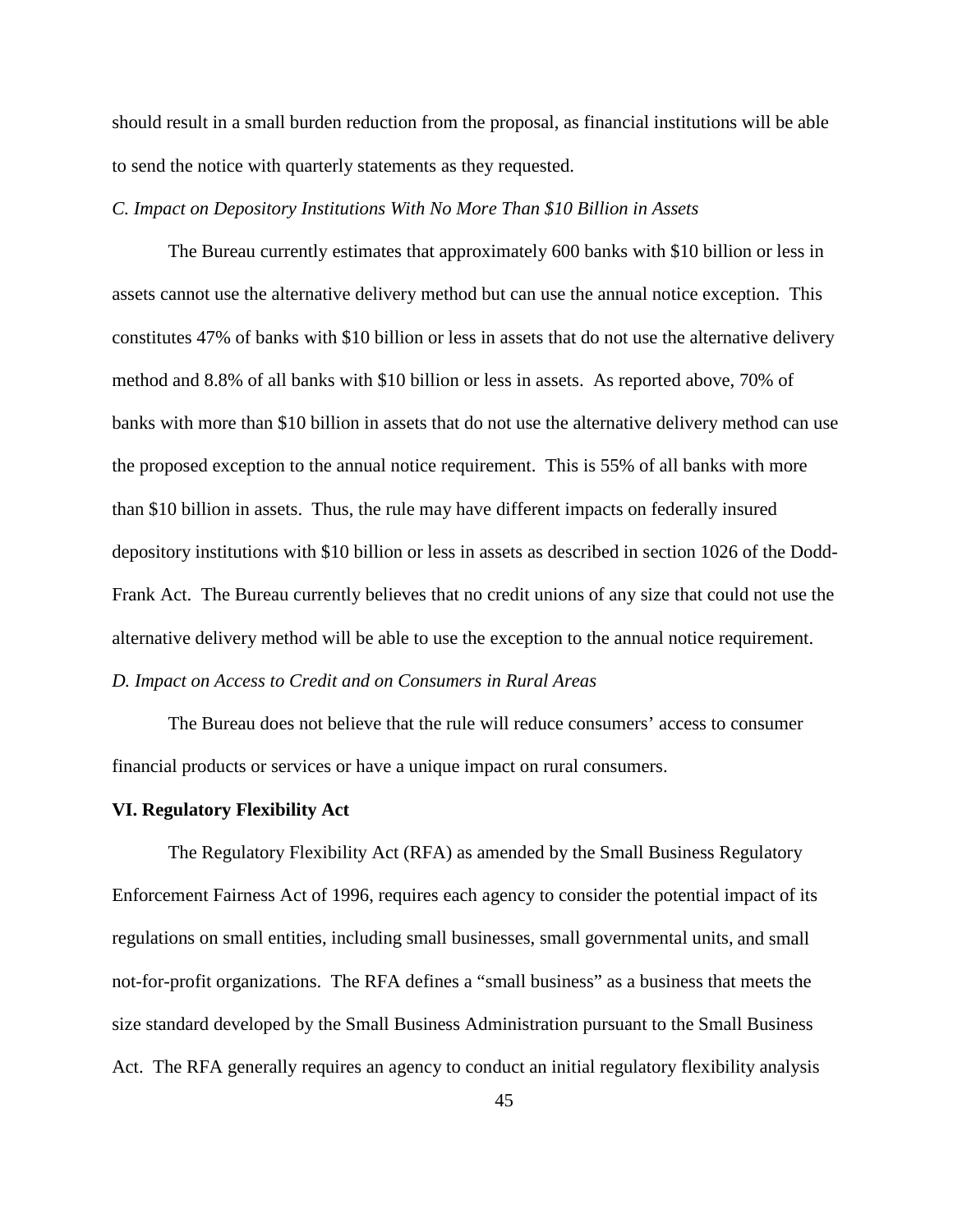(IRFA) and a final regulatory flexibility analysis (FRFA) of any rule subject to notice-andcomment rulemaking requirements, unless the agency certifies that the rule will not have a significant economic impact on a substantial number of small entities.<sup> $69$ </sup> The Bureau also is subject to certain additional procedures under the RFA involving the convening of a panel to consult with small business representatives prior to proposing a rule for which an IRFA is required.<sup>[70](#page-45-1)</sup>

At the proposed rule stage, the Bureau determined that an IRFA was not required because the proposal, if adopted, would not have a significant economic impact on a substantial number of small entities. For this final rule, the Bureau continues to believe that that determination is accurate. The Bureau does not expect the rule to impose costs on small entities. All methods of compliance under current law will remain available to small entities when this rule is adopted. Thus, a small entity that is in compliance with current law need not take any different or additional action under the new rule. In addition, based on the data analysis described previously, the Bureau believes that the annual notice exception will allow some small institutions to stop sending the annual notice and to thereby reduce costs.

Accordingly, the undersigned certifies that this rule will not have a significant economic impact on a substantial number of small entities.

#### **VII. Paperwork Reduction Act**

Under the Paperwork Reduction Act of 1995 (PRA), $^{71}$  $^{71}$  $^{71}$  Federal agencies are generally required to seek Office of Management and Budget (OMB) approval for information collection

<span id="page-45-1"></span><span id="page-45-0"></span><sup>69</sup> 5 U.S.C. 603 through 605. <sup>70</sup> 5 U.S.C. 609. <sup>71</sup> 44 U.S.C. 3501 through 3558*.*

<span id="page-45-2"></span>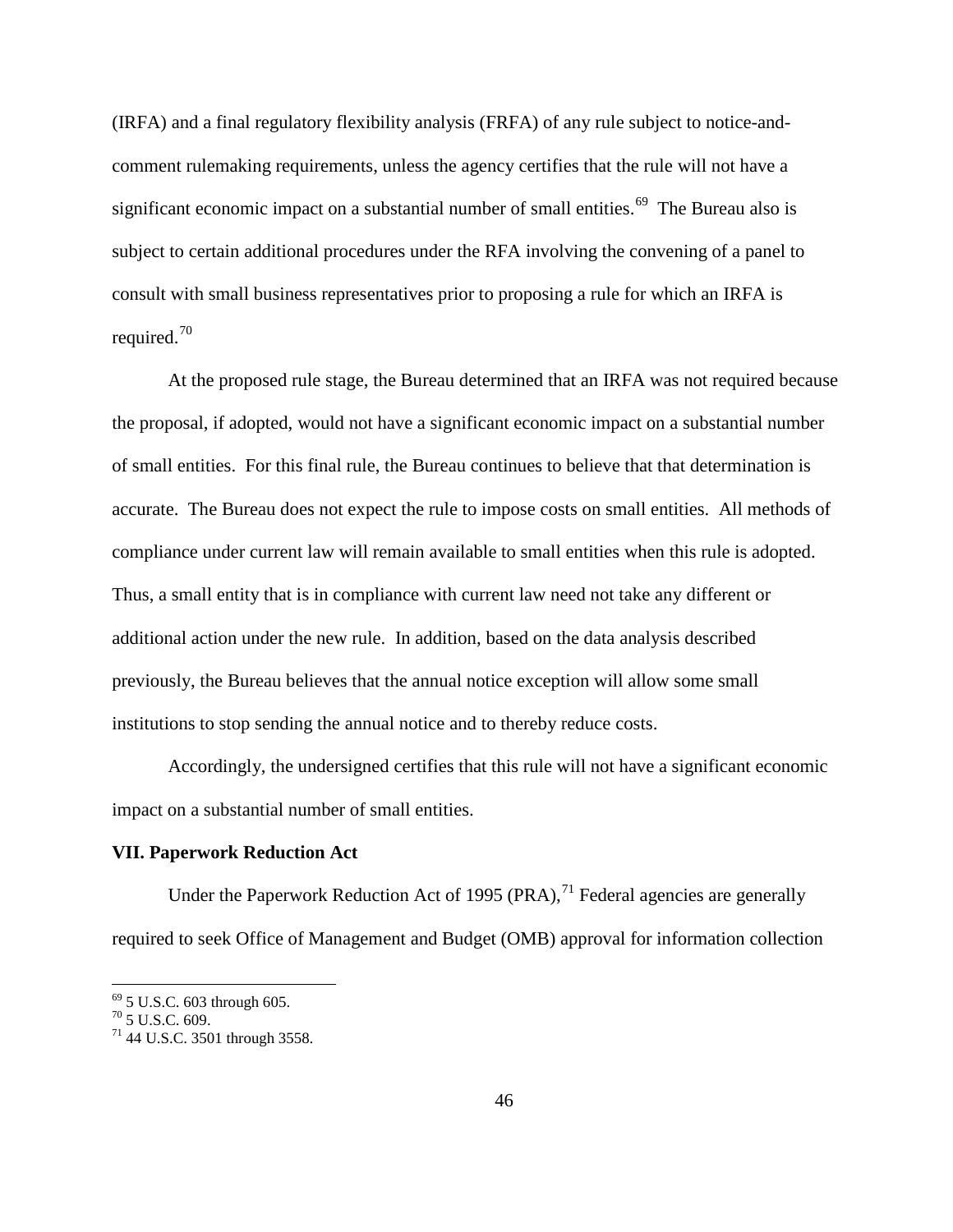requirements prior to implementation. This proposal would amend Regulation P, 12 CFR part 1016. The collections of information related to Regulation P have been previously reviewed and approved by OMB in accordance with the PRA and assigned OMB Control Number 3170-0010. Under the PRA, the Bureau may not conduct or sponsor, and, notwithstanding any other provision of law, a person is not required to respond to an information collection, unless the information collection displays a valid control number assigned by OMB.

As explained below, the Bureau has determined that this rule does not contain any new or substantively revised information collection requirements other than those previously approved by OMB. The rule will implement the December 2015 amendment to the GLBA and amend § 1016.5 of Regulation P to provide that a financial institution is not required to deliver an annual privacy notice if it:

(1) Provides nonpublic personal information to nonaffiliated third parties only in accordance with the provisions of § 1016.13, § 1016.14, or § 1016.15 and;

(2) Has not changed its policies and practices with regard to disclosing nonpublic personal information from the policies and practices that were disclosed to the customer under § 1016.6(a)(2) through (5) and (9) in the most recent privacy notice provided.

Under Regulation P, the Bureau generally accounts for the paperwork burden for the following respondents pursuant to its enforcement/supervisory authority: federally insured depository institutions with more than \$10 billion in total assets, their depository institution affiliates, and certain non-depository institutions. The Bureau and the FTC generally both have enforcement authority over non-depository institutions subject to Regulation P. Accordingly, the Bureau has allocated to itself half of the final rule's estimated reduction in burden on nondepository financial institutions subject to Regulation P. Other Federal agencies, including the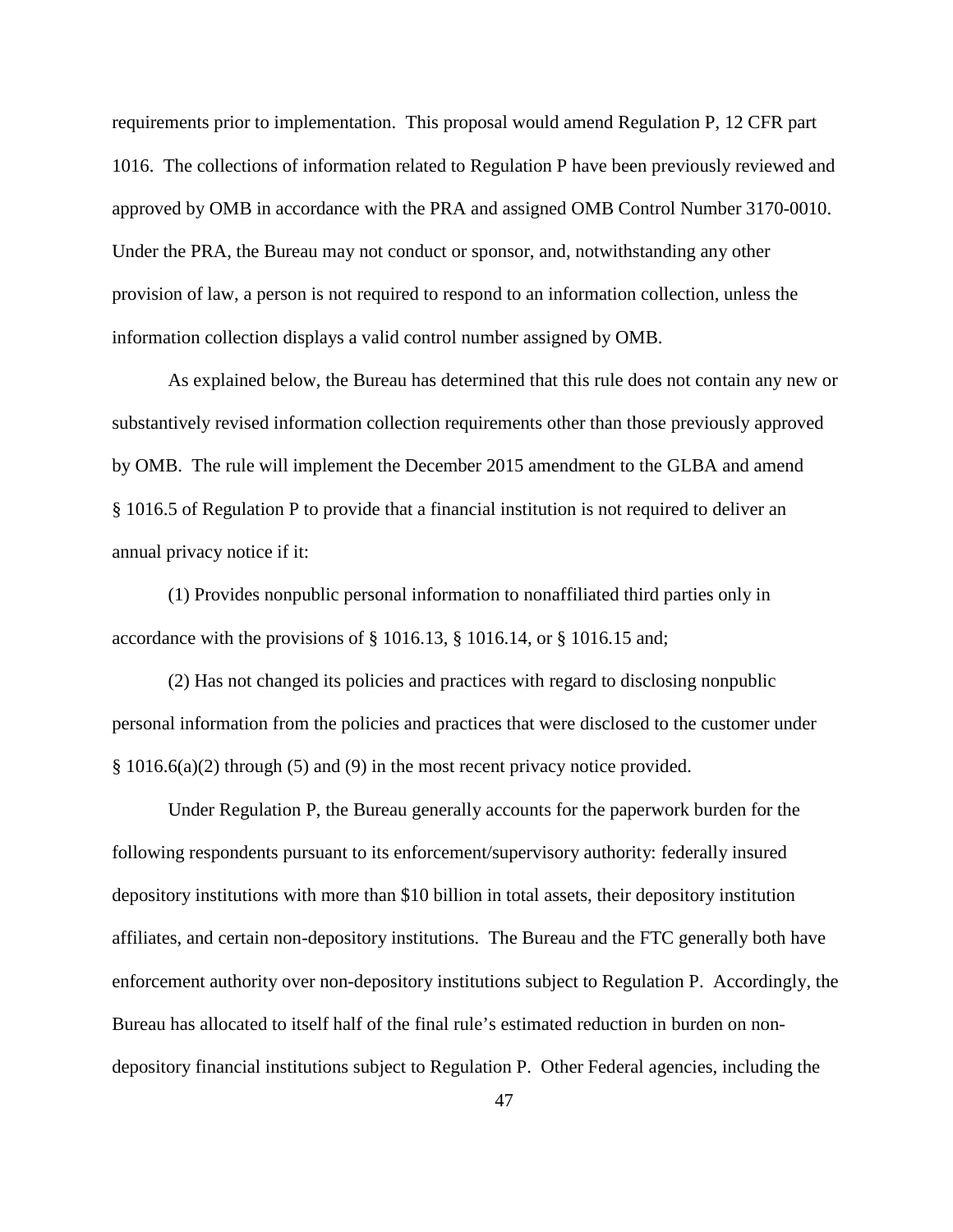FTC, are responsible for estimating and reporting to OMB the paperwork burden for the institutions for which they have enforcement and/or supervision authority. They may use the Bureau's burden estimation methodology, but need not do so.

The Bureau does not believe that this final rule will impose any new or substantively revised collections of information as defined by the PRA, and instead believes that it will have the overall effect of reducing the previously approved estimated burden on industry for the information collections associated with the Regulation P annual privacy notice. Using the Bureau's burden estimation methodology, the reduction in the estimated ongoing burden will be approximately 62,197 hours annually for the roughly 13,500 banks and credit unions subject to the rule, including Bureau respondents, and the roughly 29,400 entities regulated by the FTC also subject to the rule (*i.e.*, entities over which the FTC has Regulation P administrative enforcement authority). The reduction in estimated ongoing costs from the reduction in ongoing burden will be approximately \$3.389 million annually.<sup>[72](#page-47-0)</sup>

The Bureau believes that the one-time cost of adopting the annual notice exception for financial institutions that adopt it will be *de minimis*. The Bureau's methodology for estimating the reduction in ongoing burden was discussed above. The method is similar to that described in the PRA analysis in the 2014 Annual Privacy Notice Rule. The only difference is that instead of estimating the fraction of institutions that will be able to use the alternative delivery method, the Bureau estimates the fraction of institutions that will be able to use the annual notice exception

<span id="page-47-0"></span> $72$  The total hours and costs consist of: (a) 51,230 hours at banks and credit unions evaluated at \$61.65/hour; and (b) 10,967 hours at entities regulated by the FTC also subject to the rule, evaluated at \$21.07/hour.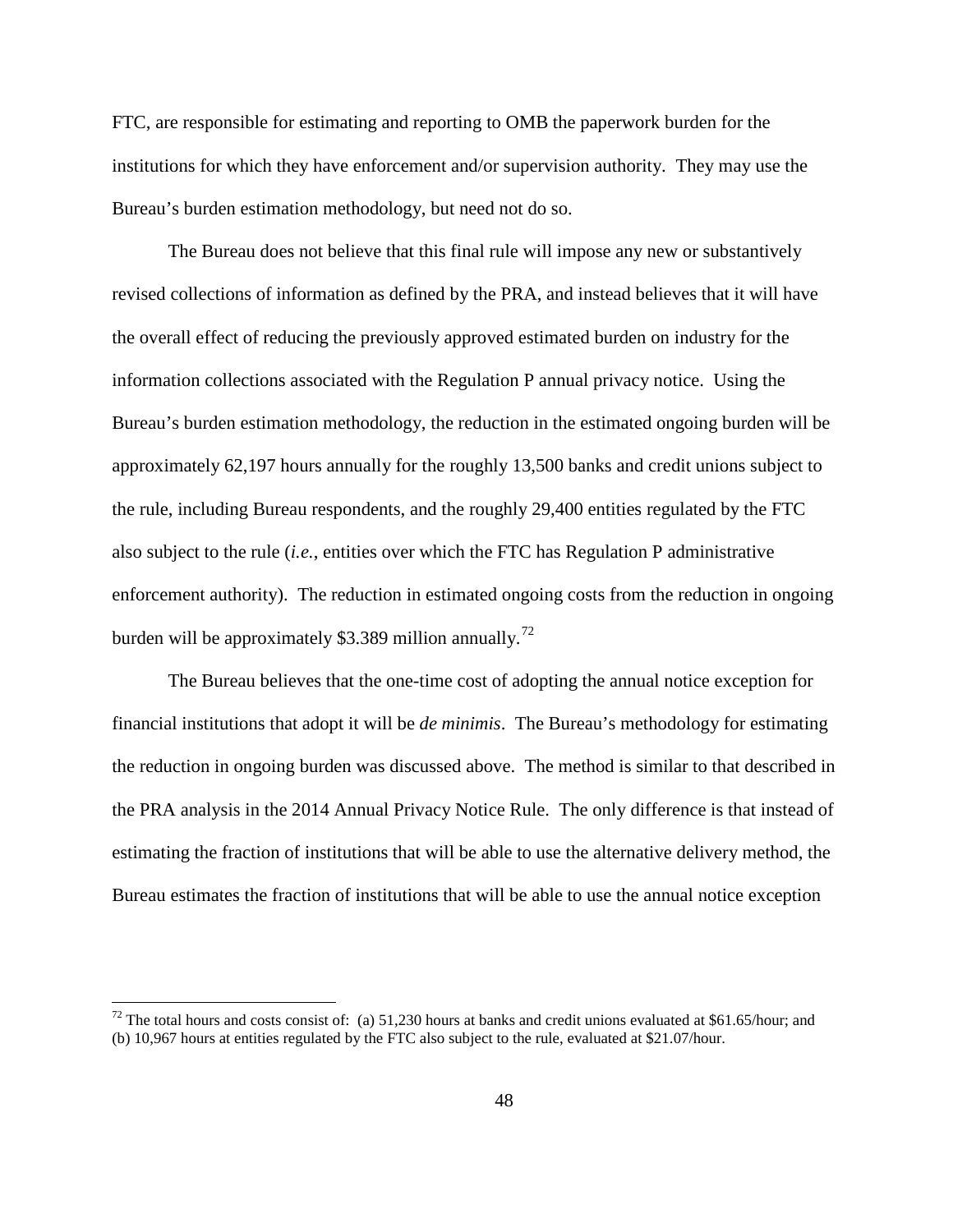and are not already using the alternative delivery method, to compute the reduction in burden relative to the baseline.<sup>[73](#page-48-0)</sup>

The Bureau takes all of the reduction in ongoing burden from banks and credit unions with assets \$10 billion and above and half the reduction in ongoing burden from the nondepository institutions subject to the FTC enforcement authority that are subject to the Bureau's Regulation P. The total reduction in ongoing burden taken by the Bureau is 53,216 hours or \$3.058 million annually.<sup>[74](#page-48-1)</sup>

The Bureau has determined that the final rule does not contain any new or substantively revised information collection requirements as defined by the PRA and that the burden estimate for the previously approved information collections should be revised as explained above. The Bureau requested comments on these determinations or any other aspect of the proposal for purposes of the PRA, but received none.

| <b>SUMMARY OF BURDEN CHANGES</b> |                                              |                                            |                              |
|----------------------------------|----------------------------------------------|--------------------------------------------|------------------------------|
| Information collections          | Previously<br>approved total<br>burden hours | <b>Net</b><br>change in<br>burden<br>hours | New total<br>burden<br>hours |
| Notices and disclosures          | 366,134                                      | $-53,216$                                  | 312,917                      |
|                                  |                                              |                                            |                              |

# **VIII. Congressional Review Act**

Pursuant to the Congressional Review Act (5 U.S.C. 801 et seq.), the Bureau will submit a report containing this rule and other required information to the United States Senate, the

<span id="page-48-1"></span><span id="page-48-0"></span><sup>&</sup>lt;sup>73</sup> *See* 79 FR 64057, 64080 (Oct. 28, 2014).<br><sup>74</sup> The total hours and costs consist of: (a) 47,733 hours at banks and credit unions evaluated at \$61.65/hour; and

<sup>(</sup>b) 5,484 hours at entities regulated by the FTC also subject to the rule, evaluated at \$21.07/hour.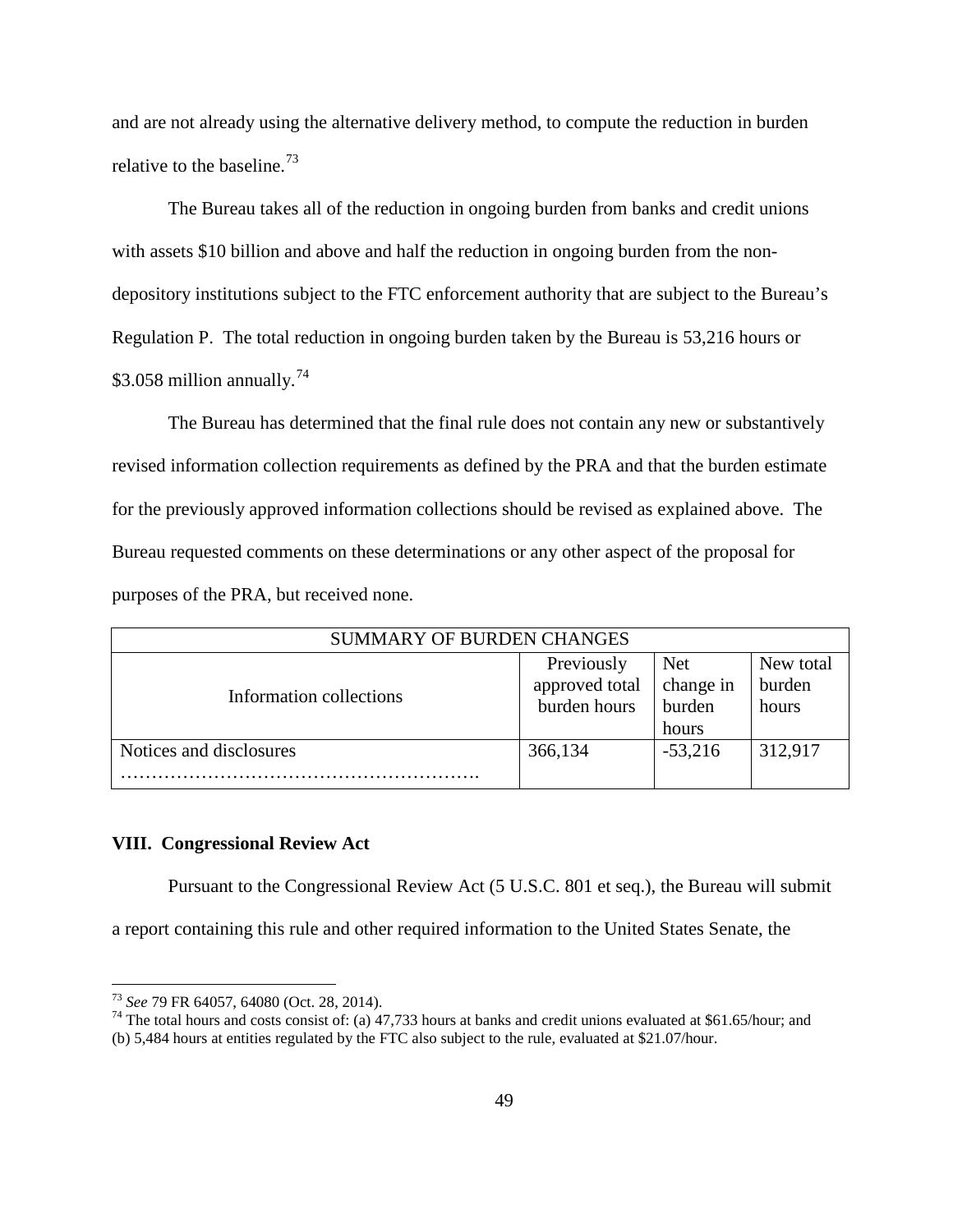United States House of Representatives, and the Comptroller General of the United States prior to the rule taking effect. The Office of Information and Regulatory Affairs (OIRA) has designated this rule as not a "major rule" as defined by 5 U.S.C. 804(2).

# **List of Subjects in 12 CFR Part 1016**

Banks, Banking, Consumer protection, Credit, Credit unions, Foreign banking, Holding companies, National banks, Privacy, Reporting and recordkeeping requirements, Savings associations, Trade practices.

# **Authority and Issuance**

For the reasons set forth in the preamble, the Bureau amends Regulation P, 12 CFR part 1016, as set forth below:

# **PART 1016—PRIVACY OF CONSUMER FINANCIAL INFORMATION**

# **(REGULATION P)**

1. The authority citation for part 1016 continues to read as follows:

**Authority:** 12 U.S.C. 5512, 5581; 15 U.S.C. 6804.

2. Section 1016.3 is amended by revising paragraph (s)(1) to read as follows:

# **§ 1016.3 Definitions.**

\* \* \* \* \*

(s)(1) *You* means a financial institution for which the Bureau has rulemaking authority under section  $504(a)(1)(A)$  of the GLB Act (15 U.S.C. 6804(a)(1)(A)).

\* \* \* \* \*

# **Subpart A—Privacy and Opt Out Notices**

3. Section 1016.5 is amended by revising the first sentence of paragraph (a)(1) and adding subsection (e) to read as follows: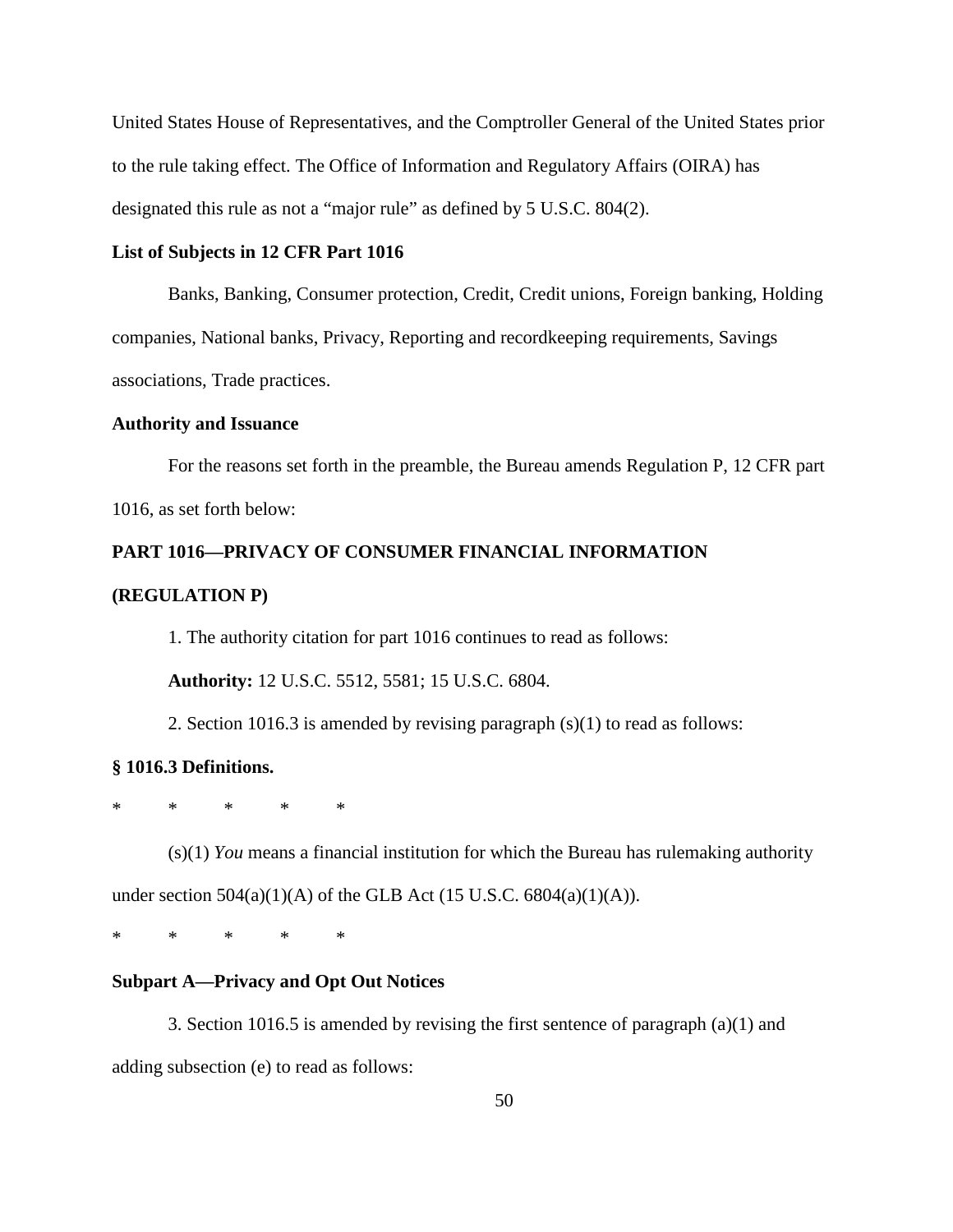## **§ 1016.5 Annual privacy notice to customers required.**

(a)(1) *General rule.* Except as provided by paragraph (e) of this section, you must provide a clear and conspicuous notice to customers that accurately reflects your privacy policies and practices not less than annually during the continuation of the customer relationship. \*\*\*

\* \* \* \* \*

(e) *Exception to annual privacy notice requirement.* (1) *When exception available.* You are not required to deliver an annual privacy notice if you:

(i) Provide nonpublic personal information to nonaffiliated third parties only in accordance with the provisions of § 1016.13, § 1016.14, or § 1016.15; and

(ii) Have not changed your policies and practices with regard to disclosing nonpublic personal information from the policies and practices that were disclosed to the customer under § 1016.6(a)(2) through (5) and (9) in the most recent privacy notice provided pursuant to this part.

(2) *Delivery of annual privacy notice after financial institution no longer meets requirements for exception*. If you have been excepted from delivering an annual privacy notice pursuant to paragraph (e)(1) of this section and change your policies or practices in such a way that you no longer meet the requirements for that exception, you must comply with paragraph  $(e)(2)(i)$  or  $(e)(2)(ii)$  of this section, as applicable.

(i) *Changes preceded by a revised privacy notice.* If you no longer meet the requirements of paragraph (e)(1) of this section because you change your policies or practices in such a way that § 1016.8 requires you to provide a revised privacy notice, you must provide an annual privacy notice in accordance with the timing requirements in paragraph (a) of this section, treating the revised privacy notice as an initial privacy notice.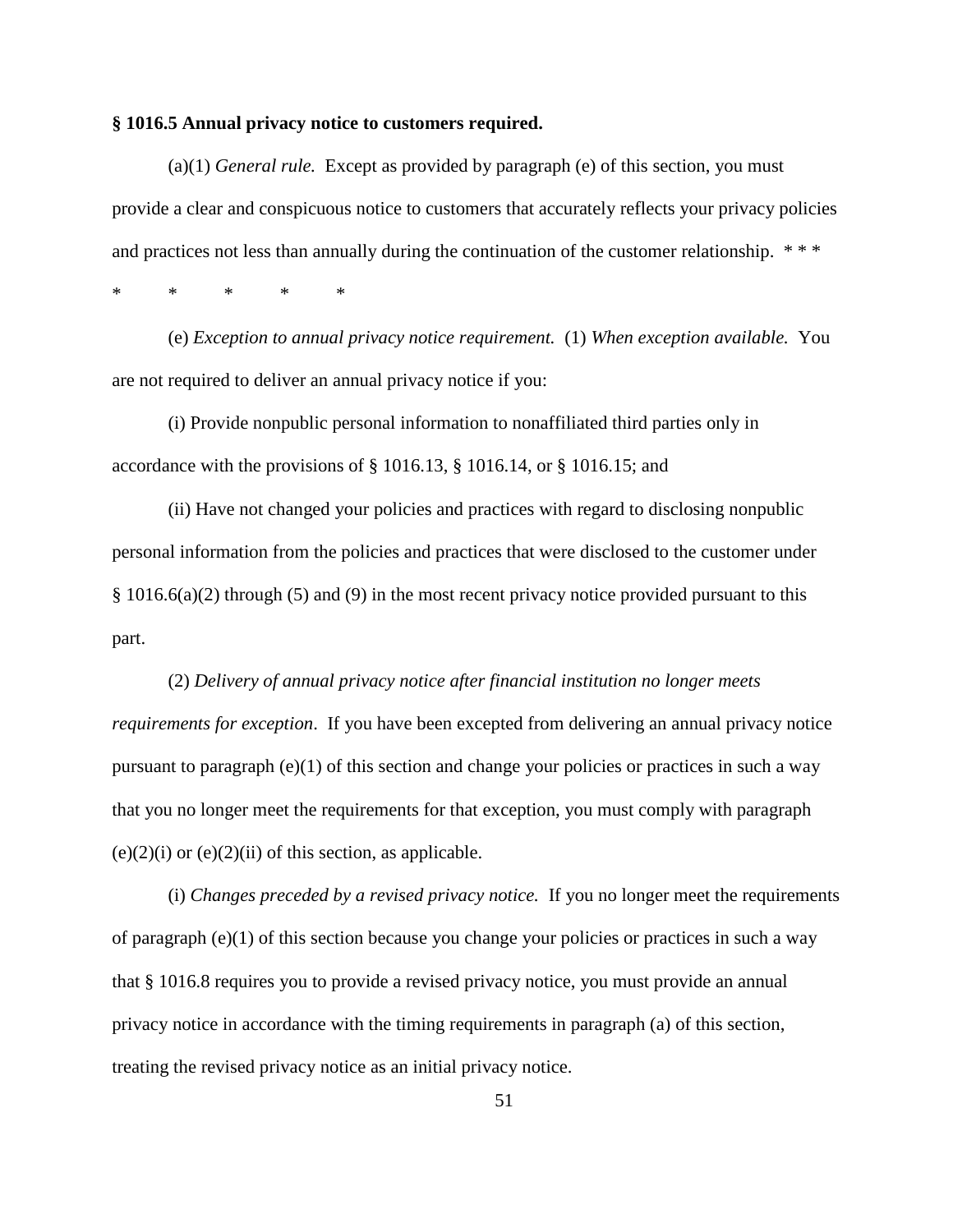(ii) *Changes not preceded by a revised privacy notice.* If you no longer meet the requirements of paragraph (e)(1) of this section because you change your policies or practices in such a way that § 1016.8 does not require you to provide a revised privacy notice, you must provide an annual privacy notice within 100 days of the change in your policies or practices that causes you to no longer meet the requirements of paragraph (e)(1) of this section.

(iii) *Examples.* (A) You change your policies and practices in such a way that you no longer meet the requirements of paragraph (e)(1) of this section effective April 1 of year 1. Assuming you define the 12-consecutive-month period pursuant to paragraph (a) of this section as a calendar year, if you were required to provide a revised privacy notice under § 1016.8 and you provided that notice on March 1 of year 1, you must provide an annual privacy notice by December 31 of year 2. If you were not required to provide a revised privacy notice under § 1016.8, you must provide an annual privacy notice by July 9 of year 1.

(B) You change your policies and practices in such a way that you no longer meet the requirements of paragraph  $(e)(1)$  of this section, and so provide an annual notice to your customers. After providing the annual notice to your customers, you once again meet the requirements of paragraph  $(e)(1)$  of this section for an exception to the annual notice requirement. You do not need to provide additional annual notices to your customers until such time as you no longer meet the requirements of paragraph (e)(1) of this section.

4. Section 1016.9 is amended by revising paragraph (c) to read as follows:

# **§ 1016.9 Delivering privacy and opt out notices.**

\* \* \* \* \*

(c) *Annual notices only.* You may reasonably expect that a customer will receive actual notice of your annual privacy notice if: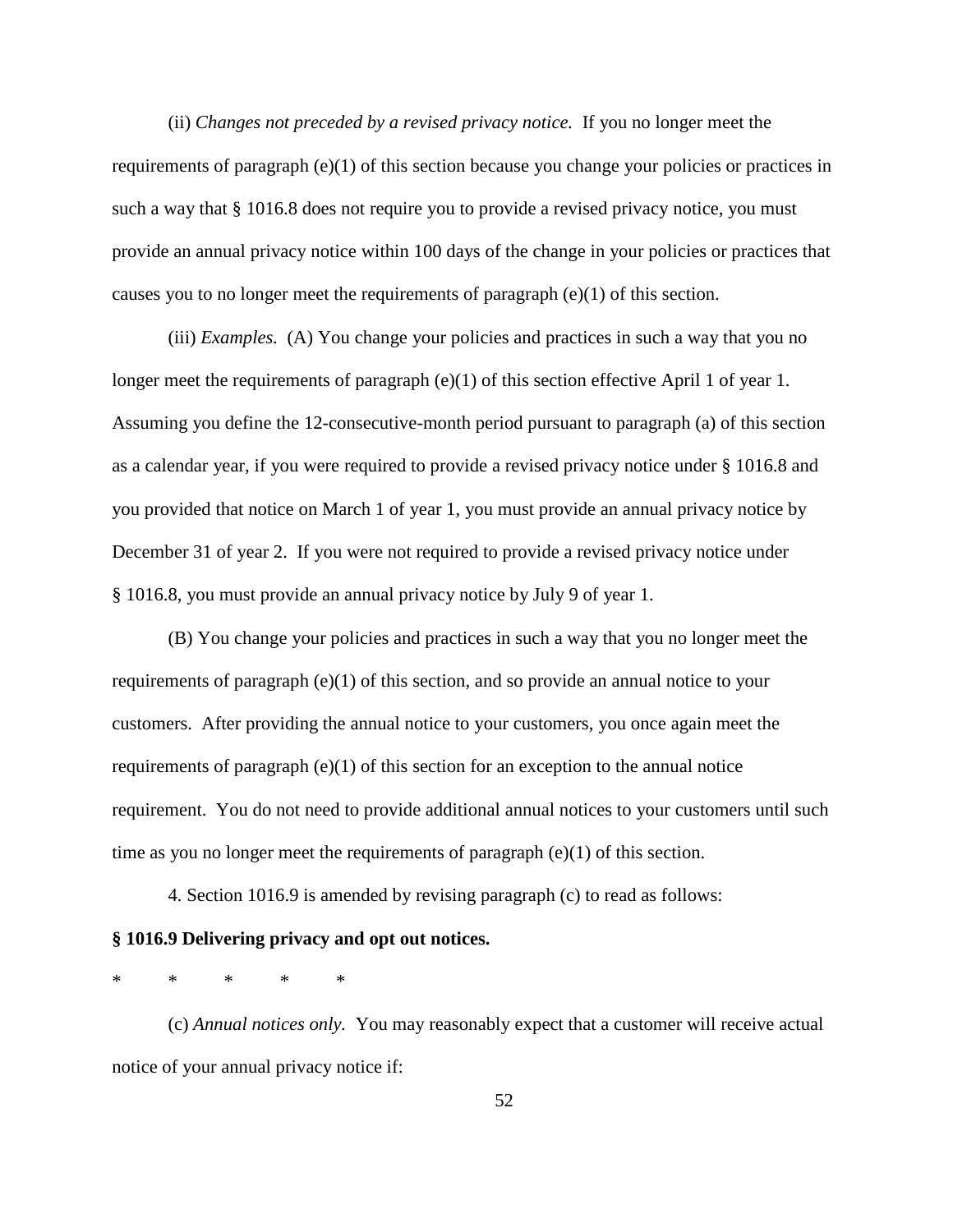(1) The customer uses your Web site to access financial products and services electronically and agrees to receive notices at the Web site, and you post your current privacy notice continuously in a clear and conspicuous manner on the Web site; or

(2) The customer has requested that you refrain from sending any information regarding the customer relationship, and your current privacy notice remains available to the customer upon request.

\* \* \* \* \*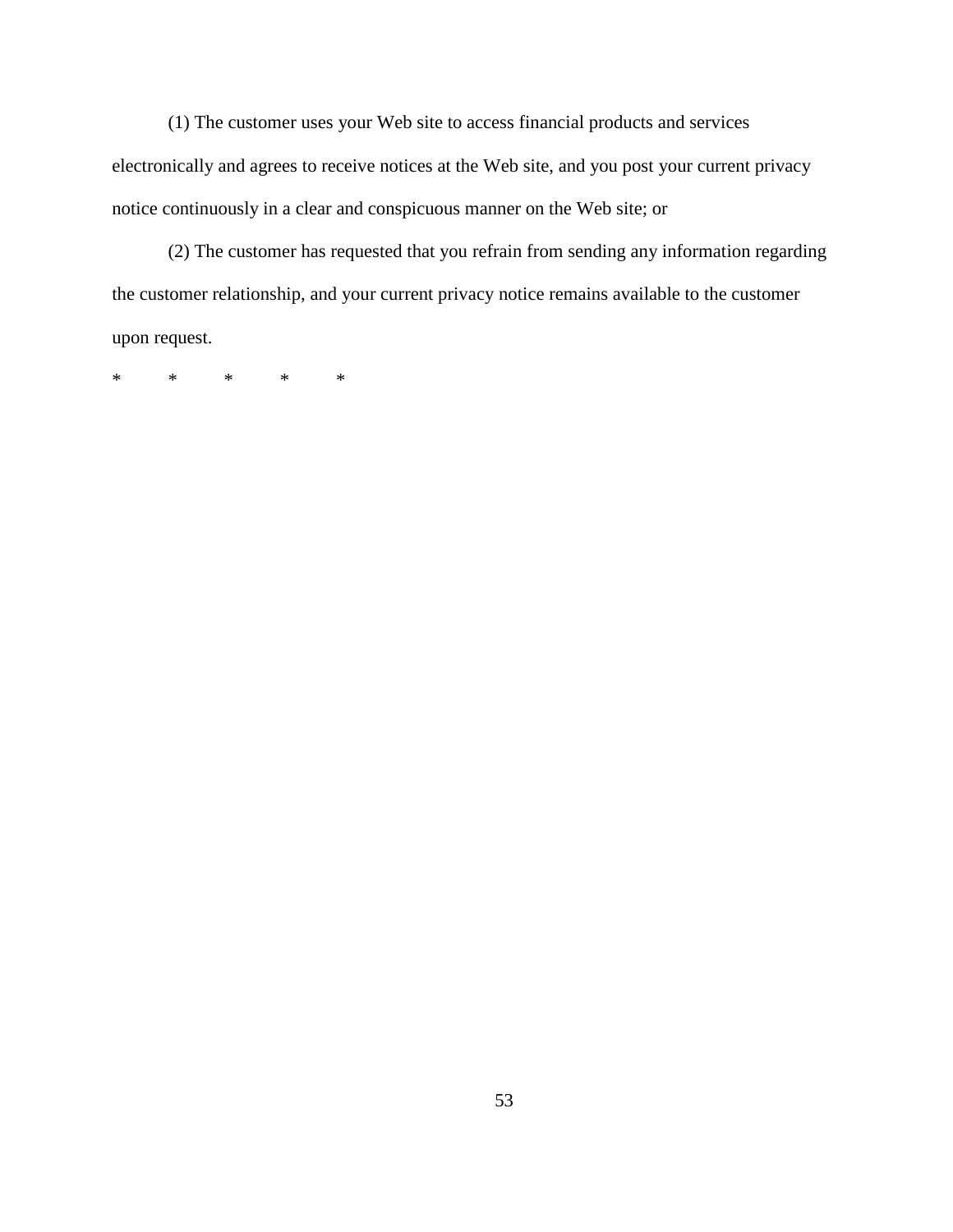# **[THIS SIGNATURE PAGE PERTAINS TO THE FINAL RULE TITLED "AMENDMENT TO THE ANNUAL PRIVACY NOTICE REQUIREMENT UNDER THE GRAMM-LEACH-BLILEY ACT (REGULATION P)"]**

Dated: August 9, 2018.

**Mick Mulvaney,**

*Acting Director, Bureau of Consumer Financial Protection.*

**\_\_\_\_\_\_\_\_\_\_\_\_\_\_\_\_\_\_\_\_\_\_\_\_\_\_\_\_\_\_\_\_\_\_\_\_\_\_\_\_\_\_\_\_\_**